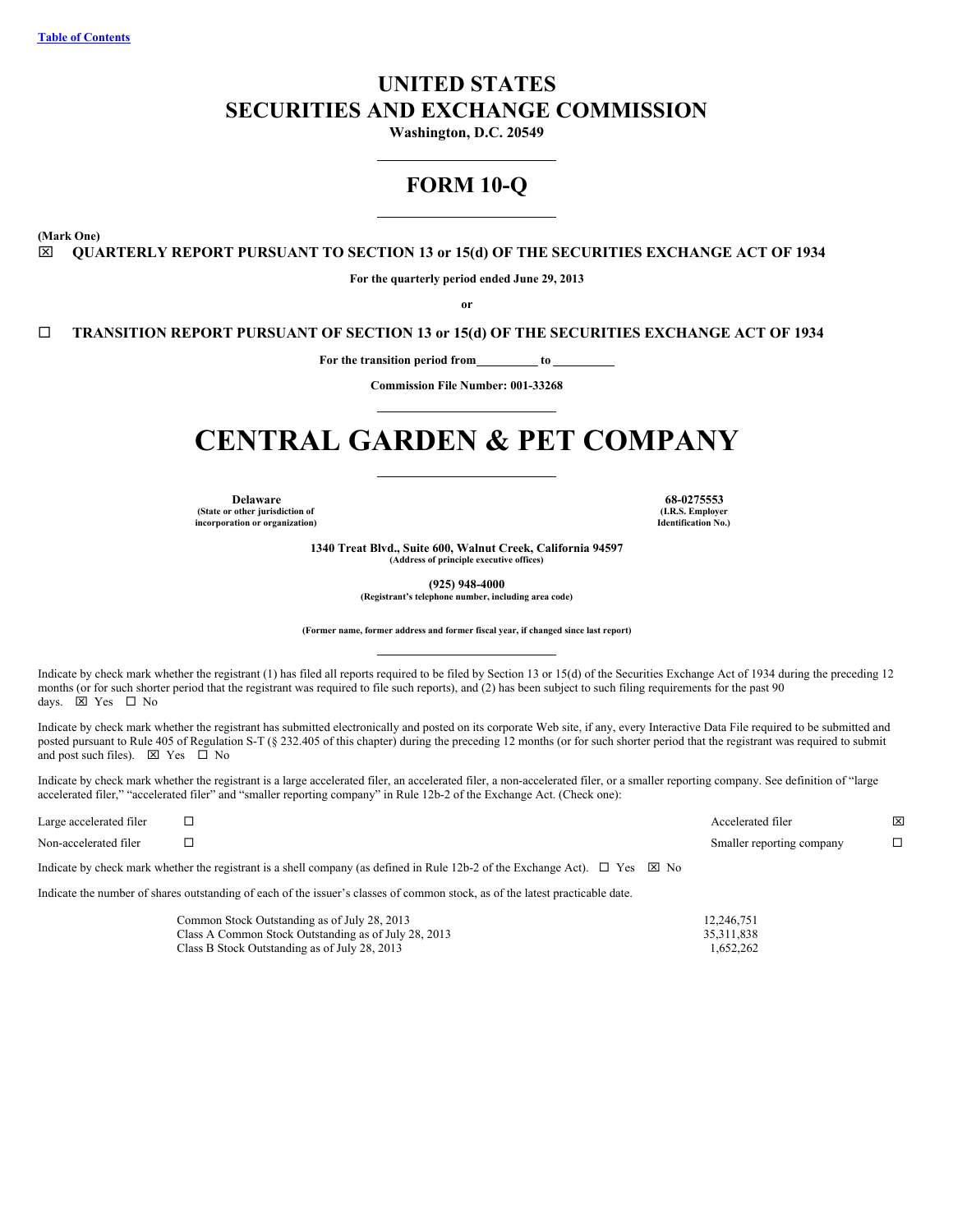# <span id="page-1-0"></span>**PART I. FINANCIAL [INFORMATION](#page-3-0)**

| Item 1.  | <b>Financial Statements</b>                                                                                           | $\overline{4}$ |
|----------|-----------------------------------------------------------------------------------------------------------------------|----------------|
|          | Condensed Consolidated Balance Sheets as of June 29, 2013, June 23, 2012 and September 29, 2012                       | 4              |
|          | Condensed Consolidated Statements of Operations Three and Nine Months Ended June 29, 2013 and June 23, 2012           | 5              |
|          | Condensed Consolidated Statements of Comprehensive Income Three and Nine Months Ended June 29, 2013 and June 23, 2012 | 6              |
|          | Condensed Consolidated Statements of Cash Flows Nine Months Ended June 29, 2013 and June 23, 2012                     | $\tau$         |
|          | <b>Notes to Condensed Consolidated Financial Statements</b>                                                           | 8              |
| Item 2.  | Management's Discussion and Analysis of Financial Condition and Results of Operations                                 | 27             |
| Item 3.  | <b>Quantitative and Qualitative Disclosures About Market Risk</b>                                                     | 34             |
| Item 4.  | <b>Controls and Procedures</b>                                                                                        | 34             |
|          | PART II. OTHER INFORMATION                                                                                            |                |
| Item 1.  | <b>Legal Proceedings</b>                                                                                              | 35             |
| Item 1A. | <b>Risk Factors</b>                                                                                                   | 35             |
| Item 2.  | Unregistered Sales of Equity Securities and Use of Proceeds                                                           | 35             |
| Item 3.  | <b>Defaults Upon Senior Securities</b>                                                                                | 35             |
| Item 4.  | <b>Mine Safety Disclosures</b>                                                                                        | 35             |
| Item 5.  | <b>Other Information</b>                                                                                              | 35             |
| Item 6.  | <b>Exhibits</b>                                                                                                       | 36             |
|          |                                                                                                                       |                |

#### **Safe Harbor Statement under the Private Securities Litigation Reform Act of 1995**

This Form 10-Q includes ''forward-looking statements.'' Forward-looking statements include statements concerning our plans, objectives, goals, strategies, future events, future revenues or performance, projected cost savings, capital expenditures, financing needs, plans or intentions relating to acquisitions, our competitive strengths and weaknesses, our business strategy and the trends we anticipate in the industry and economies in which we operate and other information that is not historical information. When used in this Form 10-Q, the words "estimates," "expects," "anticipates," "projects," "plans," "intends," "believes" and variations of such words or similar expressions are intended to identify forward-looking statements. All forward-looking statements, including, without limitation, our examination of historical operating trends, are based upon our current expectations and various assumptions. Our expectations, beliefs and projections are expressed in good faith, and we believe there is a reasonable basis for them, but we cannot assure you that our expectations, beliefs and projections will be realized.

There are a number of risks and uncertainties that could cause our actual results to differ materially from the forward-looking statements contained in thisForm 10-Q. Important factors that could cause our actual results to differ materially from the forward-looking statements we make in this Form 10-Q are set forth in theForm 10-K for the fiscal year ended September 29, 2012, including the factors described in the section entitled "Item 1A - Risk Factors." If any of these risks or uncertainties materialize, or if any of our underlying assumptions are incorrect, our actual results may differ significantly from the results that we express in or imply by any of our forward-looking statements. We do not undertake any obligation to revise these forward-looking statements to reflect future events or circumstances. Presently known risk factors include, but are not limited to, the following factors:

- the success of our transformational change initiatives;
- disruptions in our business as we implement our transformational change initiatives and the resulting consequences to our business and results of operations;
- increased costs and expenses associated with our transformational change initiatives;
- seasonality and fluctuations in our operating results and cash flow;
- fluctuations in market prices for seeds and grains and other raw materials;

#### $\overline{2}$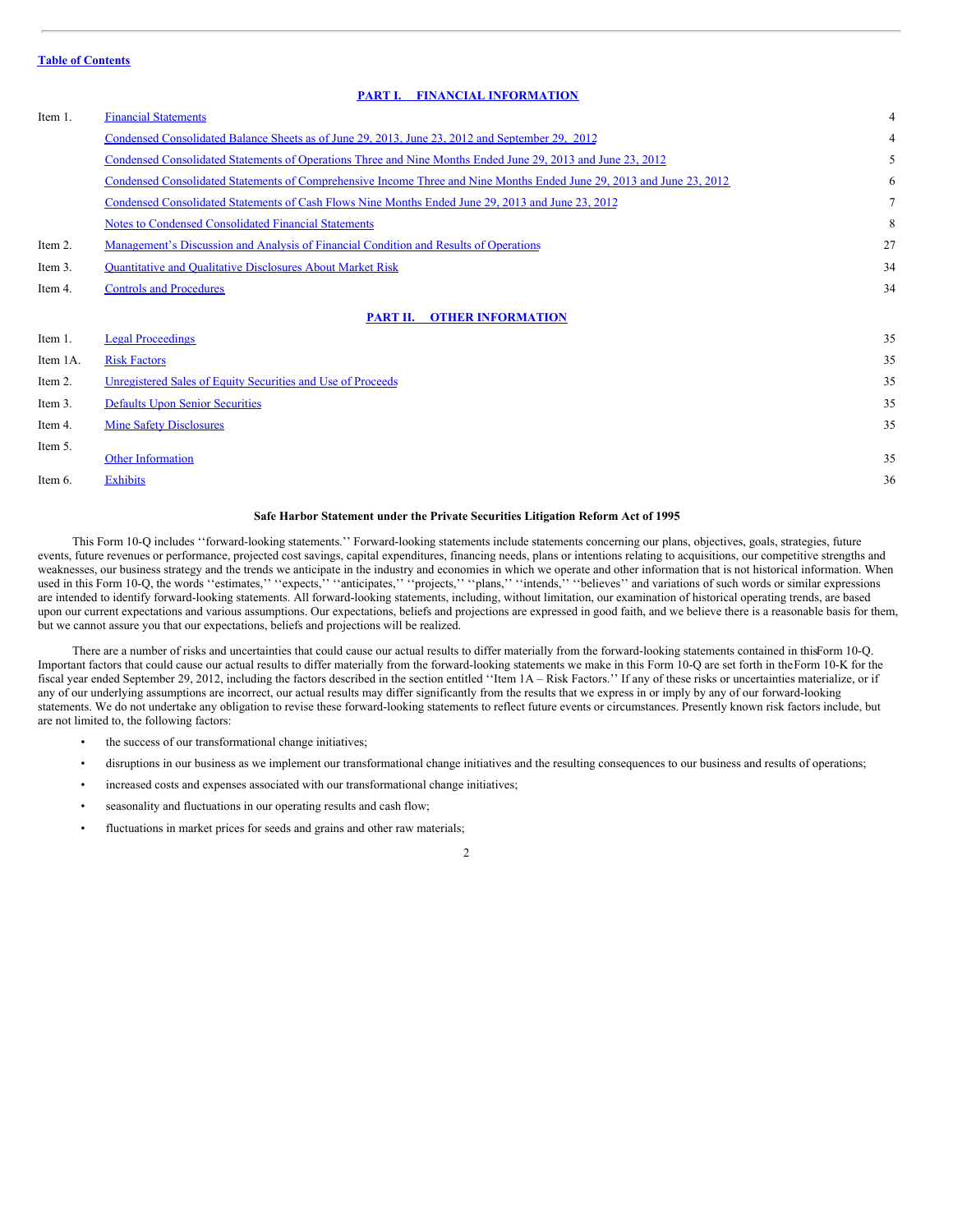- our ability to pass through cost increases in a timely manner;
- declines in consumer spending during economic downturns;
- inflation, deflation and other adverse macro-economic conditions;
- supply shortages in small animals and pet birds;
- adverse weather conditions;
- fluctuations in energy prices, fuel and related petrochemical costs;
- access to and cost of additional capital;
- dependence on a small number of customers for a significant portion of our business;
- consolidation trends in the retail industry;
- uncertainty about new product innovations and marketing programs;
- competition in our industries;
- risks associated with our acquisition strategy;
- potential goodwill or intangible asset impairment;
- dependence upon our key executives;
- implementation of a new enterprise resource planning information technology system;
- our ability to protect our intellectual property rights;
- potential environmental liabilities;
- risk associated with international sourcing;
- litigation and product liability claims;
- regulatory issues;
- the impact of product recalls;
- potential costs and risks associated with actual or anticipated cyber attacks;
- the voting power associated with our Class B stock; and
- potential dilution from issuance of authorized shares.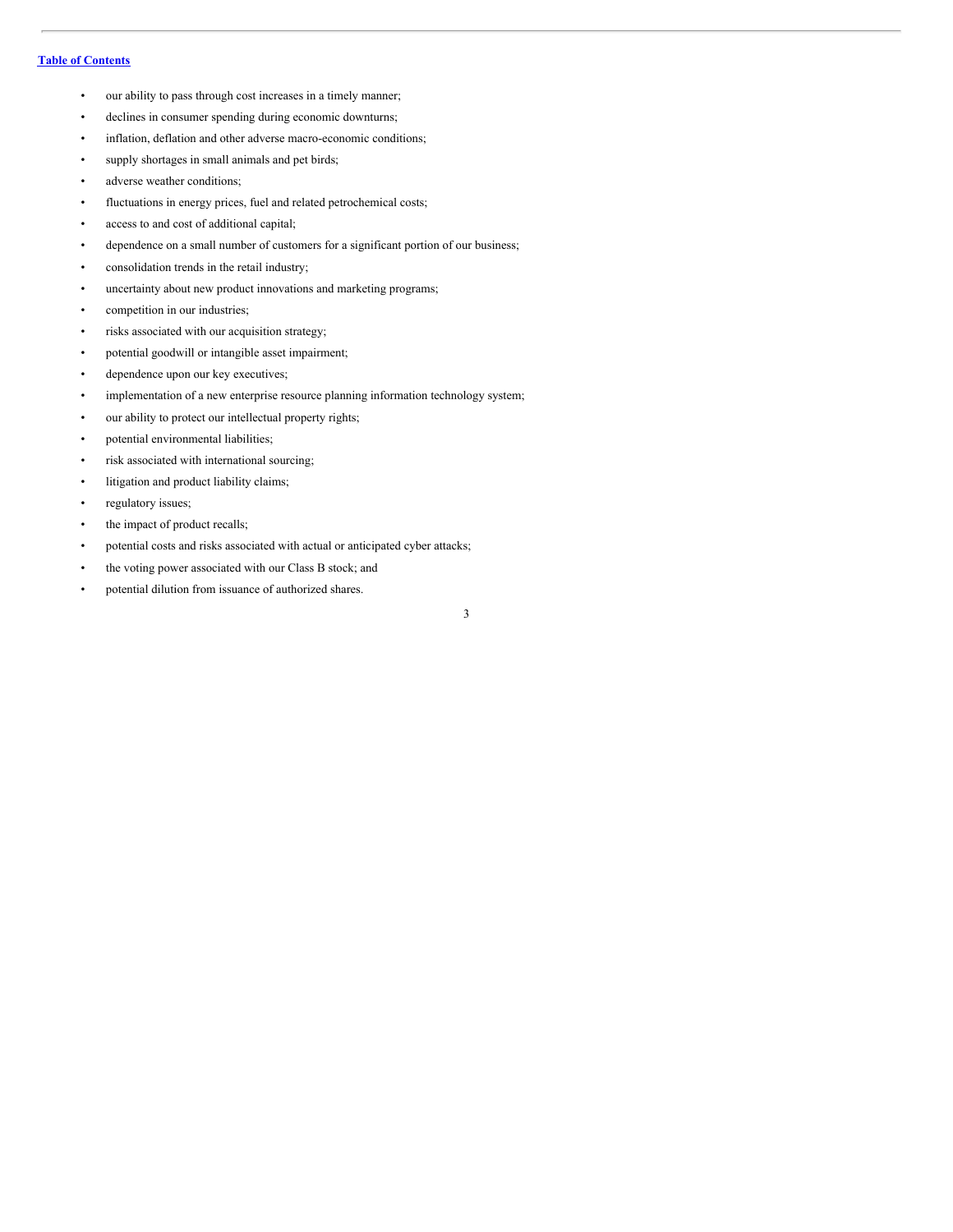# <span id="page-3-0"></span>**PART I. FINANCIAL INFORMATION**

<span id="page-3-1"></span>**Item 1. Financial Statements**

# **CENTRAL GARDEN & PET COMPANY CONDENSED CONSOLIDATED BALANCE SHEETS (in thousands, except share and per share amounts) Unaudited**

|                                                                                                                                                           | <b>June 29,</b><br>2013 | <b>June 23,</b><br>2012 | (See Note 1)<br>September 29,<br>2012 |
|-----------------------------------------------------------------------------------------------------------------------------------------------------------|-------------------------|-------------------------|---------------------------------------|
| <b>ASSETS</b>                                                                                                                                             |                         |                         |                                       |
| Current assets:                                                                                                                                           |                         |                         |                                       |
| Cash and cash equivalents                                                                                                                                 | 20.482<br>\$            | 40.699<br>$\mathbb{S}$  | $\mathbb{S}$<br>48,475                |
| Short term investments                                                                                                                                    | 17,820                  | 17,820                  | 22,705                                |
| Accounts receivable (less allowance for doubtful accounts of \$23,355, \$18,297 and \$18,574)                                                             | 243,650                 | 245,780                 | 202,422                               |
| Inventories                                                                                                                                               | 413,070                 | 334,796                 | 330,032                               |
| Prepaid expenses and other                                                                                                                                | 53,751                  | 46,107                  | 48,149                                |
| Total current assets                                                                                                                                      | 748,773                 | 685,202                 | 651,783                               |
| Land, buildings, improvements and equipment—net                                                                                                           | 190,921                 | 185,225                 | 191,163                               |
| Goodwill                                                                                                                                                  | 210,223                 | 210,223                 | 210,223                               |
| Other intangible assets-net                                                                                                                               | 75,670                  | 80,529                  | 78,853                                |
| Deferred income taxes and other assets                                                                                                                    | 19,049                  | 18,539                  | 17,525                                |
| Total                                                                                                                                                     | \$1,244,636             | \$1,179,718             | \$1,149,547                           |
| <b>LIABILITIES AND EQUITY</b>                                                                                                                             |                         |                         |                                       |
| <b>Current liabilities:</b>                                                                                                                               |                         |                         |                                       |
| Accounts payable                                                                                                                                          | \$112,313               | \$125,111               | 126,662<br>$\mathbb{S}$               |
| Accrued expenses                                                                                                                                          | 93,213                  | 106,818                 | 79,491                                |
| Current portion of long-term debt                                                                                                                         | 205                     | 347                     | 331                                   |
| Total current liabilities                                                                                                                                 | 205,731                 | 232,276                 | 206,484                               |
| Long-term debt                                                                                                                                            | 509,430                 | 449,530                 | 449,483                               |
| Other long-term obligations                                                                                                                               | 37,845                  | 23,478                  | 28,697                                |
| Equity:                                                                                                                                                   |                         |                         |                                       |
| Common stock, \$.01 par value: 12,246,751, 12,247,571, and 12,247,571 shares outstanding at June 29, 2013, June 23,                                       |                         |                         |                                       |
| 2012 and September 29, 2012                                                                                                                               | 122                     | 122                     | 122                                   |
| Class A common stock, \$.01 par value: 35,240,576, 34,506,329 and 34,706,902 shares outstanding at June 29,<br>2013, June 23, 2012 and September 29, 2012 | 352                     | 345                     | 347                                   |
| Class B stock, \$.01 par value: 1,652,262 shares outstanding                                                                                              | 16                      | 16                      | 16                                    |
| Additional paid-in capital                                                                                                                                | 388,443                 | 381,751                 | 382,195                               |
| Retained earnings                                                                                                                                         | 100,173                 | 89,777                  | 79,718                                |
| Accumulated other comprehensive income                                                                                                                    | 840                     | 1,127                   | 1,539                                 |
|                                                                                                                                                           |                         |                         |                                       |
| Total Central Garden & Pet Company shareholders' equity                                                                                                   | 489,946                 | 473,138                 | 463,937                               |
| Noncontrolling interest                                                                                                                                   | 1,684                   | 1,296                   | 946                                   |
| Total equity                                                                                                                                              | 491,630                 | 474,434                 | 464,883                               |
| Total                                                                                                                                                     | \$1,244,636             | \$1,179,718             | \$1,149,547                           |

See notes to condensed consolidated financial statements.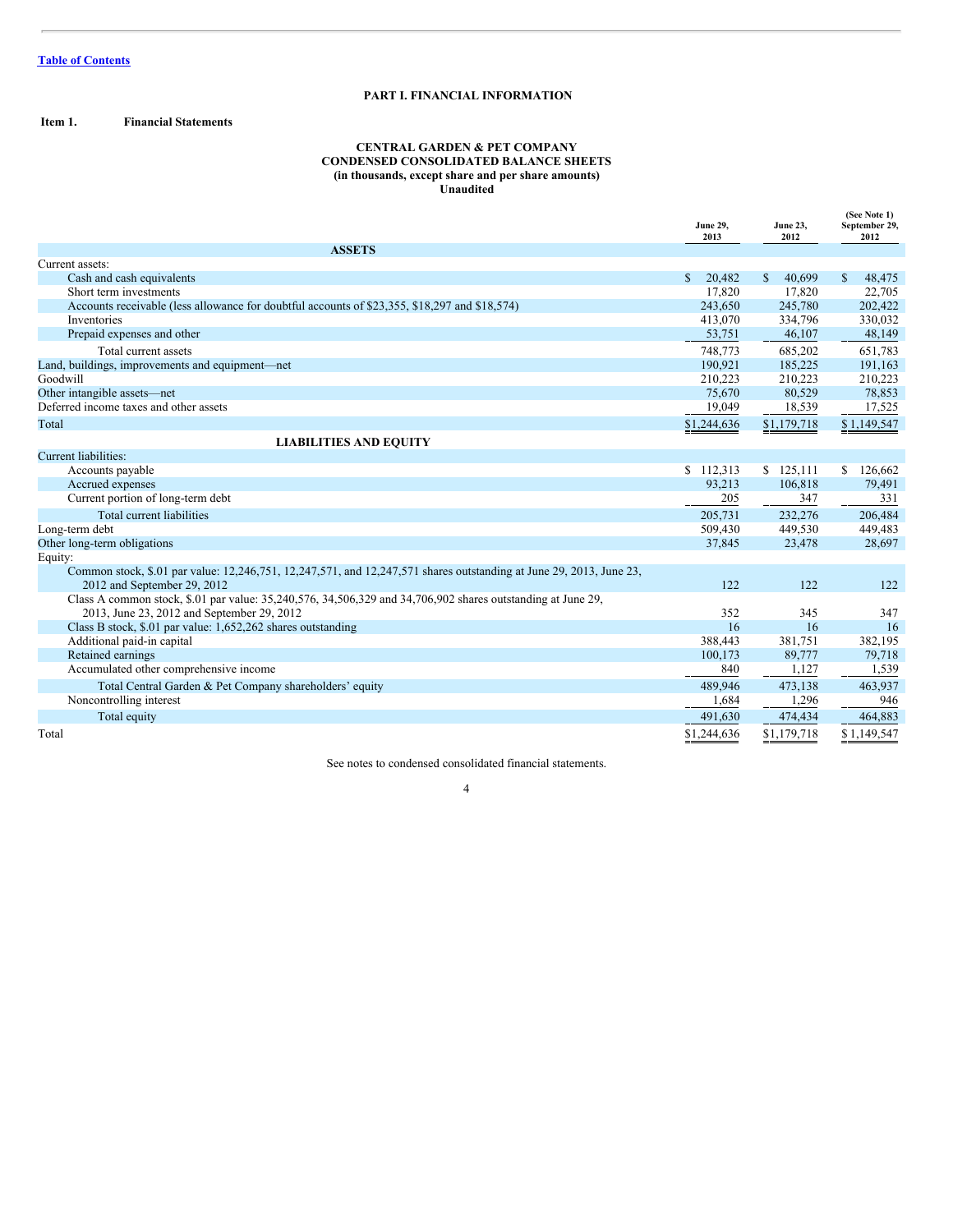#### <span id="page-4-0"></span>**CENTRAL GARDEN & PET COMPANY CONDENSED CONSOLIDATED STATEMENTS OF OPERATIONS (in thousands, except per share amounts) (unaudited)**

|                                                                          |                  | <b>Three Months Ended</b> |                         | <b>Nine Months Ended</b> |  |  |
|--------------------------------------------------------------------------|------------------|---------------------------|-------------------------|--------------------------|--|--|
|                                                                          | June 29.<br>2013 | <b>June 23.</b><br>2012   | <b>June 29,</b><br>2013 | <b>June 23,</b><br>2012  |  |  |
| Net sales                                                                | \$494,130        | \$533,808                 | \$1,284,796             | \$1,302,777              |  |  |
| Cost of goods sold and occupancy                                         | 341,664          | 353,156                   | 902,201                 | 893,691                  |  |  |
| Gross profit                                                             | 152,466          | 180,652                   | 382,595                 | 409,086                  |  |  |
| Selling, general and administrative expenses                             | 119,574          | 131,683                   | 316,051                 | 326,175                  |  |  |
| Income from operations                                                   | 32,892           | 48,969                    | 66,544                  | 82,911                   |  |  |
| Interest expense                                                         | (11, 347)        | (10, 723)                 | (32, 599)               | (30, 738)                |  |  |
| Interest income                                                          | 28               | 28                        | 120                     | 84                       |  |  |
| Other income (expense)                                                   | 353              | 102                       | (676)                   | (19)                     |  |  |
| Income before income taxes and noncontrolling interest                   | 21,926           | 38,376                    | 33,389                  | 52,238                   |  |  |
| Income taxes                                                             | 7,520            | 14,554                    | 11,370                  | 19,716                   |  |  |
| Income including noncontrolling interest                                 | 14,406           | 23,822                    | 22,019                  | 32,522                   |  |  |
| Net income attributable to noncontrolling interest                       | 681              | 1,123                     | 1,367                   | 1,290                    |  |  |
| Net income attributable to Central Garden & Pet Company                  | \$13,725         | \$22,699                  | 20,652<br>S.            | 31,232                   |  |  |
| Net income per share attributable to Central Garden & Pet Company:       |                  |                           |                         |                          |  |  |
| <b>Basic</b>                                                             | 0.28             | 0.48<br>S.                | 0.43                    | 0.66                     |  |  |
| Diluted                                                                  | 0.28             | 0.47                      | 0.42                    | 0.65                     |  |  |
| Weighted average shares used in the computation of net income per share: |                  |                           |                         |                          |  |  |
| Basic                                                                    | 48,173           | 47,661                    | 48,037                  | 47,580                   |  |  |
| Diluted                                                                  | 48,822           | 48,388                    | 48,766                  | 48,253                   |  |  |

See notes to condensed consolidated financial statements.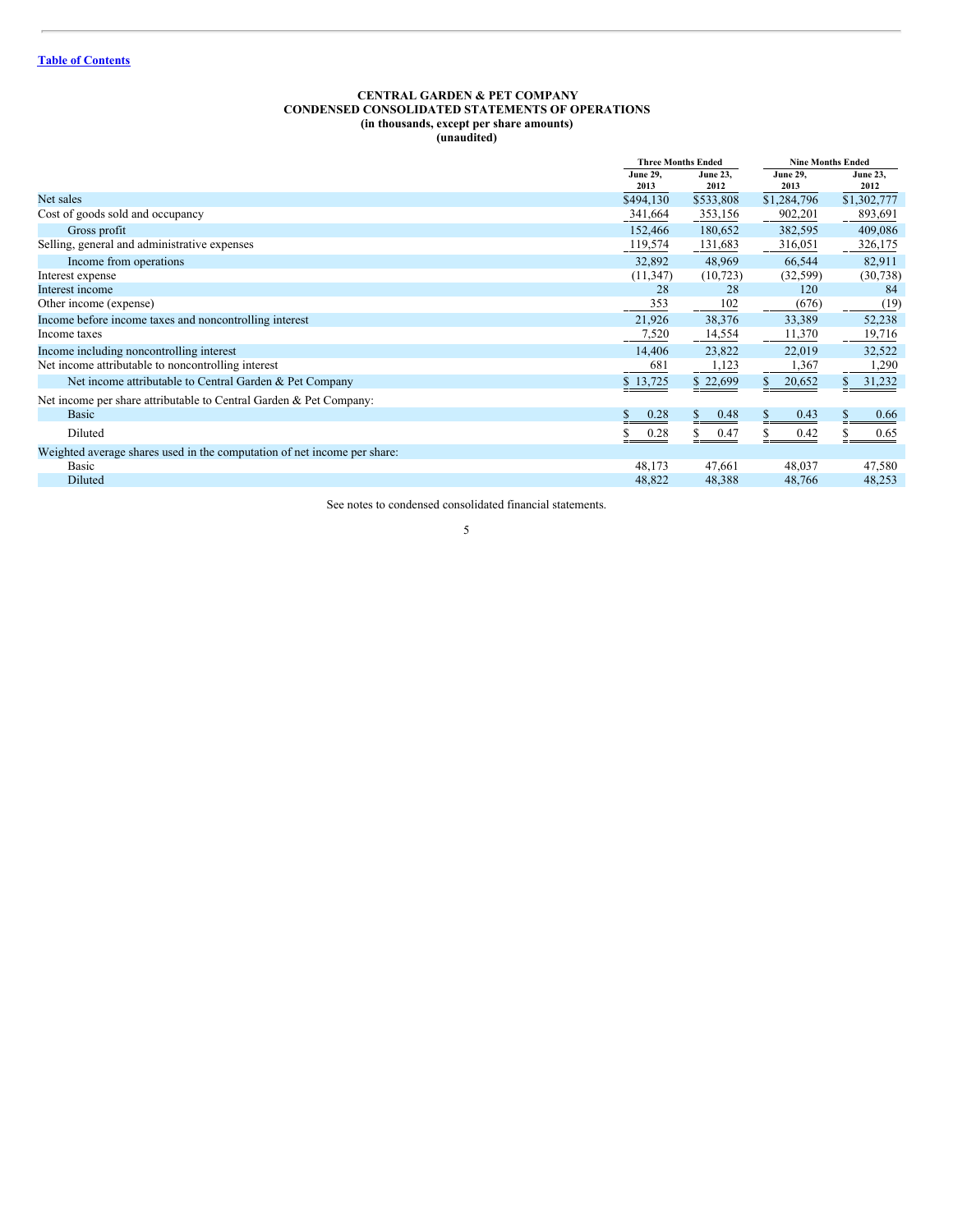#### <span id="page-5-0"></span>**CENTRAL GARDEN & PET COMPANY CONDENSED CONSOLIDATED STATEMENTS OF COMPREHENSIVE INCOME (in thousands, except per share amounts) (unaudited)**

|                                                                   | <b>Three Months Ended</b> |                         | <b>Nine Months Ended</b> |                         |
|-------------------------------------------------------------------|---------------------------|-------------------------|--------------------------|-------------------------|
|                                                                   | <b>June 29.</b><br>2013   | <b>June 23,</b><br>2012 | <b>June 29,</b><br>2013  | <b>June 23,</b><br>2012 |
| Net income                                                        | \$14,406                  | \$23,822                | \$22,019                 | \$32,522                |
| Other comprehensive income (loss):                                |                           |                         |                          |                         |
| Foreign currency translation                                      | (92)                      | (185)                   | (699)                    | 108                     |
| Total comprehensive income                                        | 14.314                    | 23.637                  | 21,320                   | 32,630                  |
| Comprehensive income attributable to noncontrolling interests     | $-681$                    | 1,123                   | 1,367                    | 1,290                   |
| Comprehensive income attributable to Central Garden & Pet Company | \$13,633                  | \$22,514                | \$19,953                 | \$31,340                |

See notes to condensed consolidated financial statements.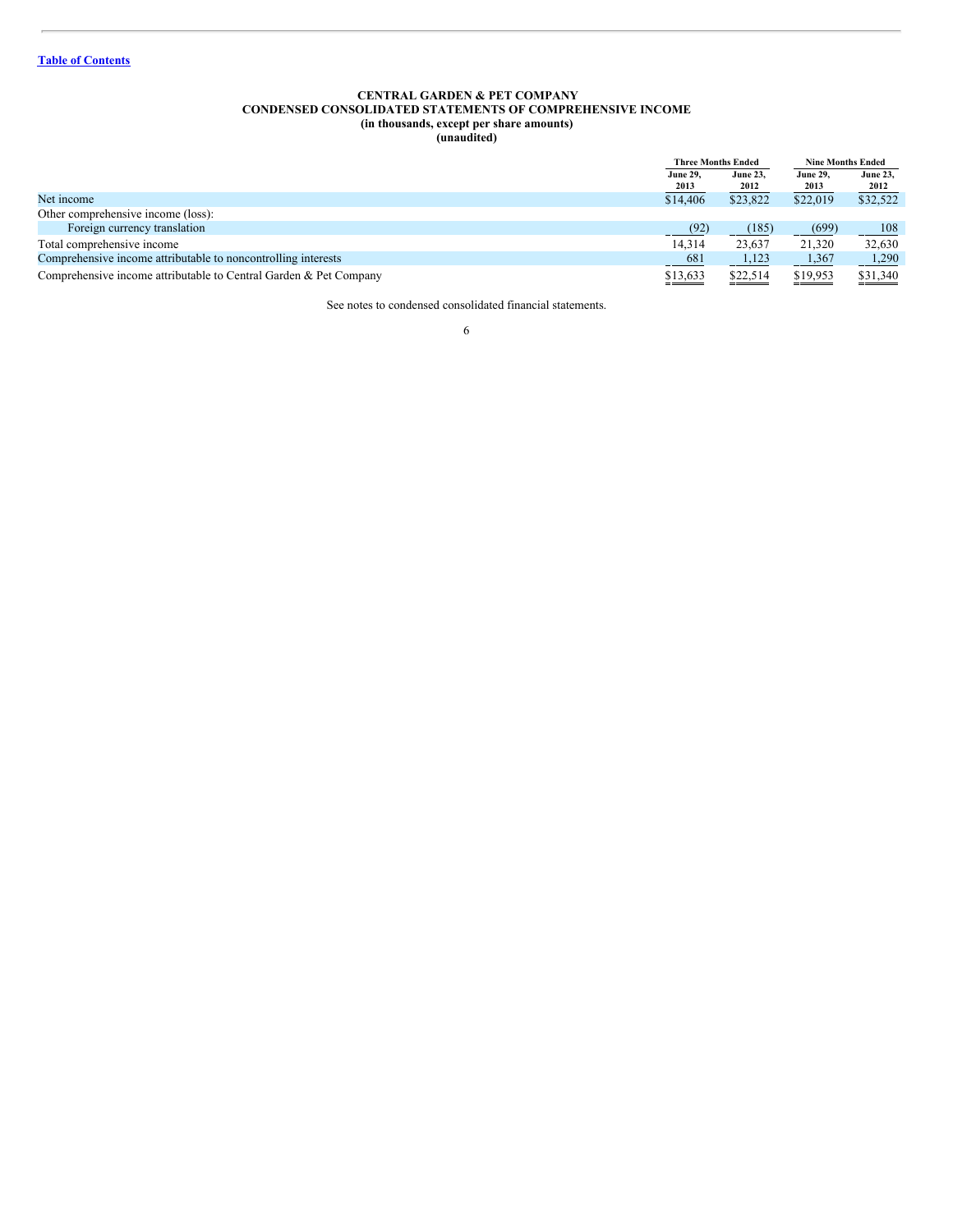## <span id="page-6-0"></span>**CENTRAL GARDEN & PET COMPANY CONDENSED CONSOLIDATED STATEMENTS OF CASH FLOWS (in thousands) (unaudited)**

|                                                                                 |                         | <b>Nine Months Ended</b> |
|---------------------------------------------------------------------------------|-------------------------|--------------------------|
|                                                                                 | <b>June 29,</b><br>2013 | <b>June 23,</b><br>2012  |
| Cash flows from operating activities:                                           |                         |                          |
| Net income                                                                      | \$ 22,019               | \$ 32,522                |
| Adjustments to reconcile net loss to net cash provided by operating activities: |                         |                          |
| Depreciation and amortization                                                   | 24,158                  | 23,076                   |
| Stock-based compensation                                                        | 12,491                  | 5,342                    |
| Excess tax benefits from stock-based awards                                     | (345)                   | (938)                    |
| Deferred income taxes                                                           | 9,252                   | 12,117                   |
| Unrealized losses on derivative financial instruments                           | 412                     |                          |
| Loss (gain) on sale of property and equipment                                   | 412                     | (102)                    |
| Change in assets and liabilities:                                               |                         |                          |
| Accounts receivable                                                             | (41,240)                | (50,318)                 |
| <b>Inventories</b>                                                              | (83, 181)               | (5,189)                  |
| Prepaid expenses and other assets                                               | (149)                   | 6,911                    |
| Accounts payable                                                                | (15, 545)               | 7,768                    |
| Accrued expenses                                                                | 8,624                   | 31,959                   |
| Other long-term obligations                                                     | (2,366)                 | 1,005                    |
| Net cash (used in) provided by operating activities                             | (65, 458)               | 64,154                   |
| Cash flows from investing activities:                                           |                         |                          |
| Additions to property and equipment                                             | (19, 534)               | (26,930)                 |
| Payments to acquire companies, net of cash acquired                             | (4,835)                 | $\mathbf{0}$             |
| Proceeds from sale of short term investments                                    | 4,885                   | $\mathbf{0}$             |
| Net cash used in investing activities                                           | (19, 484)               | (26,930)                 |
| Cash flows from financing activities:                                           |                         |                          |
| Repayments of long-term debt                                                    | (257)                   | (266)                    |
| Proceeds from issuance of long-term debt, net of discount                       | $\Omega$                | 49,288                   |
| Proceeds from issuance of common stock                                          | 560                     | 1,291                    |
| Borrowings under revolving line of credit                                       | 281,000                 | 304,000                  |
| Repayments under revolving line of credit                                       | (221,000)               | (339,000)                |
| Repurchase of common stock                                                      | (2,625)                 | (23, 151)                |
| Distribution to noncontrolling interest                                         | (629)                   | $\mathbf{0}$             |
| Payment of financing costs                                                      | $\Omega$                | (1,715)                  |
| Excess tax benefits from stock-based awards                                     | 345                     | 938                      |
| Net cash (used in) provided by financing activities                             | 57,394                  | (8,615)                  |
| Effect of exchange rate changes on cash and cash equivalents                    | (445)                   | 59                       |
| Net (decrease) increase in cash and cash equivalents                            | (27,993)                | 28,668                   |
| Cash and equivalents at beginning of period                                     | 48,475                  | 12,031                   |
| Cash and equivalents at end of period                                           | 20,482                  | 40,699                   |
| Supplemental information:                                                       |                         |                          |
| Cash paid for interest                                                          | 22.894<br>S.            | \$21,256                 |

See notes to condensed consolidated financial statements.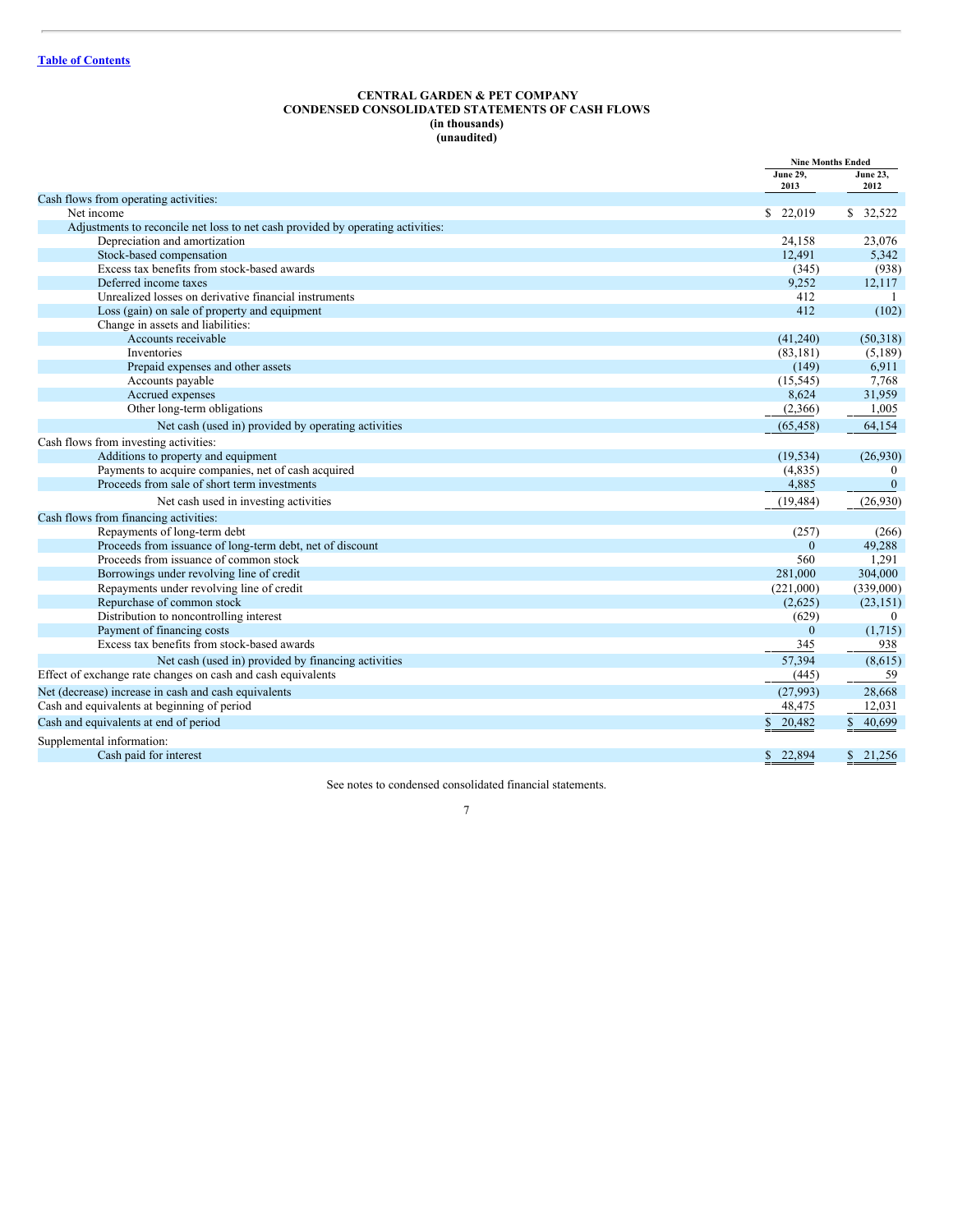## <span id="page-7-0"></span>**CENTRAL GARDEN & PET COMPANY NOTES TO CONDENSED CONSOLIDATED FINANCIAL STATEMENTS Three and Nine Months Ended June 29, 2013 (unaudited)**

#### **1. Basis of Presentation**

The condensed consolidated balance sheets of Central Garden & Pet Company and subsidiaries (the "Company" or "Central") as of June 29, 2013 and June 23, 2012, the condensed consolidated statements of operations and the condensed consolidated statements of comprehensive income for the three and nine months ended June 29, 2013 and June 23, 2012, and the condensed consolidated statements of cash flows for the nine months ended June 29, 2013 and June 23, 2012 have been prepared by the Company, without audit. In the opinion of management, all adjustments (which include only normal recurring adjustments) considered necessary to present fairly the financial position, results of operations and cash flows of the Company for the periods mentioned above, have been made.

For the Company's foreign business in the UK, the local currency is the functional currency. Assets and liabilities are translated using the exchange rate in effect at the balance sheet date. Income and expenses are translated at the average exchange rate for the period. Deferred taxes are not provided on translation gains and losses, because the Company expects earnings of its foreign subsidiary to be permanently reinvested. Transaction gains and losses are included in results of operations. See Note 8, Supplemental Equity Information, for further detail.

Due to the seasonal nature of the Company's garden business, the results of operations for the three and nine month periods ended June 29, 2013 are not indicative of the operating results that may be expected for the entire fiscal year. These interim financial statements should be read in conjunction with the annual audited financial statements, accounting policies and financial notes thereto, included in the Company's 2012 Annual Report on Form 10-K, which has previously been filed with the Securities and Exchange Commission. The September 29, 2012 balance sheet presented herein was derived from the audited statements.

#### *Acquisition*

In December 2012, the Company acquired the remaining majority interest in FourStar Microbial Products, LLC (Four Star Microbial) for approximately \$4.8 million in cash with possible contingent future performance-based payments. The Company has not yet finalized its allocation of the purchase price to the fair value of the net assets acquired. The operating results of FourStar Microbial had no impact on the consolidated financial statements and the purchase price paid is included in other assets on the condensed consolidated balance sheets. While the acquisition is not expected to have a material impact on the Company's 2013 financial results, it will enhance the Company's capability to service professional providers of mosquito abatement.

#### *Noncontrolling Interest*

Noncontrolling interest in the Company's condensed consolidated financial statements represents the 20% interest not owned by Central in a consolidated subsidiary. Since the Company controls this subsidiary, its financial statements are fully consolidated with those of the Company, and the noncontrolling owner's 20% share of the subsidiary's net assets and results of operations is deducted and reported as noncontrolling interest on the consolidated balance sheets and as net income (loss) attributable to noncontrolling interest in the consolidated statements of operations. See Note 8, Supplemental Equity Information, for additional information.

#### *Derivative Instruments*

The Company principally uses a combination of purchase orders and various short and long-term supply arrangements in connection with the purchase of raw materials, including certain commodities. The Company also enters into commodity futures, options and swap contracts to reduce the volatility of price fluctuations of corn, which impacts the cost of raw materials. The Company's primary objective when entering into these derivative contracts is to achieve greater certainty with regard to the future price of commodities purchased for use in its supply chain. These derivative contracts are entered into for periods consistent with the related underlying exposures and do not constitute positions independent of those exposures. The Company does not enter into derivative contracts for speculative purposes and does not use leveraged instruments.

The Company does not perform the assessments required to achieve hedge accounting for commodity derivative positions. Accordingly, the changes in the values of these derivatives are recorded currently in other income (expense) in its condensed consolidated statements of operations. See Note 3, Derivative Instruments, for additional information.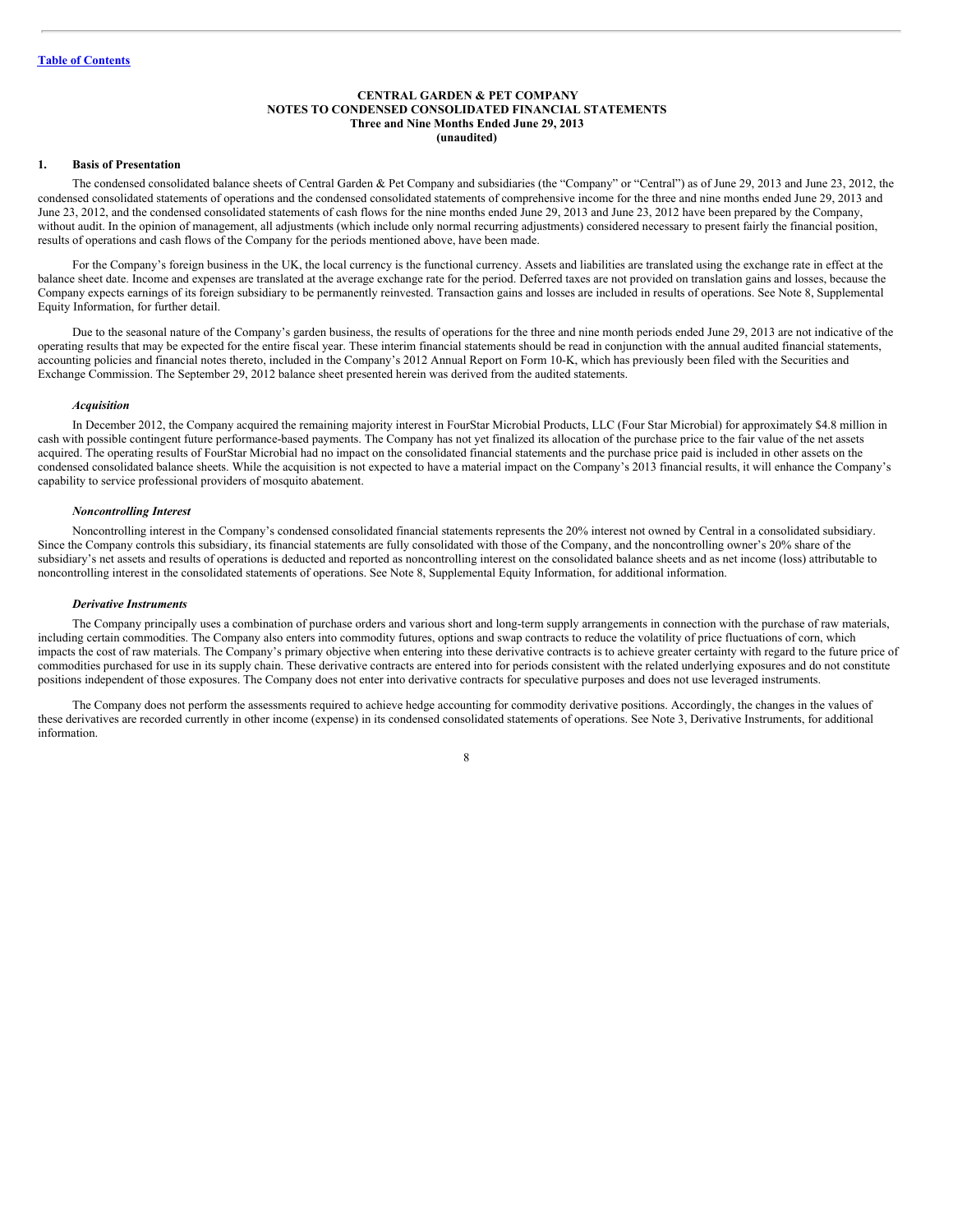For tax purposes, these derivative positions are entered into as a hedge, as defined in Treasury Regulation Section 1.221-2, in the normal course of business to manage risk of price changes of raw material inventory components and are treated as ordinary income property.

#### *Recent Accounting Pronouncements*

#### *Comprehensive Income*

In June 2011, the FASB issued ASU No. 2011-05, "Comprehensive Income (Topic 220): Presentation of Comprehensive Income." ASU No. 2011-05 requires that all nonowner changes in stockholders' equity be presented either in a single continuous statement of comprehensive income or in two separate but consecutive statements, eliminating the option to present other comprehensive income in the statement of changes in equity. Under either choice, items that are reclassified from other comprehensive income to net income are required to be presented on the face of the financial statements where the components of net income and the components of other comprehensive income are presented. In December 2011, the FASB issued an update to ASU No. 2011-05, ASU No. 2011-12, which was issued to defer the effective date for amendments to the reclassifications of items out of accumulated other comprehensive income in ASU No. 2011-05. ASU 2011-05 and the amendments in ASU No. 2011-12 are effective for fiscal years and interim periods within those years, beginning after December 15, 2011 and became effective for the Company on September 30, 2012. The Company elected to report other comprehensive income and its components in a separate statement of comprehensive income. While the new guidance changed the presentation of comprehensive income, there were no changes to the components that are recognized in net income or other comprehensive income as determined under previous accounting guidance. The amended guidance did not have a material effect on the Company's condensed consolidated financial statements.

In February 2013, the FASB issued Accounting Standards Update No. 2013-02, Comprehensive Income (Topic 220)—Reporting of Amounts Reclassified Out of Accumulated Other Comprehensive Income (ASU 2013-02). This guidance requires entities to disclose, either in the notes to the consolidated financial statements or parenthetically on the face of the statement that reports comprehensive income (loss), items reclassified out of Accumulated other comprehensive income (loss) and into net earnings in their entirety and the effect of the reclassification on each affected Statement of Operations line item. In addition, for Accumulated other comprehensive income (loss) reclassification items that are not reclassified in their entirety into net earnings, a cross reference to other required accounting standard disclosures is required. This guidance is effective for the Company on September 29, 2013. The Company believes that the adoption of this guidance will not have a material impact on its condensed consolidated financial statements.

#### *Goodwill*

In September 2011, the FASB issued ASU No. 2011-08, "Intangibles – Goodwill and Other (Topic 350): Testing Goodwill for Impairment, which amended the guidance on the annual testing of goodwill for impairment. The amended guidance will allow companies to assess qualitative factors to determine if it is more-likely-than-not that goodwill might be impaired and whether it is necessary to perform the two-step goodwill impairment test required under current accounting standards. The guidance is effective for fiscal years beginning after December 15, 2011, and became effective for the Company on September 30, 2012. This new guidance did not have a material impact on the Company's condensed consolidated financial statements.

#### *Intangible Assets*

In July 2012, the FASB issued an ASU No. 2012-02, "Intangibles – Goodwill and Other (Topic 350): Testing Indefinite-Lived Intangible Assets for Impairment, which simplifies the manner in which companies test indefinite-lived intangible assets for impairment. The ASU permits companies to first assess qualitative factors to determine whether events and circumstances indicate that it is more likely than not that the indefinite-lived intangible asset is impaired as a basis for determining whether it is necessary to perform a quantitative impairment test. The ASU is effective for annual and interim impairment tests performed for fiscal years beginning after September 15, 2012, with early adoption permitted. The guidance became effective for the Company on September 30, 2012. This new guidance did not have a material impact on the Company's condensed consolidated financial statements.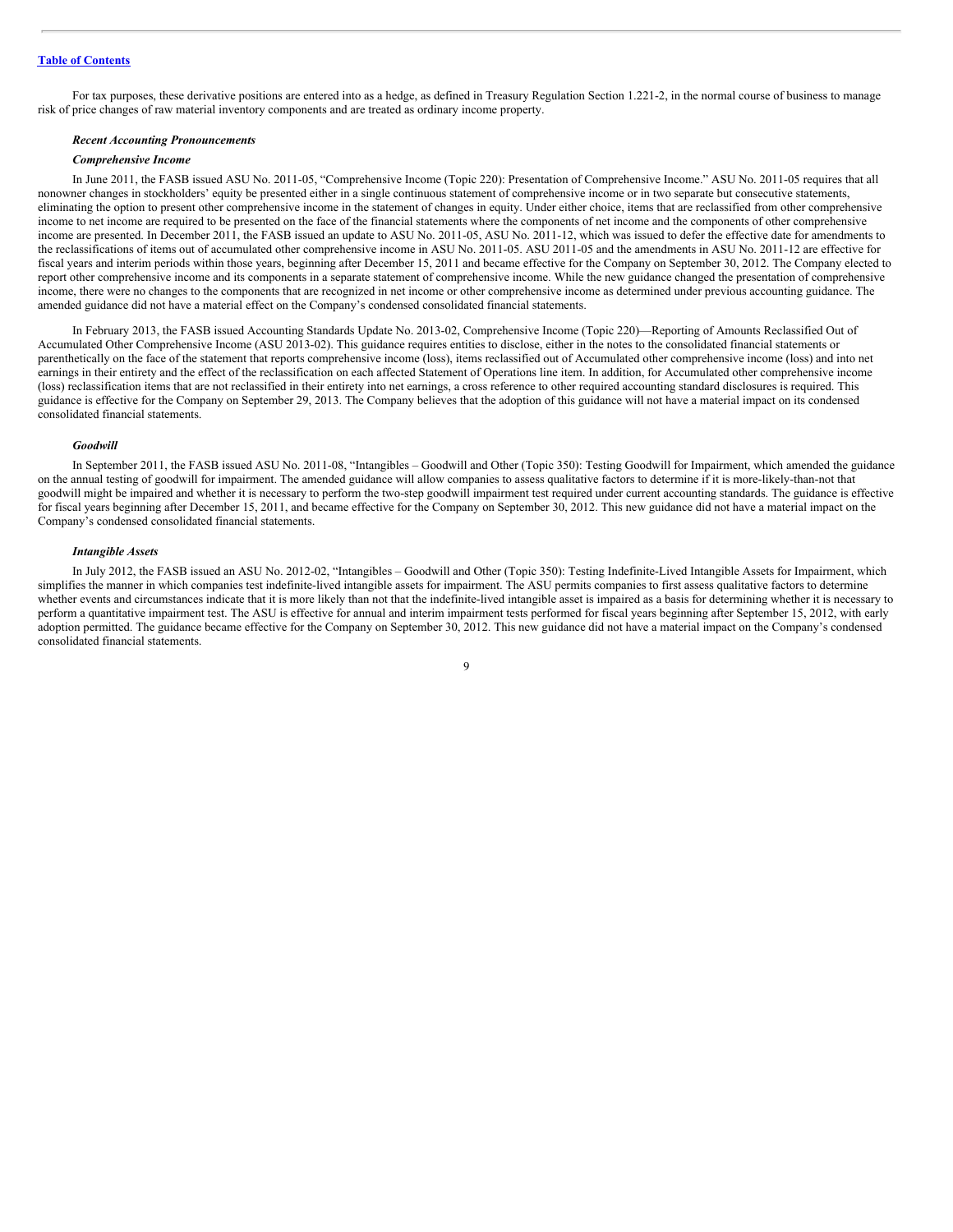# **2. Fair Value Measurements**

ASC 820 establishes a single authoritative definition of fair value, a framework for measuring fair value and expands disclosure of fair value measurements. ASC 820 requires financial assets and liabilities to be categorized based on the inputs used to calculate their fair values as follows:

Level 1 - Quoted prices in active markets for identical assets or liabilities.

Level 2 - Inputs other than quoted prices included within Level 1 that are observable for the asset or liability, either directly or indirectly.

Level 3 - Unobservable inputs for the asset or liability, which reflect the Company's own assumptions about the assumptions that market participants would use in pricing the asset or liability (including assumptions about risk).

The Company's financial instruments include cash and equivalents, short term investments consisting of bank certificates of deposit, accounts receivable and payable, derivative instruments, short-term borrowings, and accrued liabilities. The carrying amount of these instruments approximates fair value because of their short-term nature.

# *Assets and Liabilities Measured at Fair Value on a Recurring Basis*

The following table presents the Company's financial assets and liabilities measured at fair value on a recurring basis based upon the level within the fair value hierarchy in which the fair value measurements fall, as of June 29, 2013 (in thousands):

|                          | Level 1                   | <b>Level 2</b> | Level 3  | <b>Total</b> |
|--------------------------|---------------------------|----------------|----------|--------------|
| Assets:                  |                           |                |          |              |
| Certificates of deposit  | S.<br>$\overline{0}$      | \$17,820       | S.       | \$17,820     |
| Total assets             | $\delta$ 0<br><u>i di</u> | \$17,820       | S.<br>__ | \$17,820     |
| Liabilities:             |                           |                |          |              |
| Derivative liabilities   | $\mathbb{S} \quad 0$      | 197            |          | 197          |
| <b>Total liabilities</b> | $\theta$<br>___           | 197            |          | 197          |

The following table presents our financial assets and liabilities at fair value on a recurring basis based upon the level within the fair value hierarchy in which the fair value measurements fall, as of June 23, 2012 (in thousands):

|                         | Level 1        | Level 2  | Level 3        | <b>Total</b> |
|-------------------------|----------------|----------|----------------|--------------|
| Assets:                 |                |          |                |              |
| Certificates of deposit | $\mathbb{S}$   | \$17,820 | S.<br>$\bf{0}$ | \$17,820     |
| Derivative assets       |                | 72       | $\theta$       | 72           |
| Total assets            |                | \$17,892 | S.<br>$\bf{0}$ | \$17,892     |
| Liabilities:            |                |          |                |              |
| Derivative liabilities  |                | 44       |                | 44           |
| Total liabilities       | $\theta$<br>__ | -44      | $\Omega$       | 44           |

The following table presents our financial assets and liabilities at fair value on a recurring basis based upon the level within the fair value hierarchy in which the fair value measurements fall, as of September 29, 2012 (in thousands):

|                          | Level 1 | Level 2  | Level 3  | <b>Total</b>    |
|--------------------------|---------|----------|----------|-----------------|
| Assets:                  |         |          |          |                 |
| Certificates of deposit  | S.      | \$17,820 | S.       | \$17,820        |
| Derivative assets        |         | 334      |          | $\frac{334}{ }$ |
| Total assets             | S.      | \$18,154 | ___      | \$18,154        |
| Liabilities:             |         |          |          |                 |
| Derivative liabilities   | S.      | 206      |          | 206             |
| <b>Total liabilities</b> | S.      | 206      | $\theta$ | 206             |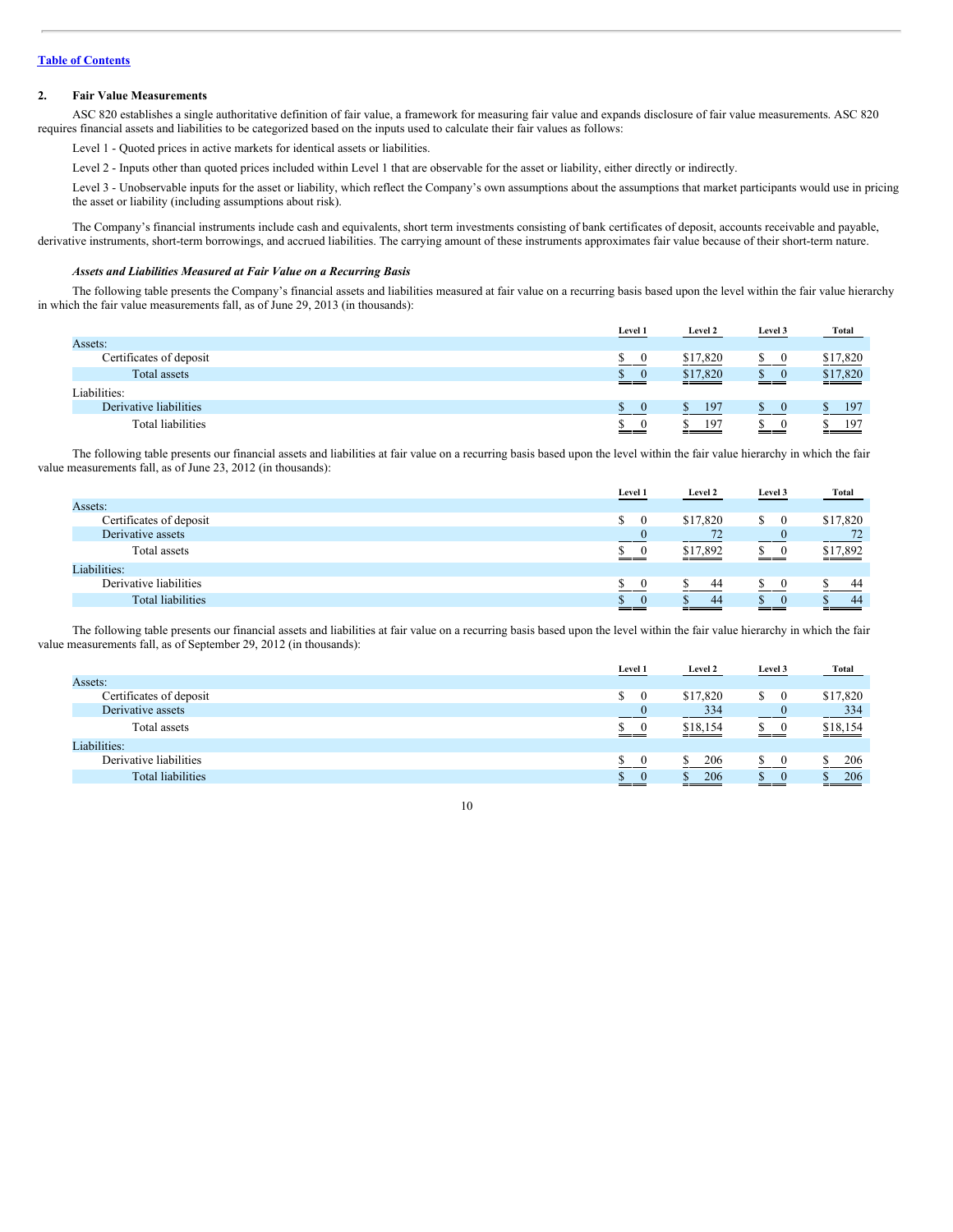# *Assets and Liabilities Measured at Fair Value on a Non-Recurring Basis*

The Company measures certain non-financial assets and liabilities, including long-lived assets, goodwill and intangible assets, at fair value on a non-recurring basis. Fair value measurements of non-financial assets and non-financial liabilities are used primarily in the impairment analyses of long-lived assets, goodwill and other intangible assets. During the period ended June 29, 2013, the Company was not required to measure any significant non-financial assets and liabilities at fair value.

#### *Fair Value of Other Financial Instruments*

The estimated fair value of the Company's \$450.0 million 8.25 % senior subordinated notes due 2018 as of June 29, 2013 was \$457.3 million, compared to a carrying value of \$449.4 million. The estimated fair value is based on quoted market prices for these notes.

#### **3. Derivative Instruments**

Our operations are exposed to market risks from adverse changes in commodity prices affecting the cost of raw materials. In the normal course of business, these risks are managed through a variety of strategies, including the use of derivatives. The utilization of these financial transactions is governed by policies covering acceptable counterparty exposure, instrument types and other practices. The Company does not enter into derivative contracts for speculative purposes. The Company performs assessments of its counterparty credit risk regularly, including a review of credit ratings and potential nonperformance of the counterparty, and minimizes counterparty concentrations.

Commodity and commodity index futures, swaps and option contracts are used to economically hedge commodity input prices on grains and proteins. These derivative contracts are entered into for periods consistent with the related underlying exposures and do not constitute positions independent of those exposures. Generally, the Company economically hedges a portion of its anticipated consumption of commodity inputs for periods of up to 12 months. As of June 29, 2013, the Company had economically hedged certain portions of its anticipated consumption of commodity inputs using derivative instruments with expiration dates through July 2013.

The Company recognizes all derivative instruments as either assets or liabilities at fair value in the condensed consolidated balance sheets, with the exception of normal purchases and normal sales expected to result in physical delivery. The Company's derivative financial instruments have not been designated as hedging instruments for accounting purposes. The Company recognizes realized and unrealized gains and losses from derivatives used to economically hedge anticipated commodity consumption in other income (expense) on the condensed consolidated statement of operations.

The following table presents the fair value of all derivative instruments outstanding in the condensed consolidated balance sheets (in thousands):

|                                                          | June 29, 2013                  |  | June 23, 2012                              |                                |  | September 29, 2012                         |  |                                |  |                                            |
|----------------------------------------------------------|--------------------------------|--|--------------------------------------------|--------------------------------|--|--------------------------------------------|--|--------------------------------|--|--------------------------------------------|
| <b>Derivatives Not Designated as Hedging Instruments</b> | <b>Other Current</b><br>Assets |  | <b>Other Current</b><br><b>Liabilities</b> | <b>Other Current</b><br>Assets |  | <b>Other Current</b><br><b>Liabilities</b> |  | <b>Other Current</b><br>Assets |  | <b>Other Current</b><br><b>Liabilities</b> |
| Commodity contracts                                      |                                |  | 197                                        |                                |  | 44                                         |  | 334                            |  | 206                                        |
| Total derivative instruments                             |                                |  | 197                                        |                                |  | 44                                         |  | 334                            |  | 206                                        |

The following table presents the effect of derivative instruments recorded in other income (expense) on the condensed consolidated statements of operations (in thousands)

|                                                          | <b>Three Months Ended</b> |                 | <b>Nine Months Ended</b> |                 |  |
|----------------------------------------------------------|---------------------------|-----------------|--------------------------|-----------------|--|
|                                                          | June 29.                  | <b>June 23.</b> | <b>June 29,</b>          | <b>June 23,</b> |  |
| <b>Derivatives Not Designated as Hedging Instruments</b> | 2013                      | 2012            | 2013                     | 2012            |  |
| Commodity contracts                                      | (185)                     | 41              | (922)                    |                 |  |
| Total derivative instruments                             | (185)<br>____             | 41<br>____      | (922)                    |                 |  |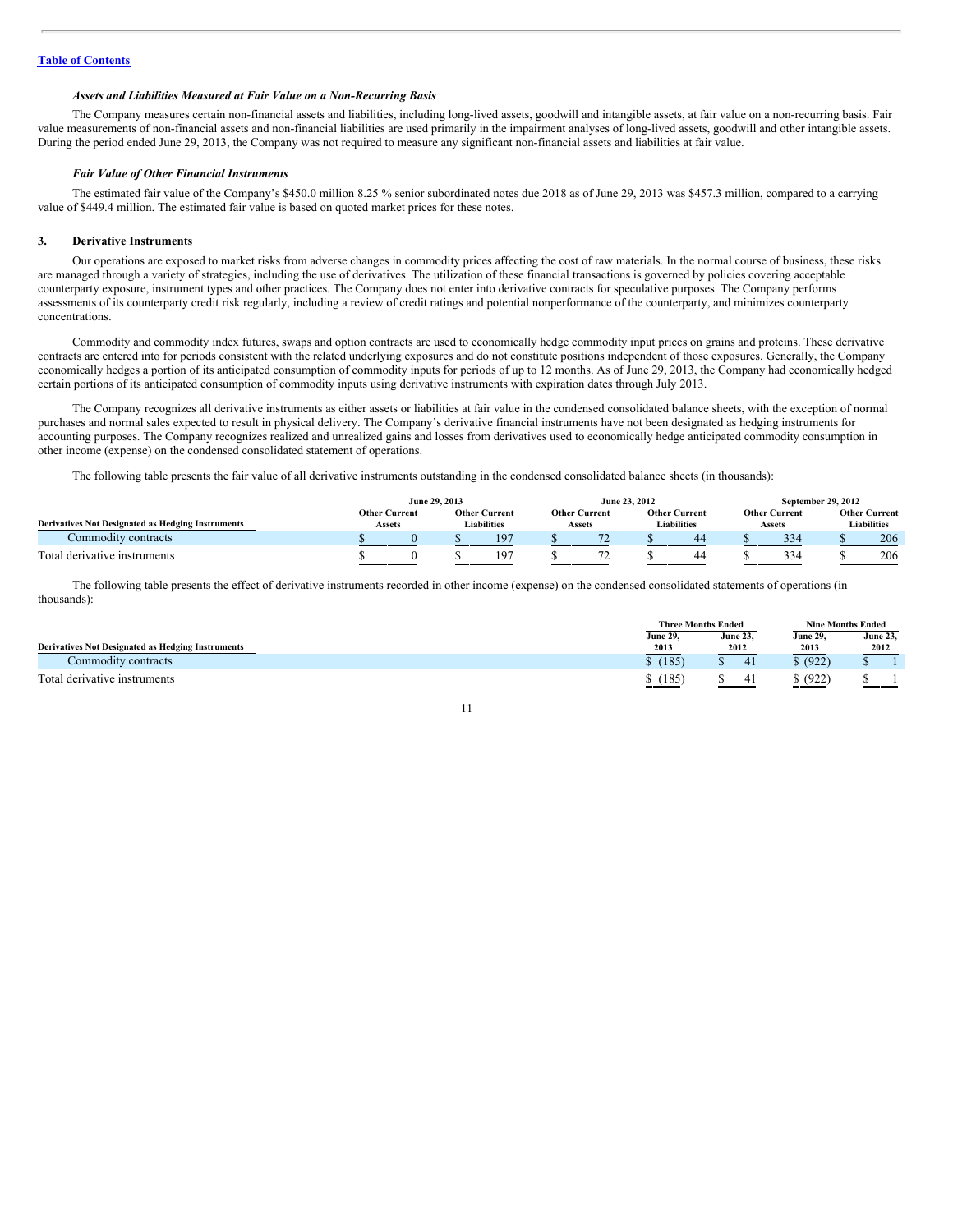The following table presents the gross contract notional volume of outstanding derivative contracts:

| Commodity | Metric         | June 29, 2013 | June 23, 2012 | September 29, 2012 |
|-----------|----------------|---------------|---------------|--------------------|
| Corn      | <b>Bushels</b> | 366,000       | 200,000       | 400,000            |
| Soy Meal  | rons           |               | 2,000         | 2.000              |

# **4. Inventories, net**

Inventories, net of allowance for obsolescence, consist of the following (in thousands):

|                        | June 29, 2013 | June 23, 2012 | September 29, 2012 |
|------------------------|---------------|---------------|--------------------|
| Raw materials          | \$130,597     | \$110,775     | 94,387<br>۰υ       |
| Work in progress       | 19.848        | 14.698        | 13,587             |
| Finished goods         | 255.112       | 201,071       | 209,888            |
| Supplies               | 7,513         | 8.252         | 12.170             |
| Total inventories, net | \$413,070     | \$ 334,796    | 330.032            |

#### **5. Goodwill**

The Company accounts for goodwill in accordance with ASC 350, "Intangibles – Goodwill and Other," and tests goodwill for impairment annually, or whenever events occur or circumstances change that would more likely than not reduce the fair value of a reporting unit below its carrying amount. This assessment involves the use of significant accounting judgments and estimates as to future operating results and discount rates. Changes in estimates or use of different assumptions could produce significantly different results. An impairment loss is generally recognized when the carrying amount of the reporting unit's net assets exceeds the estimated fair value of the reporting unit. The Company uses discounted cash flow analysis to estimate the fair value of our reporting units. The Company's goodwill impairment analysis also includes a comparison of the aggregate estimated fair value of all four reporting units to the Company's total market capitalization. Based on the Company's annual analysis of goodwill performed during the fourth quarter of fiscal 2012, it concluded there was no impairment of goodwill during fiscal 2012.

# **6. Other Intangible Assets**

The following table summarizes the components of gross and net acquired intangible assets:

|                                                      | Gross   |   | Accumulated<br>Amortization<br>(in millions) | Cumulative<br>Impairment | <b>Net</b><br>Carrying<br>Value |
|------------------------------------------------------|---------|---|----------------------------------------------|--------------------------|---------------------------------|
| June 29, 2013                                        |         |   |                                              |                          |                                 |
| Marketing-related intangible assets – amortizable    | \$12.3  | S | (8.1)                                        | $\Omega$                 | \$.<br>4.2                      |
| Marketing-related intangible assets – nonamortizable | 59.6    |   |                                              | (16.9)                   | 42.7                            |
| Total                                                | 71.9    |   | (8.1)                                        | (16.9)                   | 46.9                            |
| Customer-related intangible assets – amortizable     | 42.7    |   | (17.2)                                       |                          | 25.5                            |
| Other acquired intangible assets – amortizable       | 10.8    |   | (7.5)                                        |                          | 3.3                             |
| Other acquired intangible assets – nonamortizable    | 1.2     |   |                                              | (1.2)                    |                                 |
| Total                                                | 12.0    |   | (7.5)                                        | (1.2)                    | 3.3                             |
| Total other intangible assets                        | \$126.6 |   | (32.8)                                       | (18.1)                   | 75.7                            |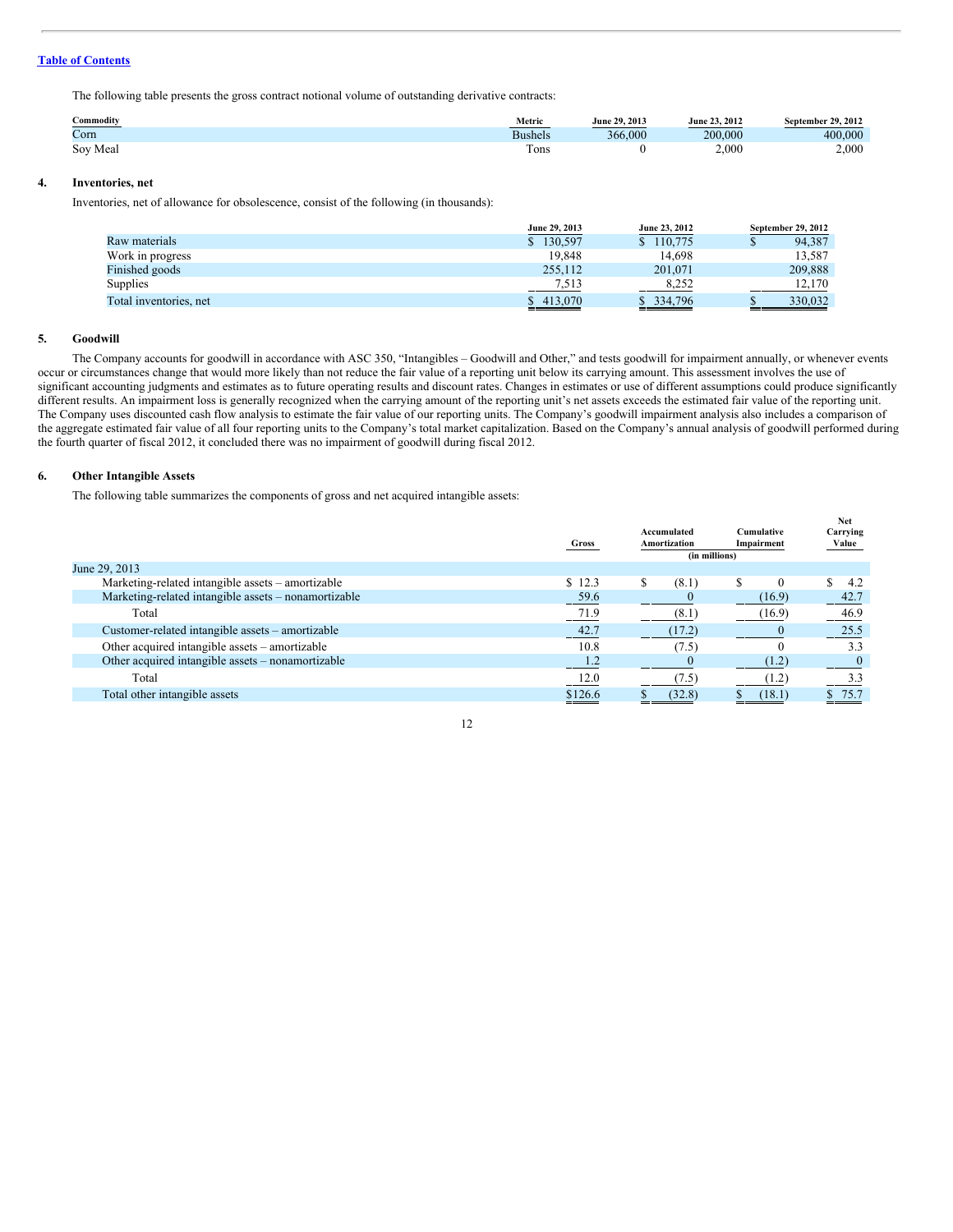|                                                      | Gross   | Accumulated<br><b>Amortization</b><br>(in millions) | <b>Cumulative</b><br>Impairment | Net<br>Carrying<br>Value |
|------------------------------------------------------|---------|-----------------------------------------------------|---------------------------------|--------------------------|
| June 23, 2012                                        |         |                                                     |                                 |                          |
| Marketing-related intangible assets – amortizable    | \$12.3  | S<br>(7.2)                                          | $\Omega$                        | 5.1                      |
| Marketing-related intangible assets – nonamortizable | 59.6    |                                                     | (16.9)                          | 42.7                     |
| Total                                                | 71.9    | 7.2                                                 | (16.9)                          | 47.8                     |
| Customer-related intangible assets – amortizable     | 42.7    | (14.8)                                              |                                 | 27.9                     |
| Other acquired intangible assets – amortizable       | 10.8    | (6.0)                                               |                                 | 4.8                      |
| Other acquired intangible assets – nonamortizable    | 1.2     |                                                     | (1.2)                           |                          |
| Total                                                | 12.0    | (6.0)                                               | (1.2)                           | 4.8                      |
| Total other intangible assets                        | \$126.6 | (28.0)                                              | (18.1)                          | $\underline{\$ 80.5}$    |
|                                                      |         |                                                     |                                 |                          |

|                                                      | Gross            | Accumulated<br><b>Amortization</b><br>(in millions) | Cumulative<br>Impairment |    | Net<br>Carrying<br>Value |
|------------------------------------------------------|------------------|-----------------------------------------------------|--------------------------|----|--------------------------|
| September 29, 2012                                   |                  |                                                     |                          |    |                          |
| Marketing-related intangible assets – amortizable    | \$12.3           | (7.5)                                               |                          |    | 4.8                      |
| Marketing-related intangible assets – nonamortizable | 59.6             |                                                     | (16.9)                   |    | 42.7                     |
| Total                                                | 71.9             | (7.5)                                               | (16.9)                   |    | 47.5                     |
| Customer-related intangible assets – amortizable     | 42.7             | (15.4)                                              |                          |    | 27.3                     |
| Other acquired intangible assets – amortizable       | 10.8             | (6.7)                                               |                          |    | 4.1                      |
| Other acquired intangible assets – nonamortizable    | $\overline{1.2}$ |                                                     | (1.2)                    |    |                          |
| Total                                                | 12.0             | (6.7)                                               | (1.2)                    |    | 4.1                      |
| Total other intangible assets                        | \$126.6          | (29.6)                                              | (18.1)                   | S. | 78.9                     |

Other intangible assets acquired include contract-based and technology-based intangible assets.

The Company evaluates long-lived assets, including amortizable and indefinite-lived intangible assets, for impairment whenever events or changes in circumstances indicate the carrying value may not be recoverable. The Company evaluates indefinite-lived intangible assets on an annual basis. In fiscal 2012, the Company tested its indefinite-lived intangible assets and no impairment was indicated. Other factors indicating the carrying value of the Company's amortizable intangible assets may not be recoverable were not present in fiscal 2012 or during the nine months ended June 29, 2013, and accordingly, no impairment testing was performed on these assets.

The Company is currently amortizing its acquired intangible assets with definite lives over periods ranging from 1 to 25 years; over weighted average remaining lives of seven years for marketing-related intangibles, 17 years for customer-related intangibles and five years for other acquired intangibles. Amortization expense for intangibles subject to amortization was approximately \$1.1 million and \$1.6 million for the three months ended June 29, 2013 and June 23, 2012, respectively, and \$3.1 million and \$4.0 million for the nine months ended June 29, 2013 and June 23, 2012, respectively, and is classified within operating expenses in the condensed consolidated statements of operations. Estimated annual amortization expense related to acquired intangible assets in each of the succeeding five years is estimated to be approximately \$5 million per year from fiscal 2013 through fiscal 2017.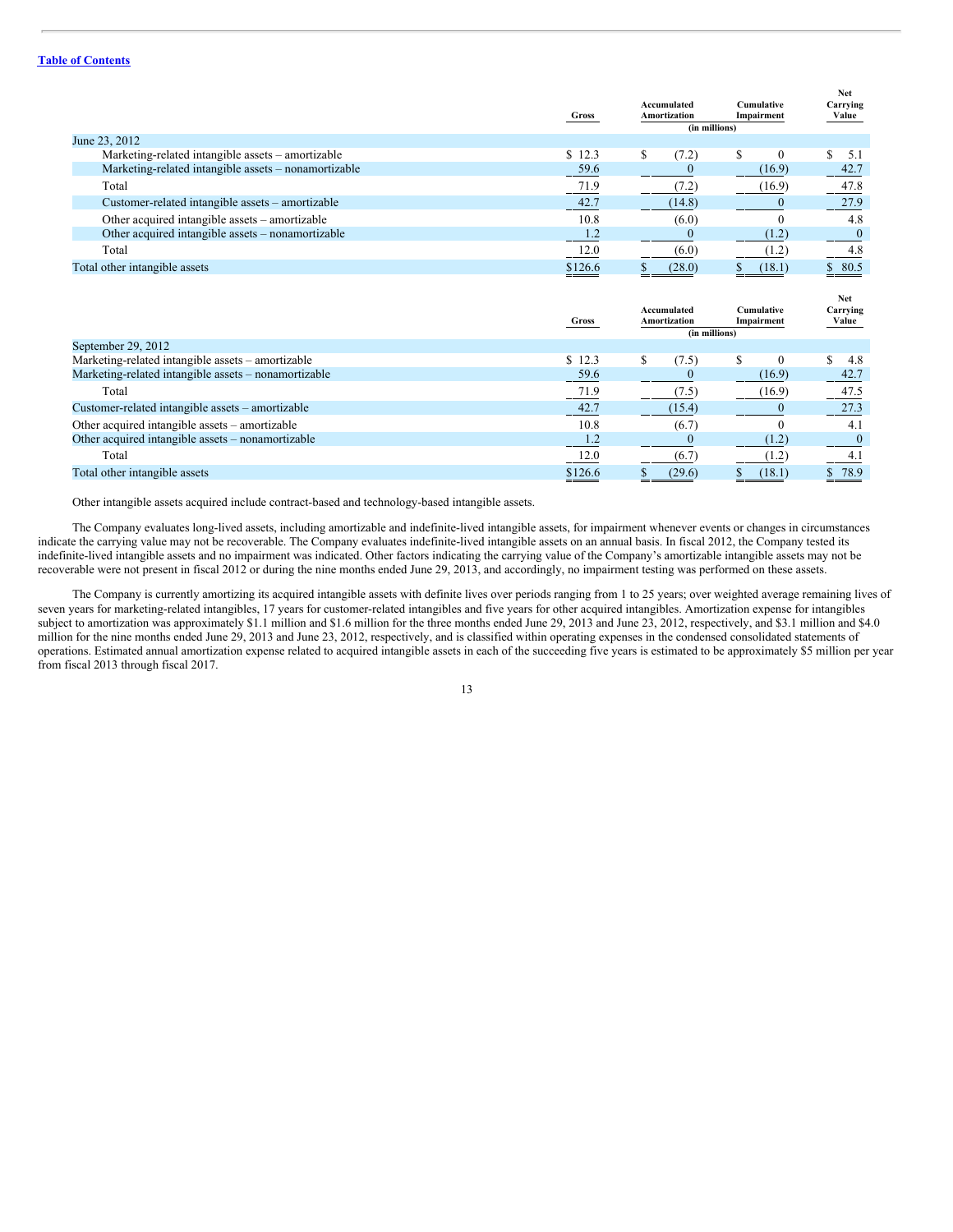# **7. Long-Term Debt**

Long-term debt consists of the following:

|                                                                                                                 | June 29, 2013<br>June 23, 2012 |                | September 29, 2012 |         |
|-----------------------------------------------------------------------------------------------------------------|--------------------------------|----------------|--------------------|---------|
|                                                                                                                 |                                | (in thousands) |                    |         |
| Senior subordinated notes, net of unamortized discount (1), interest at 8.25%, payable semi-annually, principal |                                |                |                    |         |
| due March 2018                                                                                                  | \$449,390                      | \$449.288      |                    | 449.312 |
| Revolving credit facility, interest at Alternate Base Rate plus a margin of 0.75% to 1.75%, or LIBOR plus a     |                                |                |                    |         |
| margin of 1.75% to 2.75%, final maturity June 2016                                                              | 60,000                         |                |                    |         |
| Other notes payable                                                                                             | 245                            | 589            |                    | 502     |
| Total                                                                                                           | 509.635                        | 449,877        |                    | 449.814 |
| Less current portion                                                                                            | (205)                          | (347)          |                    | (331)   |
| Long-term portion                                                                                               | \$ 509,430                     | \$449,530      |                    | 449,483 |

(1) Represents unamortized original issue discount of \$610, \$712 and \$688 as of June 29, 2013, June 23, 2012 and September 29, 2012, respectively.

#### *Senior Credit Facility*

On June 8, 2011, the Company amended its \$275 million, five-year senior secured revolving credit facility (the "Credit Facility") included in its Amended and Restated Credit Agreement (the "Credit Agreement"). Under the modified terms, the Credit Facility has a borrowing capacity of \$375 million, an increase of \$100 million, and an extension of maturity date by approximately one year, to June 2016. The Credit Facility bears lower interest rates and commitment fees and requires less interest coverage. The Company continues to have the option to increase the size of the Credit Facility by an additional \$200 million of incremental term loans and/or revolving loans should it exercise its option and one or more lenders are willing to make such increased amounts available to it. There was \$60 million outstanding as of June 29, 2013 under the Credit Facility. There were no letters of credit outstanding under the Credit Facility as of June 29, 2013. There were other letters of credit of \$17.5 million outstanding as of June 29, 2013. As of June 29, 2013, there were \$315 million of unused commitments under the Credit Facility or, after giving effect to the financial covenants in the Credit Agreement, \$147.8 million of available unused commitments.

Interest on the amended Credit Facility is based, at the Company's option, on a rate equal to the Alternate Base Rate (ABR), which is the greatest of the prime rate, the Federal Funds rate plus  $\frac{1}{2}$  of 1% or one month LIBOR plus 1%, plus a margin, which fluctuates from 0.75% to 1.75%, or LIBOR plus a margin, which fluctuates from 1.75% to 2.75% and commitment fees that range from 0.30% to 0.50%, determined quarterly based on consolidated total debt to consolidated EBITDA for the most recent trailing 12month period. As of June 29, 2013, the applicable interest rate on the Credit Facility related to alternate base rate borrowings was 5.0%, and the applicable interest rate related to LIBOR rate borrowings was 3.0%.

The Credit Facility is guaranteed by the Company's material subsidiaries and is secured by the Company's assets, excluding real property but including substantially all of the capital stock of the Company's subsidiaries. The Credit Agreement contains certain financial and other covenants which require the Company to maintain minimum levels of interest coverage and maximum levels of senior debt to EBITDA and that restrict the Company's ability to repurchase its stock, make investments in or acquisitions of other businesses and pay dividends above certain levels over the life of the Credit Facility. Under the terms of the Company's Credit Facility, it may make restricted payments, including cash dividends and stock repurchases, in an aggregate amount initially not to exceed \$200 million over the life of the Credit Facility, subject to qualifications and baskets as defined in the Credit Agreement. As of June 29, 2013, the Company's Total Leverage Ratio, as defined in the Credit Agreement, was 4.9 to 1.0, and the Company's Senior Secured Leverage Ratio, as defined in the Credit Agreement with a maximum of 2.0 to 1.0, was 0.6 to 1.0. The Company's minimum Interest Coverage Ratio was reduced to 2.50 times, from 2.75 times as part of the modification of the Credit Facility. As of June 29, 2013, the Company's Interest Coverage ratio was 2.6 times. Apart from the covenants limiting restricted payments and capital expenditures, the Credit Facility does not restrict the use of retained earnings or net income. The Company was in compliance with all financial covenants as of June 29, 2013.

The Company amended its Credit Facility effective August 1, 2013. Under the terms of this amendment, the Company's Minimum Interest Coverage Ratio was reduced to 2.25 times, from 2.5 times and a Minimum Asset Coverage Ratio was added at 1.1 times. The covenant modifications are effective through the fiscal quarter ending March 29, 2014.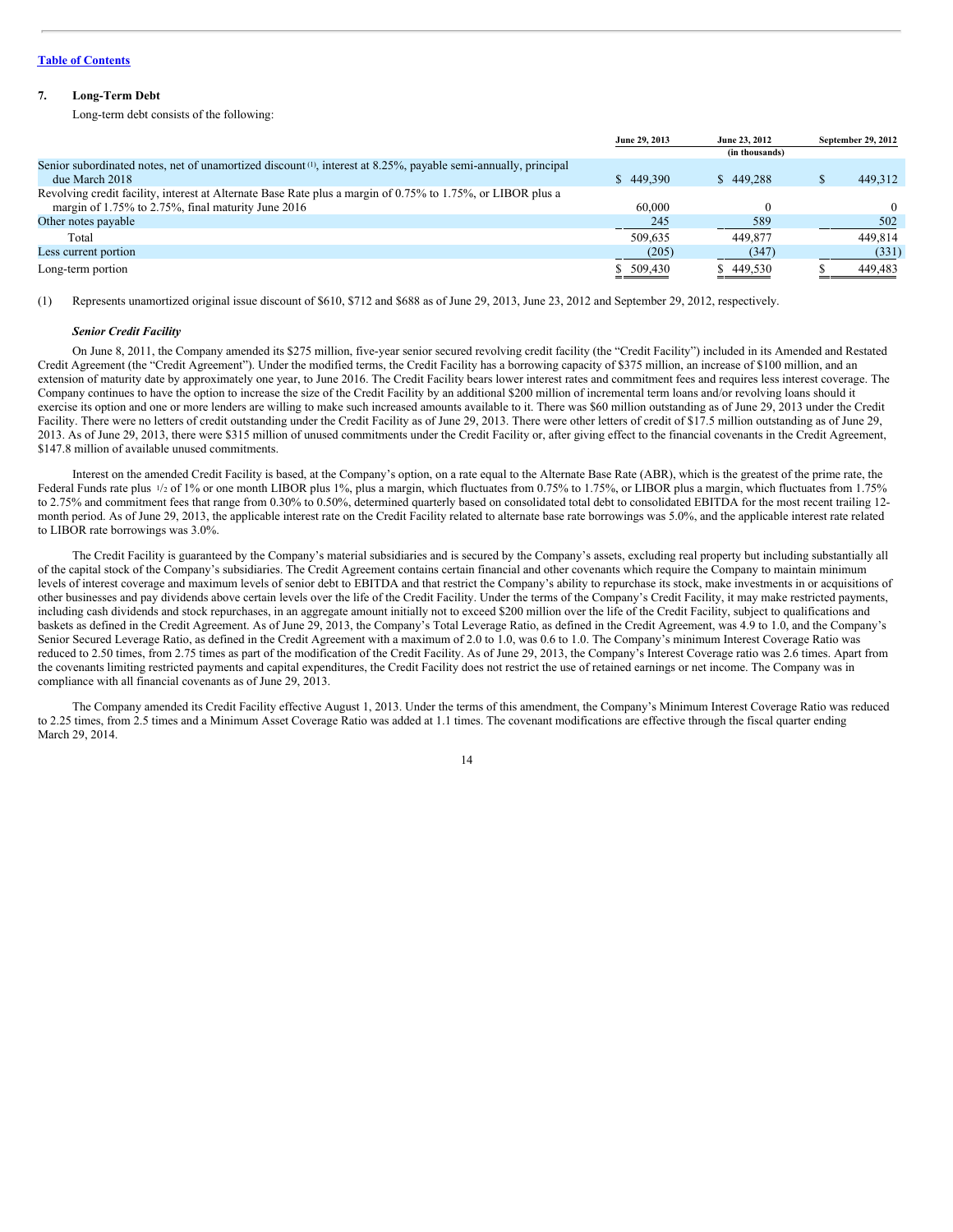# *Senior Subordinated Notes*

On March 8, 2010, the Company issued \$400 million aggregate principal amount of 8.25% senior subordinated notes due March 1, 2018 (the "2018 Notes").

On February 8, 2012, the Company issued an additional \$50 million aggregate principal amount of its 2018 Notes at a price of 98.501%, plus accrued interest from September 1, 2011, in a private placement. The Company used the net proceeds from the offering to pay a portion of the outstanding balance under its Credit Facility.

The estimated fair value of our \$450 million of 2018 Notes as of June 29, 2013 was approximately \$457.3 million. The estimated fair value is based on quoted market prices for these notes.

The 2018 Notes require semiannual interest payments, which commenced on September 1, 2010. The 2018 Notes are unsecured senior subordinated obligations and are subordinated to all of our existing and future senior debt, including our Credit Facility. The obligations under the 2018 Notes are fully and unconditionally guaranteed on a senior subordinated basis by each of our existing and future domestic restricted subsidiaries with certain exceptions. The guarantees are general unsecured senior subordinated obligations of the guarantors and are subordinated to all existing and future senior debt of the guarantors.

The Company may redeem some or all of the 2018 Notes at any time prior to March 1, 2014 at the principal amount plus a "make whole" premium. The Company may redeem some or all of the 2018 Notes at any time on or after March 1, 2014 for 104.125%, after March 1, 2015 for 102.063% and after March 1, 2016 for 100%, plus accrued and unpaid interest. The holders of the 2018 Notes have the right to require the Company to repurchase all or a portion of the 2018 Notes at a purchase price equal to 101% of the principal amount of the notes repurchased, plus accrued and unpaid interest upon the occurrence of a change of control.

The 2018 Notes contain customary high yield covenants, including covenants limiting debt incurrence and restricted payments, subject to certain baskets and exceptions. The Company was in compliance with all financial covenants as of June 29, 2013.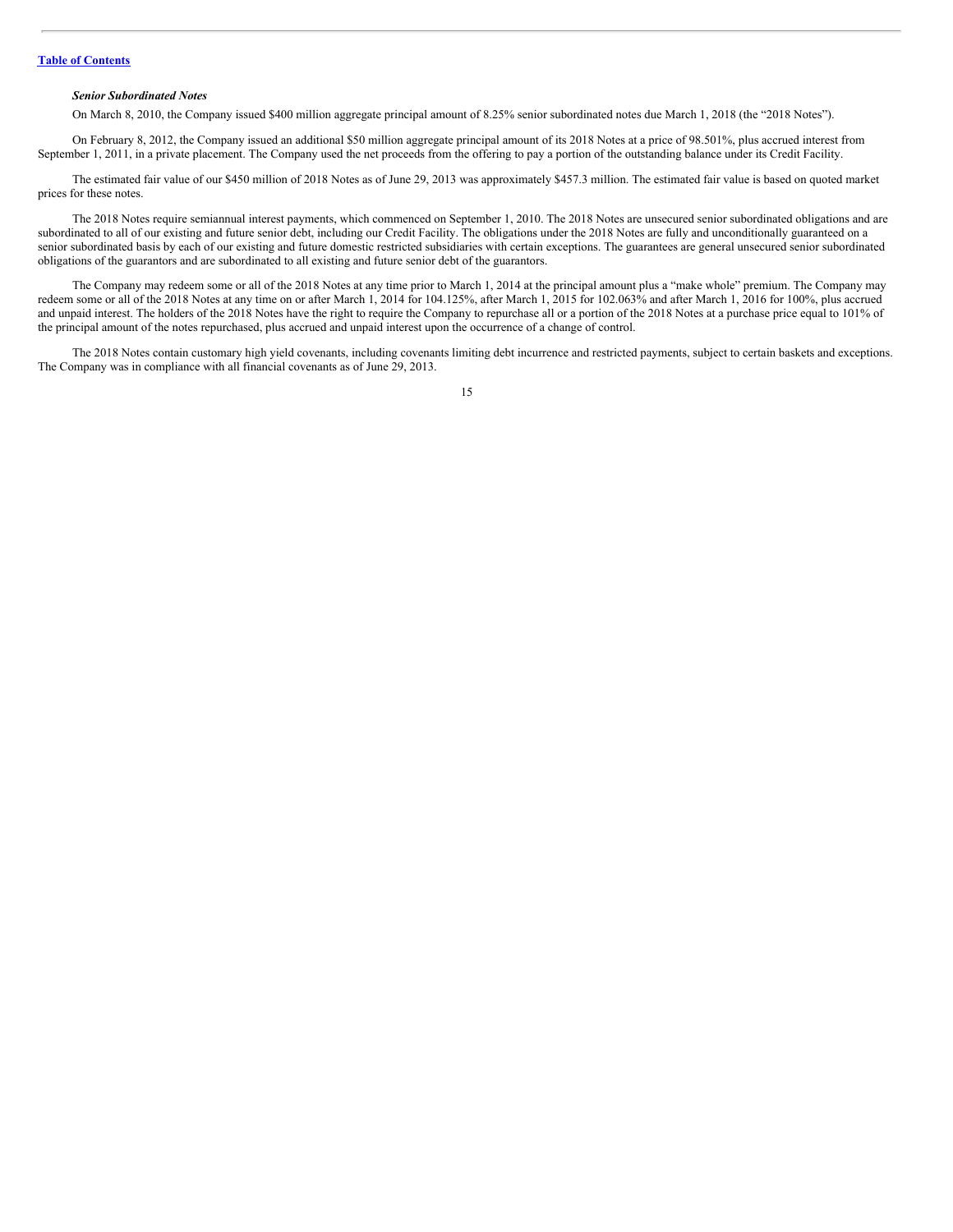# **8. Supplemental Equity Information**

The following table provides a summary of the changes in the carrying amounts of equity attributable to controlling interest and noncontrolling interest for the nine months ended June 29, 2013 and June 23, 2012:

|                                         |                 |                                   |                            | <b>Controlling Interest</b>             |                      |               |                                                 |           |                            |           |
|-----------------------------------------|-----------------|-----------------------------------|----------------------------|-----------------------------------------|----------------------|---------------|-------------------------------------------------|-----------|----------------------------|-----------|
| (in thousands)                          | Common<br>Stock | <b>Class A</b><br>Common<br>Stock | <b>Class</b><br>в<br>Stock | <b>Additional</b><br>Paid In<br>Capital | Retained<br>Earnings |               | Accumulated<br>Other<br>Comprehensive<br>Income | Total     | Noncontrolling<br>Interest | Total     |
| <b>Balance September 29, 2012</b>       | \$122           | 347<br>S                          | \$16                       | \$382.195                               | \$79,718             | $\mathcal{P}$ | 1,539                                           | \$463,937 | 946                        | \$464,883 |
| Comprehensive income                    |                 |                                   |                            |                                         | 20.652               |               | (699)                                           | 19,953    | 1,367                      | 21,320    |
| Stock based compensation                |                 |                                   |                            | 3,489                                   |                      |               |                                                 | 3,489     |                            | 3,489     |
| Restricted share activity               |                 |                                   |                            | 2,478                                   |                      |               |                                                 | 2,482     |                            | 2,482     |
| Issuance of common stock                |                 |                                   |                            | 1,240                                   |                      |               |                                                 | 1,241     |                            | 1,241     |
| Repurchase of common stock              |                 |                                   |                            | (1,304)                                 | (197)                |               |                                                 | (1,501)   |                            | (1, 501)  |
| Tax benefit on stock option exercise    |                 |                                   |                            | 345                                     |                      |               |                                                 | 345       |                            | 345       |
| Distribution to Noncontrolling interest |                 |                                   |                            |                                         |                      |               |                                                 |           | (629)                      | (629)     |
| <b>Balance June 29, 2013</b>            | 122             | 352                               | \$16                       | \$388,443                               | \$100,173            |               | 840                                             | \$489,946 | 1,684                      | \$491,630 |

|                                      | <b>Controlling Interest</b> |                                   |                            |                                         |                             |    |                                                 |           |                            |           |
|--------------------------------------|-----------------------------|-----------------------------------|----------------------------|-----------------------------------------|-----------------------------|----|-------------------------------------------------|-----------|----------------------------|-----------|
| (in thousands)                       | Common<br>Stock             | <b>Class A</b><br>Common<br>Stock | <b>Class</b><br>в<br>Stock | <b>Additional</b><br>Paid In<br>Capital | Retained<br><b>Earnings</b> |    | Accumulated<br>Other<br>Comprehensive<br>Income | Total     | Noncontrolling<br>Interest | Total     |
| <b>Balance September 24, 2011</b>    | 129                         | 359                               | \$16                       | \$396,208                               | \$59,045                    | D. | 1,019                                           | \$456,776 | $\sigma$                   | \$456,782 |
| Comprehensive income                 |                             | $\theta$                          | 0                          |                                         | 31,232                      |    | 108                                             | 31,340    | .290                       | 32,630    |
| Stock based compensation             |                             | $\mathbf{0}$                      | 0                          | 3.782                                   | $\theta$                    |    | $\Omega$                                        | 3.782     | 0                          | 3,782     |
| Restricted share activity            |                             |                                   | 0                          | 379                                     | $\Omega$                    |    |                                                 | 380       | $\theta$                   | 380       |
| Issuance of common stock             |                             | 4                                 | 0                          | 802                                     | $\theta$                    |    | $\theta$                                        | 806       | $\mathbf{0}$               | 806       |
| Repurchase of common stock           |                             | (19)                              | 0                          | (20, 358)                               | (500)                       |    |                                                 | (20, 884) | 0                          | (20, 884) |
| Tax benefit on stock option exercise |                             |                                   |                            | 938                                     |                             |    |                                                 | 938       |                            | 938       |
| Balance June 23, 2012                | 122                         | 345                               | \$16                       | \$381,751                               | \$89,777                    |    | 1,127                                           | \$473,138 | .296                       | \$474,434 |

# **9. Stock-Based Compensation**

The Company recognized share-based compensation expense of \$12.5 million and \$5.3 million for the nine month periods ended June 29, 2013 and June 23, 2012, respectively, as a component of selling, general and administrative expenses. The tax benefit associated with share-based compensation expense for the nine month periods ended June 29, 2013 and June 23, 2012 was \$4.8 million and \$2.0 million, respectively.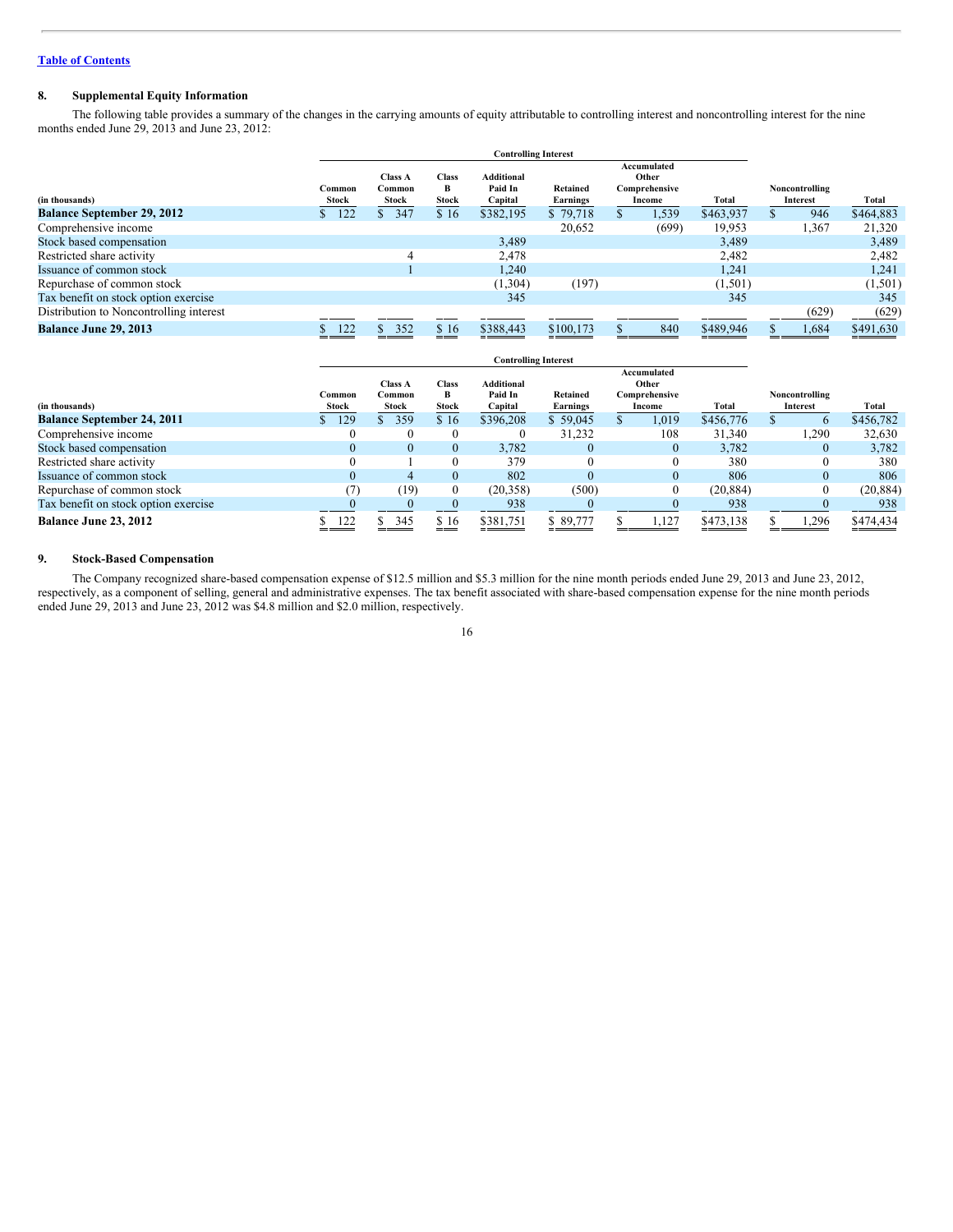# **10. Earnings Per Share**

The following is a reconciliation of the numerators and denominators of the basic and diluted per share computations for income from continuing operations.

|                                             |          | <b>Three Months Ended</b><br>June 29, 2013 |                  |                                          | <b>Nine Months Ended</b><br>June 29, 2013 |                  |  |
|---------------------------------------------|----------|--------------------------------------------|------------------|------------------------------------------|-------------------------------------------|------------------|--|
|                                             | Income   | <b>Shares</b>                              | <b>Per Share</b> | Income                                   | <b>Shares</b>                             | Per Share        |  |
|                                             |          |                                            |                  | (in thousands, except per share amounts) |                                           |                  |  |
| Basic EPS:                                  |          |                                            |                  |                                          |                                           |                  |  |
| Net income available to common shareholders | \$13,725 | 48,173                                     | S.<br>0.28       | \$20,652                                 | 48,037                                    | S.<br>0.43       |  |
| Effect of dilutive securities:              |          |                                            |                  |                                          |                                           |                  |  |
| Options to purchase common stock            |          | 141                                        | $\boldsymbol{0}$ |                                          | 284                                       | $\bf{0}$         |  |
| Restricted shares                           |          | 508                                        | $\mathbf{0}$     |                                          | 445                                       | (0.01)           |  |
| Diluted EPS:                                |          |                                            |                  |                                          |                                           |                  |  |
| Net income available to common shareholders | \$13,725 | 48,822                                     | \$ 0.28          | \$20,652                                 | 48,766                                    | 0.42             |  |
|                                             |          | <b>Three Months Ended</b><br>June 23, 2012 |                  |                                          | <b>Nine Months Ended</b><br>June 23, 2012 |                  |  |
|                                             | Income   | <b>Shares</b>                              | <b>Per Share</b> | Income                                   | <b>Shares</b>                             | <b>Per Share</b> |  |
|                                             |          |                                            |                  | (in thousands, except per share amounts) |                                           |                  |  |
| Basic EPS:                                  |          |                                            |                  |                                          |                                           |                  |  |
| Net income available to common shareholders | \$22,699 | 47,661                                     | \$<br>0.48       | \$31,232                                 | 47,580                                    | S.<br>0.66       |  |
| Effect of dilutive securities:              |          |                                            |                  |                                          |                                           |                  |  |
| Options to purchase common stock            |          | 476                                        | (0.01)           |                                          | 455                                       | (0.01)           |  |
|                                             |          |                                            |                  |                                          |                                           |                  |  |
| <b>Restricted shares</b>                    |          | 251                                        | $\mathbf{0}$     |                                          | 218                                       | $\theta$         |  |
| Diluted EPS:                                |          |                                            |                  |                                          |                                           |                  |  |

Options to purchase 11.6 million shares of common stock at prices ranging from \$4.60 to \$16.23 per share were outstanding at June 29, 2013, and options to purchase 12.8 million shares of common stock at prices ranging from \$4.60 to \$17.99 per share were outstanding at June 23, 2012.

For the three month periods ended June 29, 2013 and June 23, 2012, options to purchase 10.7 and 10.8 million shares of common stock, respectively, were outstanding but were not included in the computation of diluted earnings per share because the option exercise prices were greater than the average market price of the common stock and, therefore, the effect would be anti-dilutive.

For the nine month period ended June 29, 2013 and June 23, 2012, options to purchase 7.5 and 9.9 million shares of common stock, respectively, were outstanding but were not included in the computation of diluted earnings per share because the option exercise prices were greater than the average market price of the common stock and, therefore, the effect would be anti-dilutive.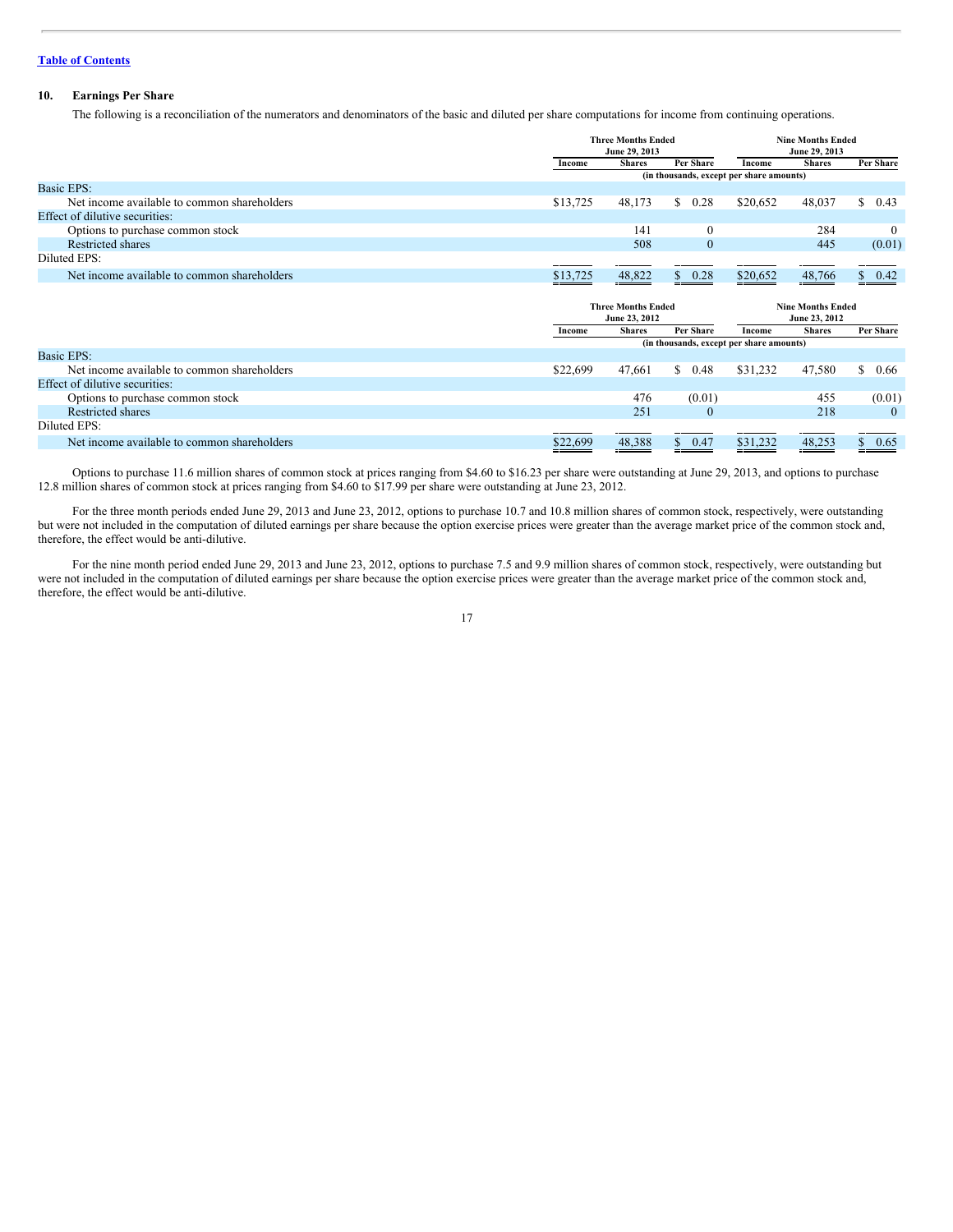# **11. Segment Information**

Management has determined that the Company has two operating segments which are also reportable segments based on the level at which the Chief Operating Decision Maker reviews the results of operations to make decisions regarding performance assessment and resource allocation. These operating segments are Pet segment and Garden segment and are presented in the table below (in thousands).

|                                                         |                         | <b>Three Months Ended</b> |                         |                         | <b>Nine Months Ended</b> |  |  |  |
|---------------------------------------------------------|-------------------------|---------------------------|-------------------------|-------------------------|--------------------------|--|--|--|
|                                                         | <b>June 29,</b><br>2013 |                           | <b>June 23,</b><br>2012 | <b>June 29,</b><br>2013 | <b>June 23,</b><br>2012  |  |  |  |
| Net sales:                                              |                         |                           |                         |                         |                          |  |  |  |
| Pet segment                                             | S                       | 237,851<br>\$             | 271,345                 | 667,781<br>S.           | 693,114<br>S             |  |  |  |
| Garden segment                                          |                         | 256,279                   | 262,463                 | 617,015                 | 609,663                  |  |  |  |
| Total net sales                                         |                         | S<br>494,130              | 533,808                 | \$1,284,796             | \$1,302,777              |  |  |  |
| Income (loss) from operations:                          |                         |                           |                         |                         |                          |  |  |  |
| Pet segment                                             | S                       | 33,144<br>S               | 40,454                  | 70,782<br>S.            | 71,153<br>S              |  |  |  |
| Garden segment                                          |                         | 13,668                    | 22,581                  | 39,090                  | 48,111                   |  |  |  |
| Corporate                                               |                         | (13, 920)                 | (14,066)                | (43,328)                | (36,353)                 |  |  |  |
| Total income from operations                            |                         | 32,892                    | 48,969                  | 66,544                  | 82,911                   |  |  |  |
| Interest expense - net                                  |                         | (11, 319)                 | (10,695)                | (32, 479)               | (30,654)                 |  |  |  |
| Other income (expense)                                  |                         | 353                       | 102                     | (676)                   | (19)                     |  |  |  |
| Income taxes                                            |                         | 7,520                     | 14,554                  | 11,370                  | 19,716                   |  |  |  |
| Income including noncontrolling interest                |                         | 14,406                    | 23,822                  | 22,019                  | 32,522                   |  |  |  |
| Net income attributable to noncontrolling interest      |                         | 681                       | 1,123                   | 1,367                   | 1,290                    |  |  |  |
| Net income attributable to Central Garden & Pet Company |                         | 13,725<br>\$              | 22,699                  | 20,652                  | 31,232                   |  |  |  |
| Depreciation and amortization:                          |                         |                           |                         |                         |                          |  |  |  |
| Pet segment                                             | \$                      | 3,489<br>\$               | 3,702                   | 11,208                  | $\mathbb{S}$<br>10,904   |  |  |  |
| Garden segment                                          |                         | 1,624                     | 1,920                   | 4,902                   | 5,058                    |  |  |  |
| Corporate                                               |                         | 2,698                     | 2,402                   | 8,048                   | 7,114                    |  |  |  |
| Total depreciation and amortization                     | ъ                       | 7,811                     | 8,024                   | 24,158                  | 23,076                   |  |  |  |

|                                                | <b>June 29,</b><br>2013 | <b>June 23,</b><br>2012 | September 29,<br>2012 |
|------------------------------------------------|-------------------------|-------------------------|-----------------------|
| Assets:                                        |                         |                         |                       |
| Pet segment                                    | 443,854<br>\$           | 432,342<br>\$           | 411,059<br>S          |
| Garden segment                                 | 447,756                 | 384,502                 | 341,716               |
| Corporate                                      | 353,026                 | 362,874                 | 396,772               |
| Total assets                                   | \$1,244,636             | \$1,179,718             | \$1,149,547           |
| Goodwill (included in corporate assets above): |                         |                         |                       |
| Pet segment                                    | \$<br>202,514           | 202,514<br>\$.          | 202,514               |
| Garden segment                                 | 7,709                   | 7,709                   | 7,709                 |
| Total goodwill                                 | 210,223                 | 210,223                 | 210,223               |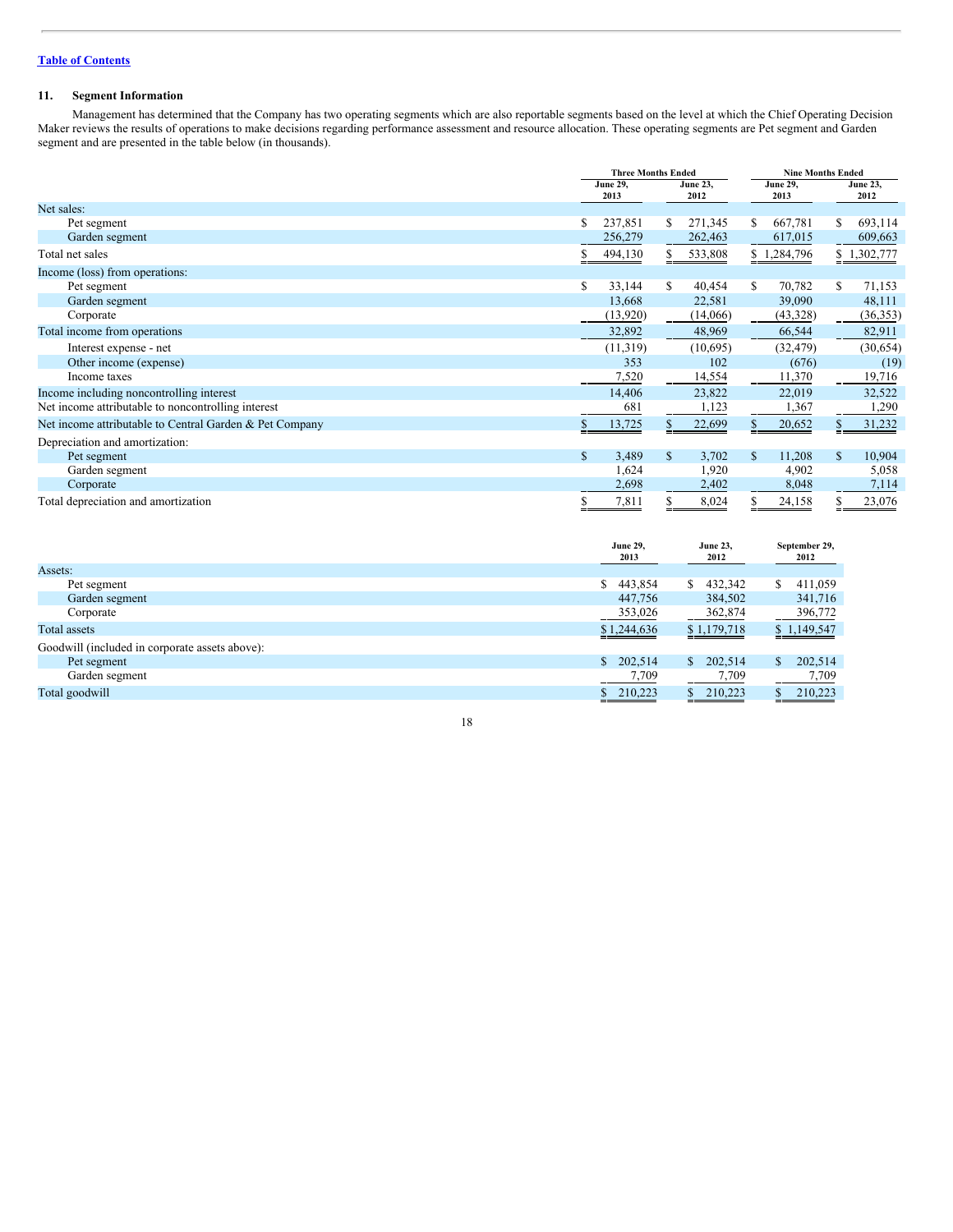## **12. Consolidating Condensed Financial Information of Guarantor Subsidiaries**

Certain 100% wholly-owned subsidiaries of the Company (as listed below, collectively the "Guarantor Subsidiaries") have guaranteed fully and unconditionally, on a joint and several basis, the obligation to pay principal and interest on the Company's \$450 million 8.25% Senior Subordinated Notes (the "Notes") due March 1, 2018. Certain subsidiaries and operating divisions are not guarantors of the Notes and have been included in the financial results of the Parent in the information below. These Non-Guarantor entities are not material to the Parent. Those subsidiaries that are guarantors and co-obligors of the Notes are as follows:

Farnam Companies, Inc. Four Paws Products Ltd. Gulfstream Home & Garden, Inc. Kaytee Products, Inc. Matson, LLC New England Pottery, LLC Pennington Seed, Inc. (including Gro Tec, Inc. and All-Glass Aquarium Co., Inc.) Pets International, Ltd. T.F.H. Publications, Inc. Wellmark International (including B2E Corporation and B2E Biotech LLC)

During the fourth quarter of fiscal 2012, the Company merged certain subsidiaries into the Parent. In the first three quarters of fiscal 2012, the following were included as Guarantor Subsidiaries because they were separate legal entities at that time:

Grant Laboratories, Inc. Interpet USA, LLC Matthews Redwood & Nursery Supply, Inc.

Fiscal 2013 financial results reflect these entities as part of the Parent. Fiscal 2012 financial results presented herein have been restated to reflect the current Guarantor Subsidiaries.

In lieu of providing separate financial statements for the Guarantor Subsidiaries, the Company has included the accompanying consolidating condensed financial statements based on the Company's understanding of the Securities and Exchange Commission's interpretation and application of Rule 3-10 of the Securities and Exchange Commission's Regulation S-X.

|                                                                                           | <b>CONSOLIDATING CONDENSED STATEMENT OF OPERATIONS</b>            |                                      |                                  |                         |  |  |  |  |
|-------------------------------------------------------------------------------------------|-------------------------------------------------------------------|--------------------------------------|----------------------------------|-------------------------|--|--|--|--|
|                                                                                           | Three Months Ended June 29, 2013<br>(in thousands)<br>(unaudited) |                                      |                                  |                         |  |  |  |  |
|                                                                                           |                                                                   |                                      |                                  |                         |  |  |  |  |
|                                                                                           |                                                                   | Guarantor                            |                                  |                         |  |  |  |  |
| Net sales                                                                                 | Parent<br>145,836                                                 | <b>Subsidiaries</b><br>361,067<br>\$ | <b>Eliminations</b><br>(12, 773) | Consolidated<br>494,130 |  |  |  |  |
| Cost of products sold and occupancy                                                       | 107,459                                                           | 246,978                              | (12, 773)                        | 341,664                 |  |  |  |  |
| Gross profit                                                                              | 38,377                                                            | 114,089                              | $\Omega$                         | 152,466                 |  |  |  |  |
| Selling, general and administrative expenses                                              | 42,959                                                            | 76,615                               |                                  | 119,574                 |  |  |  |  |
| Income from operations                                                                    | (4, 582)                                                          | 37,474                               | $\theta$                         | 32,892                  |  |  |  |  |
| $Interest - net$                                                                          | (11,220)                                                          | (99)                                 |                                  | (11,319)                |  |  |  |  |
| Other income (loss)                                                                       | (2, 722)                                                          | 3,075                                |                                  | 353                     |  |  |  |  |
| Income (loss) before income taxes                                                         | (18, 524)                                                         | 40,450                               |                                  | 21,926                  |  |  |  |  |
| Income taxes (tax benefit)                                                                | (7,007)                                                           | 14,527                               |                                  | 7,520                   |  |  |  |  |
| Income (loss) including noncontrolling interest                                           | (11,517)                                                          | 25,923                               |                                  | 14,406                  |  |  |  |  |
| Income attributable to noncontrolling interest                                            | 681                                                               |                                      |                                  | 681                     |  |  |  |  |
| Income (loss) attributable to Central Garden & Pet Company before equity in undistributed |                                                                   |                                      |                                  |                         |  |  |  |  |
| income of guarantor subsidiaries                                                          | (12, 198)                                                         | 25,923                               |                                  | 13,725                  |  |  |  |  |
| Equity in undistributed income of guarantor subsidiaries                                  | 25,923                                                            |                                      | (25, 923)                        |                         |  |  |  |  |
| Net income attributable to Central Garden & Pet Company                                   | 13,725                                                            | 25,923                               | (25, 923)                        | 13,725                  |  |  |  |  |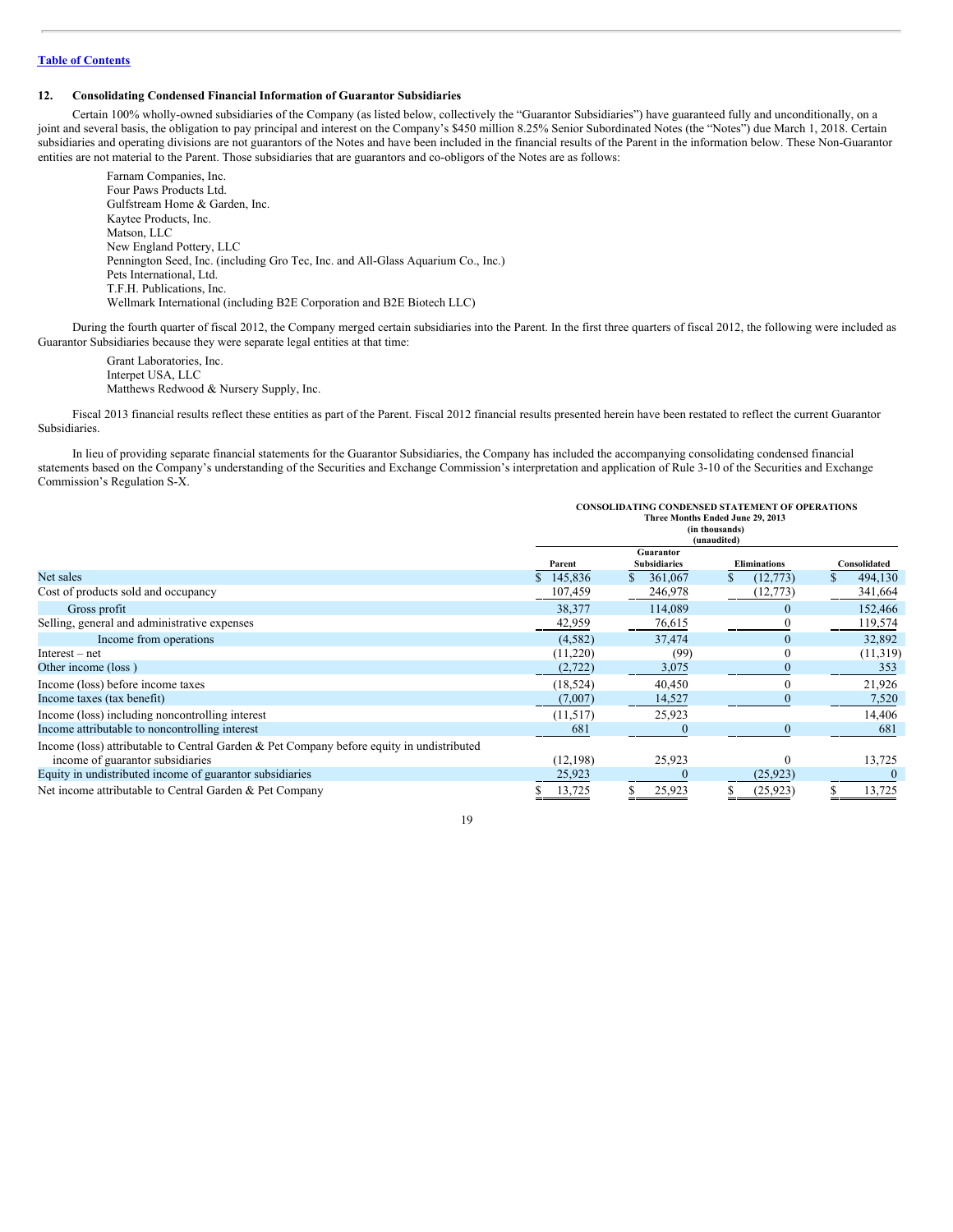|                                                                             | <b>CONSOLIDATING CONDENSED STATEMENT OF OPERATIONS</b><br>Three Months Ended June 23, 2012<br>(in thousands)<br>(unaudited) |                                  |                     |              |  |
|-----------------------------------------------------------------------------|-----------------------------------------------------------------------------------------------------------------------------|----------------------------------|---------------------|--------------|--|
|                                                                             | Parent                                                                                                                      | Guarantor<br><b>Subsidiaries</b> | <b>Eliminations</b> | Consolidated |  |
| Net sales                                                                   | \$162,029                                                                                                                   | 394,197                          | (22, 418)           | 533,808<br>S |  |
| Cost of products sold and occupancy                                         | 110,363                                                                                                                     | 265,211                          | (22, 418)           | 353,156      |  |
| Gross profit                                                                | 51,666                                                                                                                      | 128,986                          | $\theta$            | 180,652      |  |
| Selling, general and administrative expenses                                | 42,832                                                                                                                      | 88,851                           |                     | 131,683      |  |
| Income from operations                                                      | 8,834                                                                                                                       | 40,135                           |                     | 48,969       |  |
| $Interest - net$                                                            | (10, 727)                                                                                                                   | 32                               |                     | (10,695)     |  |
| Other income (loss)                                                         | (4,500)                                                                                                                     | 4,602                            |                     | 102          |  |
| Income (loss) before income taxes                                           | (6,393)                                                                                                                     | 44,769                           |                     | 38,376       |  |
| Income taxes (tax benefit)                                                  | (2, 485)                                                                                                                    | 17,039                           |                     | 14,554       |  |
| Income (loss) including noncontrolling interest                             | (3,908)                                                                                                                     | 27,730                           |                     | 23,822       |  |
| Income attributable to noncontrolling interest                              | 1,123                                                                                                                       | 0                                |                     | 1,123        |  |
| Income (loss) attributable to Central Garden & Pet Company before equity in |                                                                                                                             |                                  |                     |              |  |
| undistributed income of guarantor subsidiaries                              | (5,031)                                                                                                                     | 27,730                           |                     | 22,699       |  |
| Equity in undistributed income of guarantor subsidiaries                    | 27,730                                                                                                                      |                                  | (27, 730)           |              |  |
| Net income attributable to Central Garden & Pet Company                     | 22,699                                                                                                                      | 27,730                           | (27, 730)<br>ъ.     | 22,699       |  |

# **CONSOLIDATING CONDENSED STATEMENT OF OPERATIONS**

|                                                                                                                               | Nine Months Ended June 29, 2013<br>(in thousands)<br>(unaudited) |                                  |                     |              |
|-------------------------------------------------------------------------------------------------------------------------------|------------------------------------------------------------------|----------------------------------|---------------------|--------------|
|                                                                                                                               | Parent                                                           | Guarantor<br><b>Subsidiaries</b> | <b>Eliminations</b> | Consolidated |
| Net sales                                                                                                                     | \$400,778                                                        | 921,693                          | (37,675)            | 1,284,796    |
| Cost of products sold and occupancy                                                                                           | 298,861                                                          | 641,015                          | (37, 675)           | 902,201      |
| Gross profit                                                                                                                  | 101.917                                                          | 280,678                          |                     | 382,595      |
| Selling, general and administrative expenses                                                                                  | 108,405                                                          | 207,646                          |                     | 316,051      |
| Income from operations                                                                                                        | (6, 488)                                                         | 73,032                           |                     | 66,544       |
| $Interest - net$                                                                                                              | (32, 441)                                                        | (38)                             |                     | (32, 479)    |
| Other income (loss)                                                                                                           | (5, 539)                                                         | 4,863                            |                     | (676)        |
| Income (loss) before income taxes                                                                                             | (44, 468)                                                        | 77,857                           |                     | 33,389       |
| Income taxes (tax benefit)                                                                                                    | (15,995)                                                         | 27,365                           |                     | 11,370       |
| Income (loss) including noncontrolling interest                                                                               | (28, 473)                                                        | 50,492                           |                     | 22,019       |
| Income attributable to noncontrolling interest                                                                                | 1,367                                                            |                                  |                     | 1,367        |
| Income (loss) attributable to Central Garden & Pet Company before equity in<br>undistributed income of guarantor subsidiaries | (29, 840)                                                        | 50,492                           |                     | 20,652       |
| Equity in undistributed income of guarantor subsidiaries                                                                      | 50,492                                                           |                                  | (50, 492)           |              |
| Net income attributable to Central Garden & Pet Company                                                                       | 20,652                                                           | 50,492                           | (50, 492)           | 20,652       |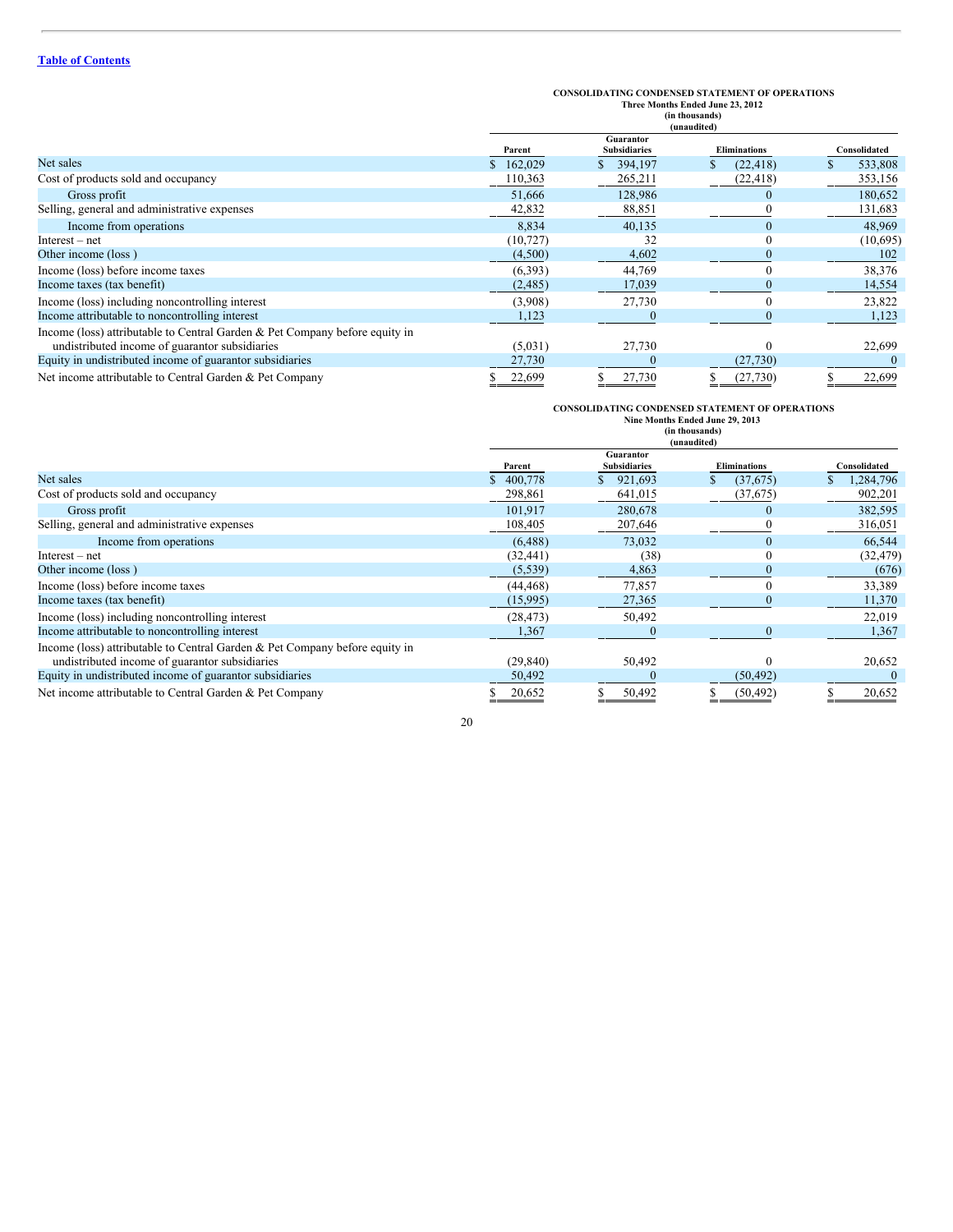# **CONSOLIDATING CONDENSED STATEMENT OF OPERATIONS Nine Months Ended June 23, 2012 (in thousands) (unaudited)**

|                                                                   | (unaudited) |                                  |                     |              |  |
|-------------------------------------------------------------------|-------------|----------------------------------|---------------------|--------------|--|
|                                                                   | Parent      | Guarantor<br><b>Subsidiaries</b> | <b>Eliminations</b> | Consolidated |  |
| Net sales                                                         | 416,323     | 944,098                          | (57, 644)           | 1,302,777    |  |
| Cost of products sold and occupancy                               | 295,339     | 655,996                          | (57, 644)           | 893,691      |  |
| Gross profit                                                      | 120,984     | 288,102                          |                     | 409,086      |  |
| Selling, general and administrative expenses                      | 106,435     | 219,740                          |                     | 326,175      |  |
| Income from operations                                            | 14,549      | 68,362                           |                     | 82,911       |  |
| $Interest - net$                                                  | (30,769)    | 115                              |                     | (30,654)     |  |
| Other income (expense)                                            | (5,167)     | 5,148                            |                     | (19)         |  |
| Income (loss) before income taxes                                 | (21, 387)   | 73,625                           |                     | 52,238       |  |
| Income tax (tax benefit)                                          | (7, 977)    | 27,693                           |                     | 19,716       |  |
| Income (loss) including noncontrolling interest                   | (13, 410)   | 45,932                           |                     | 32,522       |  |
| Income attributable to noncontrolling interest                    | 1,290       |                                  |                     | 1,290        |  |
| Income (loss) attributable to Central Garden & Pet Company before |             |                                  |                     |              |  |
| equity in undistributed income of guarantor subsidiaries          | (14,700)    | 45,932                           |                     | 31,232       |  |
| Equity in undistributed income of guarantor subsidiaries          | 45,932      |                                  | (45, 932)           |              |  |
| Net income attributable to Central Garden & Pet Company           | 31,232      | 45,932                           | (45, 932)           | 31,232       |  |

# **CONSOLIDATING CONDENSED STATEMENTS OF COMPREHENSIVE INCOME**

|                                                                             | Three Months Ended June 29, 2013<br>(in thousands)<br>(unaudited) |                                  |                     |              |  |
|-----------------------------------------------------------------------------|-------------------------------------------------------------------|----------------------------------|---------------------|--------------|--|
|                                                                             | Parent                                                            | Guarantor<br><b>Subsidiaries</b> | <b>Eliminations</b> | Consolidated |  |
| Net income (loss)                                                           | (11,517)                                                          | 25.923                           |                     | 14,406       |  |
| Other comprehensive loss:                                                   |                                                                   |                                  |                     |              |  |
| Foreign currency translation                                                | (92)                                                              |                                  |                     | (92)         |  |
| Total comprehensive income (loss)                                           | (11,609)                                                          | 25,923                           |                     | 14,314       |  |
| Comprehensive income attributable to noncontrolling interests               | 681                                                               |                                  |                     | 681          |  |
| Comprehensive income (loss) attributable to Central Garden & Pet<br>Company | (12,290)                                                          | 25,923                           |                     | 13,633       |  |

# **CONSOLIDATING CONDENSED STATEMENTS OF COMPREHENSIVE**

|                                                                             |         |                                  | <b>INCOME</b><br>Three Months Ended June 23, 2012<br>(in thousands)<br>(unaudited) |                     |              |
|-----------------------------------------------------------------------------|---------|----------------------------------|------------------------------------------------------------------------------------|---------------------|--------------|
|                                                                             | Parent  | Guarantor<br><b>Subsidiaries</b> |                                                                                    | <b>Eliminations</b> | Consolidated |
| Net income (loss)                                                           | (3,908) | 27,730                           |                                                                                    | v                   | 23,822       |
| Other comprehensive loss:                                                   |         |                                  |                                                                                    |                     |              |
| Foreign currency translation                                                | (185)   |                                  |                                                                                    |                     | (185)        |
| Total comprehensive income (loss)                                           | (4,093) | 27,730                           |                                                                                    |                     | 23,637       |
| Comprehensive income attributable to noncontrolling interests               | 1,123   |                                  |                                                                                    |                     | 1,123        |
| Comprehensive income (loss) attributable to Central Garden & Pet<br>Company | (5,216) | 27,730                           |                                                                                    |                     | 22,514       |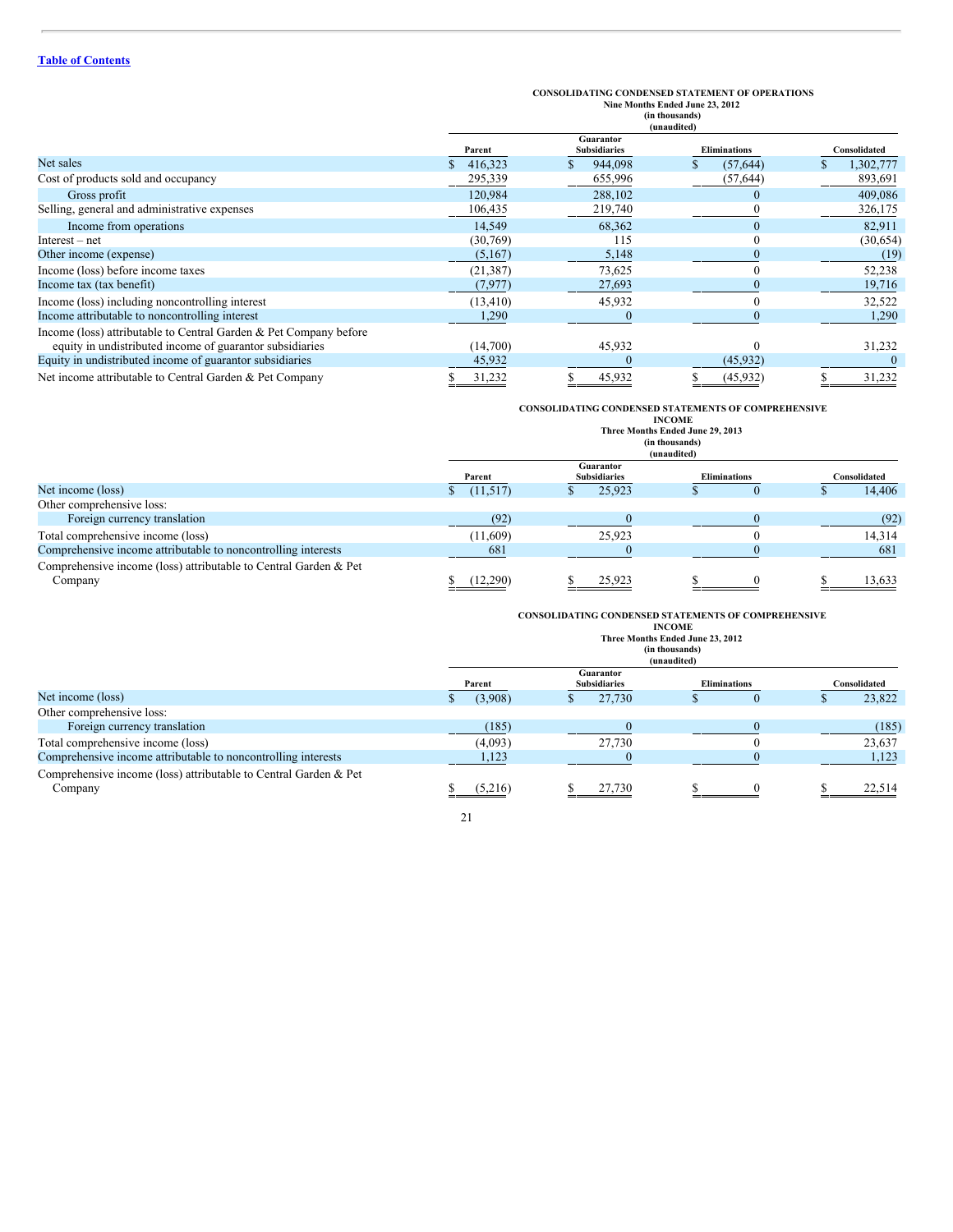# **CONSOLIDATING CONDENSED STATEMENTS OF COMPREHENSIVE**

|        |                     | <b>INCOME</b>                   |
|--------|---------------------|---------------------------------|
|        |                     | Nine Months Ended June 29, 2013 |
|        |                     | (in thousands)                  |
|        |                     | (unaudited)                     |
|        | Guarantor           |                                 |
| Parent | <b>Subsidiaries</b> | <b>Eliminations</b>             |

| Parent    | <b>Subsidiaries</b> | <b>Eliminations</b> | Consolidated |
|-----------|---------------------|---------------------|--------------|
| (28, 473) | 50,492              |                     | 22,019       |
|           |                     |                     |              |
| (699)     |                     |                     | (699)        |
| (29, 172) | 50,492              |                     | 21.320       |
| 1,367     |                     |                     | 1,367        |
|           |                     |                     | 19.953       |
|           | (30.539)            | 50.492              |              |

|                                                                             | <b>CONSOLIDATING CONDENSED STATEMENTS OF COMPREHENSIVE</b><br><b>INCOME</b><br>Nine Months Ended June 23, 2012<br>(in thousands)<br>(unaudited) |                                  |                     |              |  |
|-----------------------------------------------------------------------------|-------------------------------------------------------------------------------------------------------------------------------------------------|----------------------------------|---------------------|--------------|--|
|                                                                             | Parent                                                                                                                                          | Guarantor<br><b>Subsidiaries</b> | <b>Eliminations</b> | Consolidated |  |
| Net income (loss)                                                           | (13, 410)                                                                                                                                       | 45,932                           |                     | 32,522       |  |
| Other comprehensive income:                                                 |                                                                                                                                                 |                                  |                     |              |  |
| Foreign currency translation                                                | 108                                                                                                                                             |                                  |                     | 108          |  |
| Total comprehensive income (loss)                                           | (13,302)                                                                                                                                        | 45,932                           |                     | 32,630       |  |
| Comprehensive income attributable to noncontrolling interests               | 1,290                                                                                                                                           |                                  |                     | 1,290        |  |
| Comprehensive income (loss) attributable to Central Garden &<br>Pet Company | (14.592)                                                                                                                                        | 45.932                           |                     | 31,340       |  |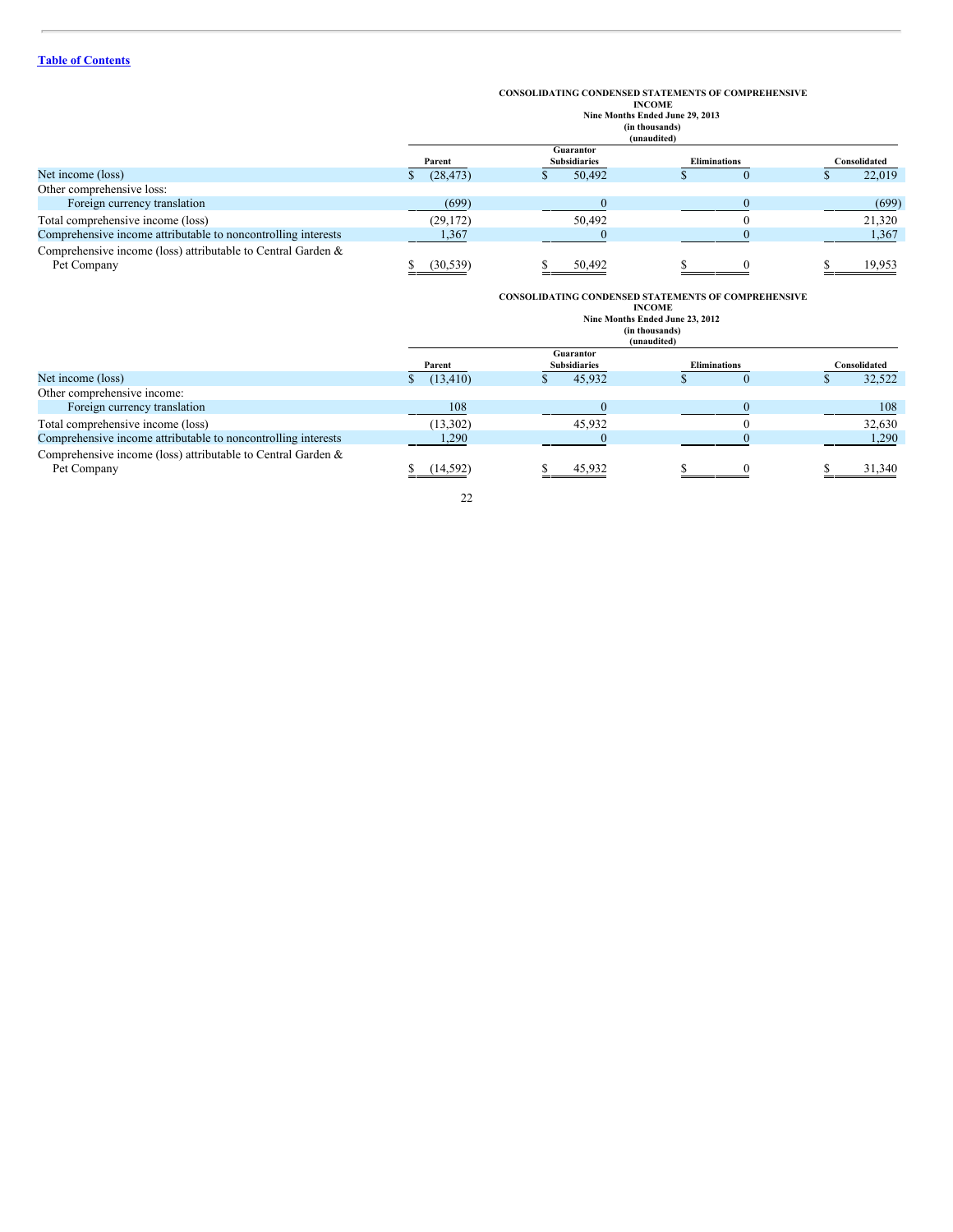|                                                                   |             | <b>CONSOLIDATING CONDENSED BALANCE SHEET</b><br>June 29, 2013<br>(in thousands)<br>(unaudited) |                     |              |  |
|-------------------------------------------------------------------|-------------|------------------------------------------------------------------------------------------------|---------------------|--------------|--|
|                                                                   | Parent      | <b>Guarantor</b><br><b>Subsidiaries</b>                                                        | <b>Eliminations</b> | Consolidated |  |
| <b>ASSETS</b>                                                     |             |                                                                                                |                     |              |  |
| Cash and cash equivalents                                         | 18,109<br>S | \$<br>2,373                                                                                    | \$<br>$\mathbf{0}$  | 20,482<br>S. |  |
| Short term investments                                            | 17,820      | $\mathbf{0}$                                                                                   | $\mathbf{0}$        | 17,820       |  |
| Accounts receivable, net                                          | 69,602      | 178,236                                                                                        | (4,188)             | 243,650      |  |
| Inventories                                                       | 135,301     | 277,769                                                                                        | $\mathbf{0}$        | 413,070      |  |
| Prepaid expenses and other assets                                 | 24,040      | 29,711                                                                                         | $\mathbf{0}$        | 53,751       |  |
| Total current assets                                              | 264,872     | 488,089                                                                                        | (4,188)             | 748,773      |  |
| Land, buildings, improvements and equipment, net                  | 82,107      | 108,814                                                                                        | 0                   | 190,921      |  |
| Goodwill                                                          | $\Omega$    | 210,223                                                                                        | $\mathbf{0}$        | 210,223      |  |
| Investment in guarantors                                          | 733,748     | $\mathbf{0}$                                                                                   | (733, 748)          | $\Omega$     |  |
| Deferred income taxes and other assets                            | 53,049      | 41,670                                                                                         | $\bf{0}$            | 94,719       |  |
| Total                                                             | \$1,133,776 | \$848,796                                                                                      | \$(737,936)         | \$1,244,636  |  |
| <b>LIABILITIES AND EQUITY</b>                                     |             |                                                                                                |                     |              |  |
| Accounts payable                                                  | 46,305<br>S | \$ 70,196                                                                                      | (4,188)<br>\$       | \$112,313    |  |
| Accrued expenses and other current liabilities                    | 50,276      | 43,142                                                                                         | $\mathbf{0}$        | 93,418       |  |
| Total current liabilities                                         | 96,581      | 113,338                                                                                        | (4,188)             | 205,731      |  |
| Long-term debt                                                    | 509,397     | 33                                                                                             | $\theta$            | 509,430      |  |
| Other long-term obligations                                       | 36,168      | 1,677                                                                                          | $\mathbf{0}$        | 37,845       |  |
| Shareholders' equity attributable to Central Garden & Pet Company | 489,946     | 733,748                                                                                        | (733, 748)          | 489,946      |  |
| Noncontrolling interest                                           | 1,684       |                                                                                                | 0                   | 1,684        |  |
| Total equity                                                      | 491,630     | 733,748                                                                                        | (733, 748)          | 491,630      |  |
| Total                                                             | \$1,133,776 | \$848,796                                                                                      | \$(737,936)         | \$1,244,636  |  |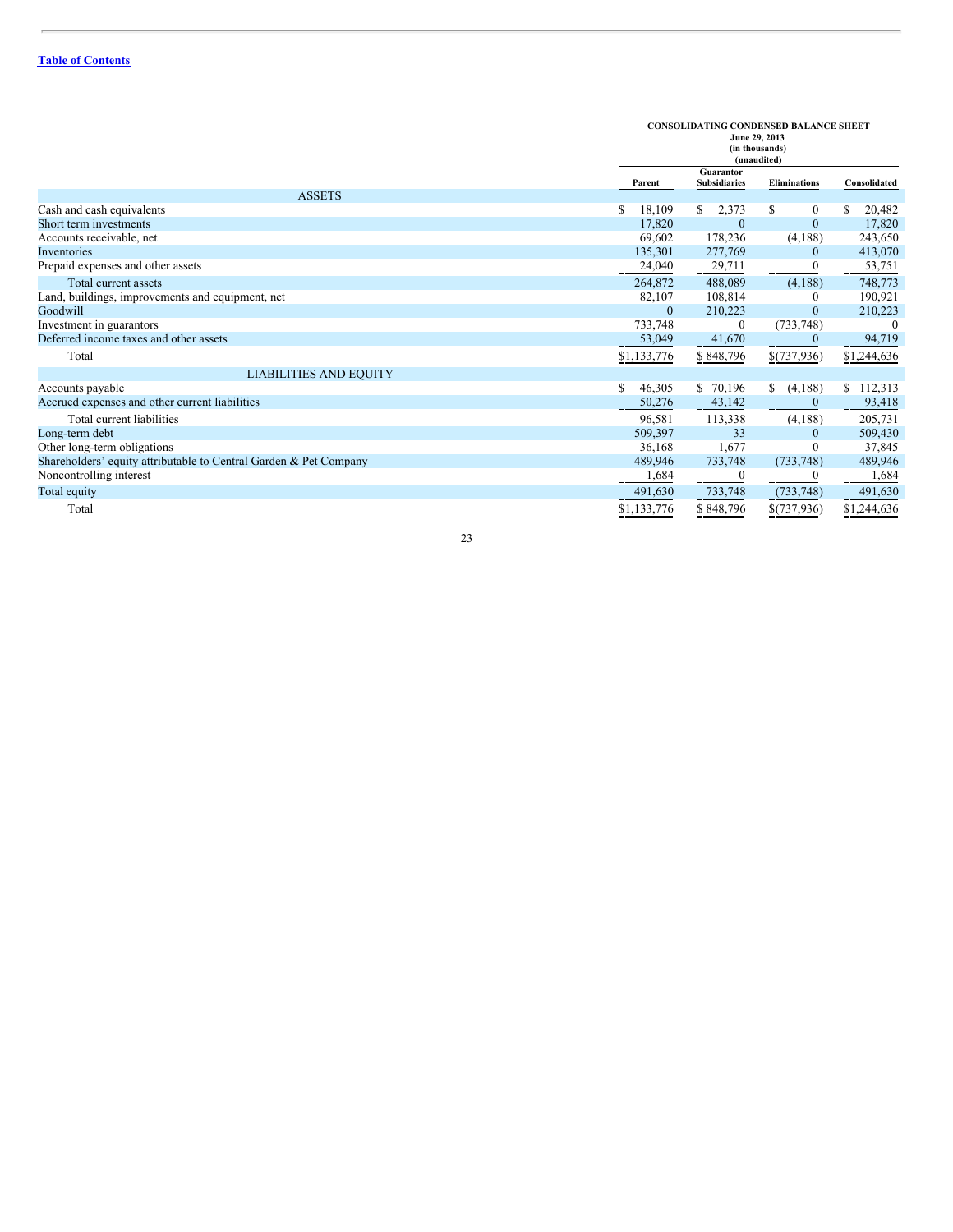# **CONSOLIDATING CONDENSED BALANCE SHEET June 23, 2012**

| 5000043, 2012  |
|----------------|
| (in thousands) |

|                                                                   |              | (in thousands)<br>(unaudited)    |                                      |                           |
|-------------------------------------------------------------------|--------------|----------------------------------|--------------------------------------|---------------------------|
|                                                                   | Parent       | Guarantor<br><b>Subsidiaries</b> | <b>Eliminations</b>                  | Consolidated              |
| <b>ASSETS</b>                                                     |              |                                  |                                      |                           |
| Cash and cash equivalents                                         | 37,280<br>S  | \$<br>3,419                      | \$<br>0                              | 40,699                    |
| Short term investments                                            | 17,820       | $\mathbf{0}$                     | $\mathbf{0}$                         | 17,820                    |
| Accounts receivable, net                                          | 84,305       | 170,748                          | (9,273)                              | 245,780                   |
| Inventories                                                       | 105,336      | 229,460                          | $\mathbf{0}$                         | 334,796                   |
| Prepaid expenses and other assets                                 | 19,395       | 26,712                           | $\theta$                             | 46,107                    |
| Total current assets                                              | 264,136      | 430,339                          | (9,273)                              | 685,202                   |
| Land, buildings, improvements and equipment, net                  | 78,025       | 107,200                          | $\theta$                             | 185,225                   |
| Goodwill                                                          | $\mathbf{0}$ | 210,223                          | $\mathbf{0}$                         | 210,223                   |
| Investment in guarantors                                          | 672,339      | $\Omega$                         | (672, 339)                           | $\left($                  |
| Deferred income taxes and other assets                            | 43,602       | 55,466                           | $\bf{0}$                             | 99,068                    |
| Total                                                             | \$1,058,102  | \$803,228                        | $\underline{\$(\underline{681,612})$ | $\underline{\$1,179,718}$ |
| <b>LIABILITIES AND EQUITY</b>                                     |              |                                  |                                      |                           |
| Accounts payable                                                  | S<br>53,994  | \$<br>80,390                     | \$<br>(9,273)                        | 125,111                   |
| Accrued expenses and other current liabilities                    | 59,182       | 47,983                           | $\mathbf{0}$                         | 107,165                   |
| Total current liabilities                                         | 113,176      | 128,373                          | (9,273)                              | 232,276                   |
| Long-term debt                                                    | 449,406      | 124                              | $\mathbf{0}$                         | 449,530                   |
| Other long-term obligations                                       | 21,086       | 2,392                            | $\Omega$                             | 23,478                    |
| Shareholders' equity attributable to Central Garden & Pet Company | 473,138      | 672,339                          | (672, 339)                           | 473,138                   |
| Noncontrolling interest                                           | 1,296        | $\Omega$                         | 0                                    | 1,296                     |
| Total equity                                                      | 474,434      | 672,339                          | (672, 339)                           | 474,434                   |
| Total                                                             | \$1,058,102  | \$803,228                        | \$(681,612)                          | \$1,179,718               |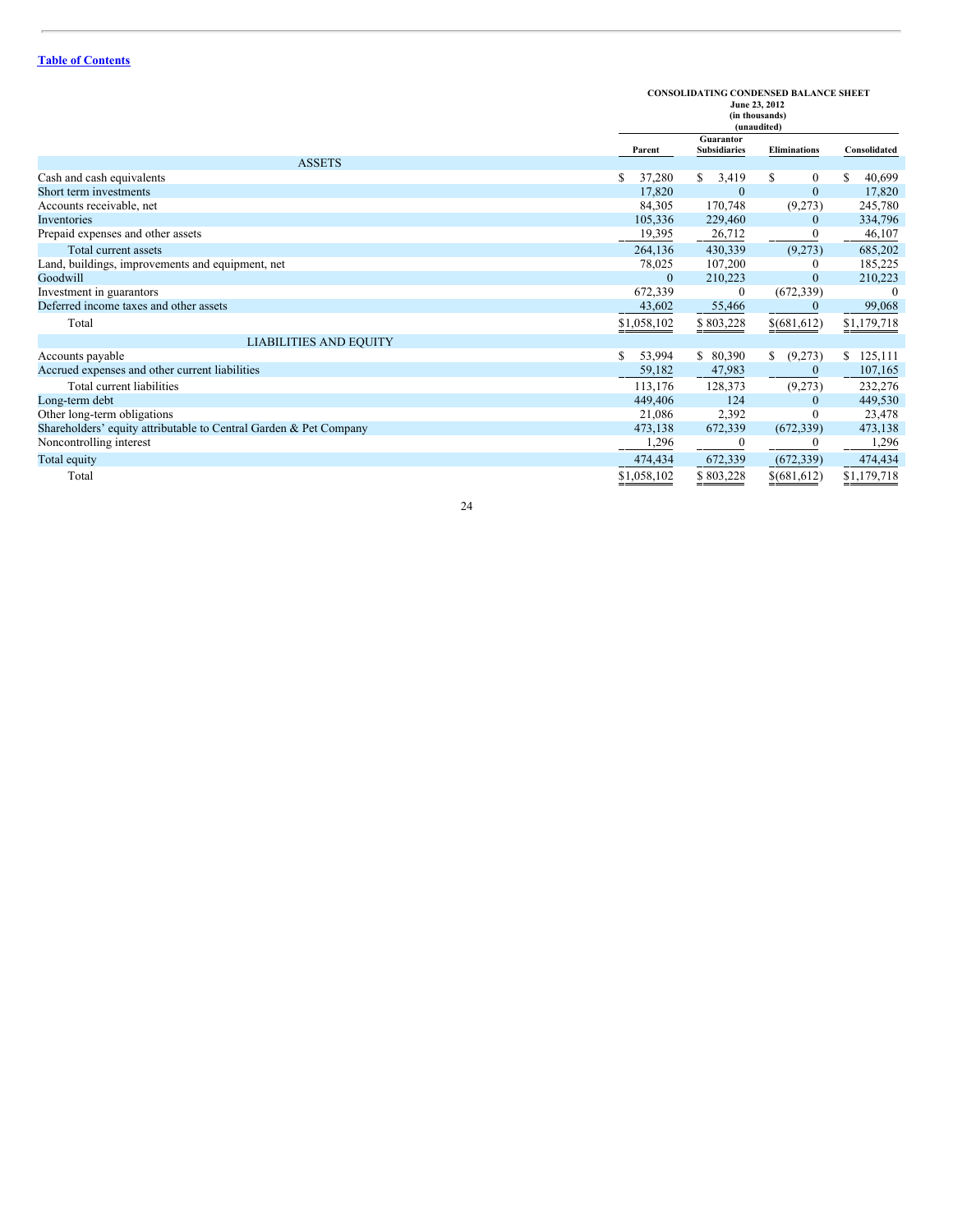|                                                                   |                 | <b>CONSOLIDATING CONDENSED BALANCE SHEET</b><br>September 29, 2012<br>(in thousands) |                     |                |  |  |
|-------------------------------------------------------------------|-----------------|--------------------------------------------------------------------------------------|---------------------|----------------|--|--|
|                                                                   | Parent          | Guarantor<br><b>Subsidiaries</b>                                                     | <b>Eliminations</b> | Consolidated   |  |  |
| <b>ASSETS</b>                                                     |                 |                                                                                      |                     |                |  |  |
| Cash and cash equivalents                                         | S.<br>44,662    | \$<br>3,813                                                                          | \$<br>$\theta$      | 48,475<br>S    |  |  |
| Short term investments                                            | 22,705          | $\theta$                                                                             | $\mathbf{0}$        | 22,705         |  |  |
| Accounts receivable, net                                          | 48,339          | 159,328                                                                              | (5,245)             | 202,422        |  |  |
| Inventories                                                       | 97,017          | 233,015                                                                              | $\theta$            | 330,032        |  |  |
| Prepaid expenses and other assets                                 | 25,242          | 22,907                                                                               |                     | 48,149         |  |  |
| Total current assets                                              | 237,965         | 419,063                                                                              | (5,245)             | 651,783        |  |  |
| Land, buildings, improvements and equipment, net                  | 81,727          | 109,436                                                                              | $\theta$            | 191,163        |  |  |
| Goodwill                                                          | 0               | 210,223                                                                              | $\Omega$            | 210,223        |  |  |
| Investment in guarantors                                          | 654,362         | 0                                                                                    | (654, 362)          | $\Omega$       |  |  |
| Other assets                                                      | 54,910          | 41,468                                                                               | 0                   | 96,378         |  |  |
| Total                                                             | 1,028,964       | 780,190<br>S.                                                                        | \$ (659,607)        | 1,149,547<br>S |  |  |
| <b>LIABILITIES AND EQUITY</b>                                     |                 |                                                                                      |                     |                |  |  |
| Accounts payable                                                  | \$<br>49,894    | \$<br>82,013                                                                         | \$<br>(5,245)       | 126,662<br>\$  |  |  |
| Accrued expenses and other liabilities                            | 38,673          | 41,149                                                                               |                     | 79,822         |  |  |
| Total current liabilities                                         | 88,567          | 123,162                                                                              | (5,245)             | 206,484        |  |  |
| Long-term debt                                                    | 449,387         | 96                                                                                   |                     | 449,483        |  |  |
| Other long-term obligations                                       | 26,127          | 2,570                                                                                |                     | 28,697         |  |  |
| Shareholders' equity attributable to Central Garden & Pet Company | 463,937         | 654,362                                                                              | (654, 362)          | 463,937        |  |  |
| Noncontrolling interest                                           | 946             |                                                                                      |                     | 946            |  |  |
| Total equity                                                      | 464,883         | 654,362                                                                              | (654, 362)          | 464,883        |  |  |
| Total                                                             | \$<br>1,028,964 | \$<br>780,190                                                                        | \$<br>(659, 607)    | 1,149,547<br>S |  |  |

**CONSOLIDATING CONDENSED STATEMENT OF CASH FLOWS Nine Months Ended June 29, 2013 (in thousands) (unaudited) Parent Guarantor Subsidiaries Eliminations Consolidated** Net cash provided (used) by operating activities  $\overline{\text{S}}$  11  $\overline{\text{S}}$  (14,977)  $\overline{\text{S}}$  (50,492)  $\overline{\text{S}}$  (65,458) Additions to property and equipment (8,965) (10,569) 0 (19,534)<br>Proceeds from short term investments 4,885 0 0 4,885 Proceeds from short term investments<br>
Payment to acquire companies 
(4,835) 0 (4,835) 0 (4,835) 0 (4,835) Payment to acquire companies <br>
Investment in guarantor subsidiaries <br>  $(79,386)$   $28,894$   $50,492$   $(4,835)$   $(4,835)$   $(4,835)$   $(4,835)$   $(4,835)$   $(4,835)$   $(4,835)$   $(4,835)$   $(4,835)$   $(4,835)$   $(4,835)$   $(4,835)$   $(4$ Investment in guarantor subsidiaries Net cash provided (used) by investing activities (83,466) 13,490 50,492 (19,484) Repayments of long-term debt (257) (257) (257) Borrowings under revolving line of credit 281,000 0 281,000 Repayments under revolving line of credit  $(221,000)$   $0$   $0$   $(221,000)$   $(221,000)$   $(231,000)$   $(2,625)$   $(2,625)$ Repurchase of common stock (2,625) 0 0 (2,625) 0 (2,625) 0 (2,625) 0 (2,625) 0 (2,625) 0 (2,625) 0 (2,625) 0 (2,625) 0 (2,625) 0 (2,625) 0 (2,625) 0 (2,625) 0 (2,625) 0 (2,625) 0 (2,625) 0 (2,625) 0 (2,625) 0 (2,625) 0 (2, Proceeds from issuance of common stock 560 0 0 560<br>Distribution to minority interest 629) 0 0 0 (629) Distribution to minority interest (629) 0 0 (629)<br>Excess tax benefits from stock-based awards <br> $\frac{345}{2000}$   $\frac{0}{200}$   $\frac{0}{200}$   $\frac{0}{200}$   $\frac{0}{200}$   $\frac{0}{200}$   $\frac{0}{200}$   $\frac{0}{200}$   $\frac{0}{200}$   $\frac{0}{200}$   $\frac{$ Excess tax benefits from stock-based awards Net cash provided (used) by financing activities 57,490 (96) 0 57,394<br>Effect of exchange rate changes on cash (445) 0 57,394 Effect of exchange rate changes on cash (588) 143 0 (445) 143 0 (458) 143 0 (445) 143 0 (445) 143 0 (445) 143 0 (445) 143 0 (445) 143 0 (458) 143 0 (458) 143 0 (458) 143 0 (458) 143 0 (458) 143 0 (458) 143 0 (458) 143 0 (4 Net decrease in cash and cash equivalents<br>
Cash and cash equivalents at beginning of period<br>
Cash and cash equivalents at beginning of period<br>  $44,662$ <br>  $3,813$ <br>  $0$ <br>  $48,475$ Cash and cash equivalents at beginning of period  $\frac{44,662}{4} \frac{3,813}{4} \frac{4,662}{4}$ Cash and cash equivalents at end of period  $\overline{3}$  18,109  $\overline{3}$  2,373  $\overline{3}$  0  $\overline{3}$  20,482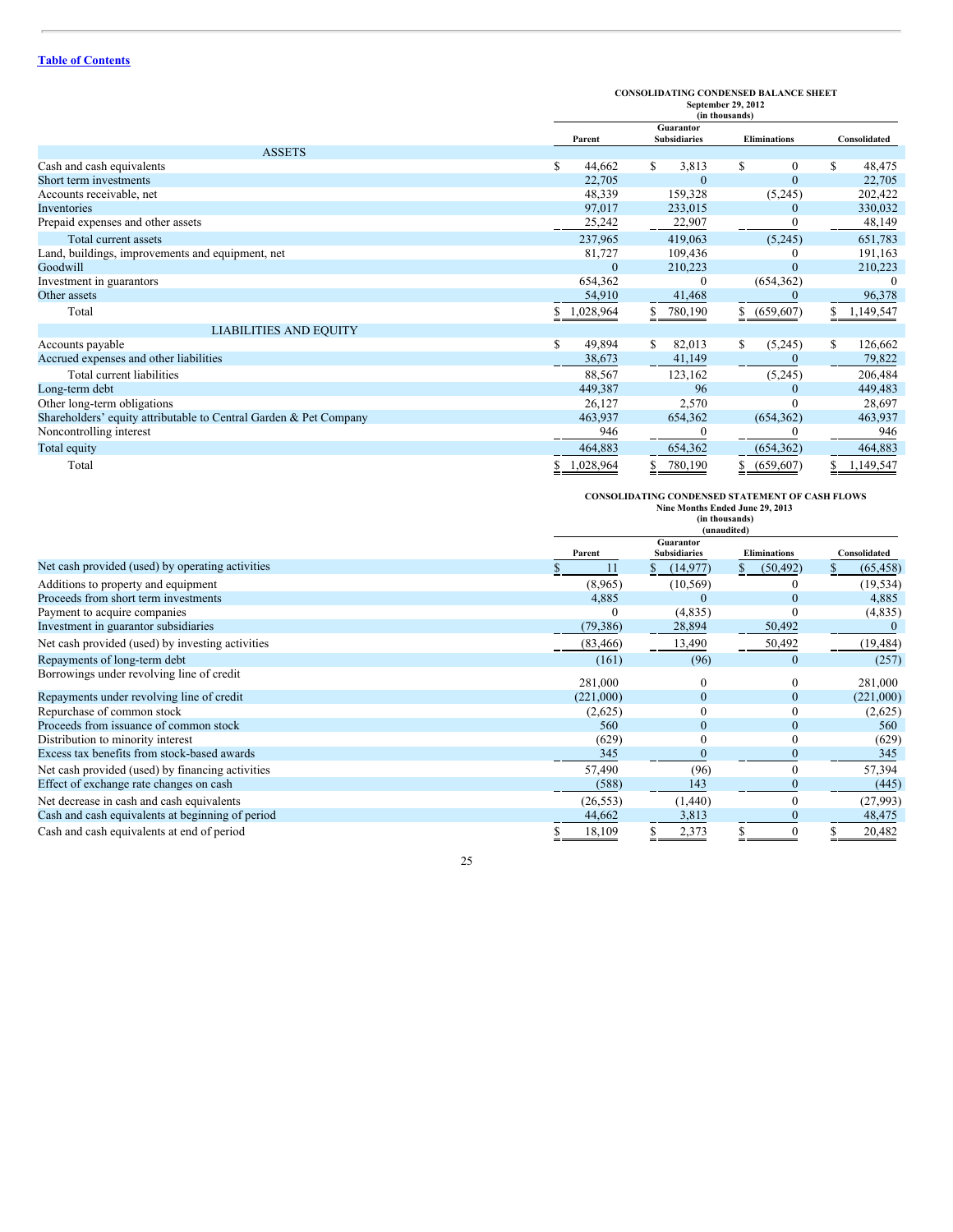|                                                  |           | <b>CONSOLIDATING CONDENSED STATEMENT OF CASH FLOWS</b><br>Nine Months Ended June 23, 2012<br>(in thousands)<br>(unaudited) |                     |  |              |  |
|--------------------------------------------------|-----------|----------------------------------------------------------------------------------------------------------------------------|---------------------|--|--------------|--|
|                                                  | Parent    | Guarantor<br><b>Subsidiaries</b>                                                                                           | <b>Eliminations</b> |  | Consolidated |  |
| Net cash provided by operating activities        | 73,213    | 36,873                                                                                                                     | (45, 932)           |  | 64,154       |  |
| Additions to property and equipment              | (13, 408) | (13, 522)                                                                                                                  | 0                   |  | (26,930)     |  |
| Investment in guarantor subsidiaries             | (24, 713) | (21,219)                                                                                                                   | 45,932              |  |              |  |
| Net cash used by investing activities            | (38, 121) | (34, 741)                                                                                                                  | 45,932              |  | (26,930)     |  |
| Proceeds from issuance of long-term debt         | 49,288    |                                                                                                                            | $\mathbf{0}$        |  | 49,288       |  |
| Repayments of long-term debt                     | (175)     | (91)                                                                                                                       | $\mathbf{0}$        |  | (266)        |  |
| Borrowings under revolving line of credit        | 304,000   |                                                                                                                            | $\mathbf{0}$        |  | 304,000      |  |
| Repayments under revolving line of credit        | (339,000) |                                                                                                                            | $\mathbf{0}$        |  | (339,000)    |  |
| Repurchase of common stock                       | (23, 151) |                                                                                                                            | $\mathbf{0}$        |  | (23, 151)    |  |
| Proceeds from issuance of common stock           | 1,291     |                                                                                                                            | $\theta$            |  | 1,291        |  |
| Deferred financing costs                         | (1,715)   | $\mathbf{0}$                                                                                                               | $\mathbf{0}$        |  | (1,715)      |  |
| Excess tax benefits from stock-based awards      | 938       |                                                                                                                            |                     |  | 938          |  |
| Net cash used by financing activities            | (8,524)   | (91)                                                                                                                       | $\mathbf{0}$        |  | (8,615)      |  |
| Effect of exchange rate changes on cash          | 79        | (20)                                                                                                                       |                     |  | 59           |  |
| Net increase in cash and cash equivalents        | 26,647    | 2,021                                                                                                                      | $\mathbf{0}$        |  | 28,668       |  |
| Cash and cash equivalents at beginning of period | 10,633    | 1,398                                                                                                                      |                     |  | 12,031       |  |
| Cash and cash equivalents at end of period       | 37,280    | 3,419                                                                                                                      | $\mathbf{0}$        |  | 40,699       |  |

# **13. Contingencies**

The Company may from time to time become involved in certain legal proceedings in the ordinary course of business. Currently, the Company is not a party to any legal proceedings that management believes would have a material effect on the Company's financial position or results of operations.

The Company has experienced, and may in the future experience, issues with products that may lead to product liability, recalls, withdrawls, replacements of products, or regulatory actions by governmental authorities. Currently, the Company does not expect any product liability, recalls, withdrawls or replacements of products that management believes would have a material effect on the Company's financial position or results of operations.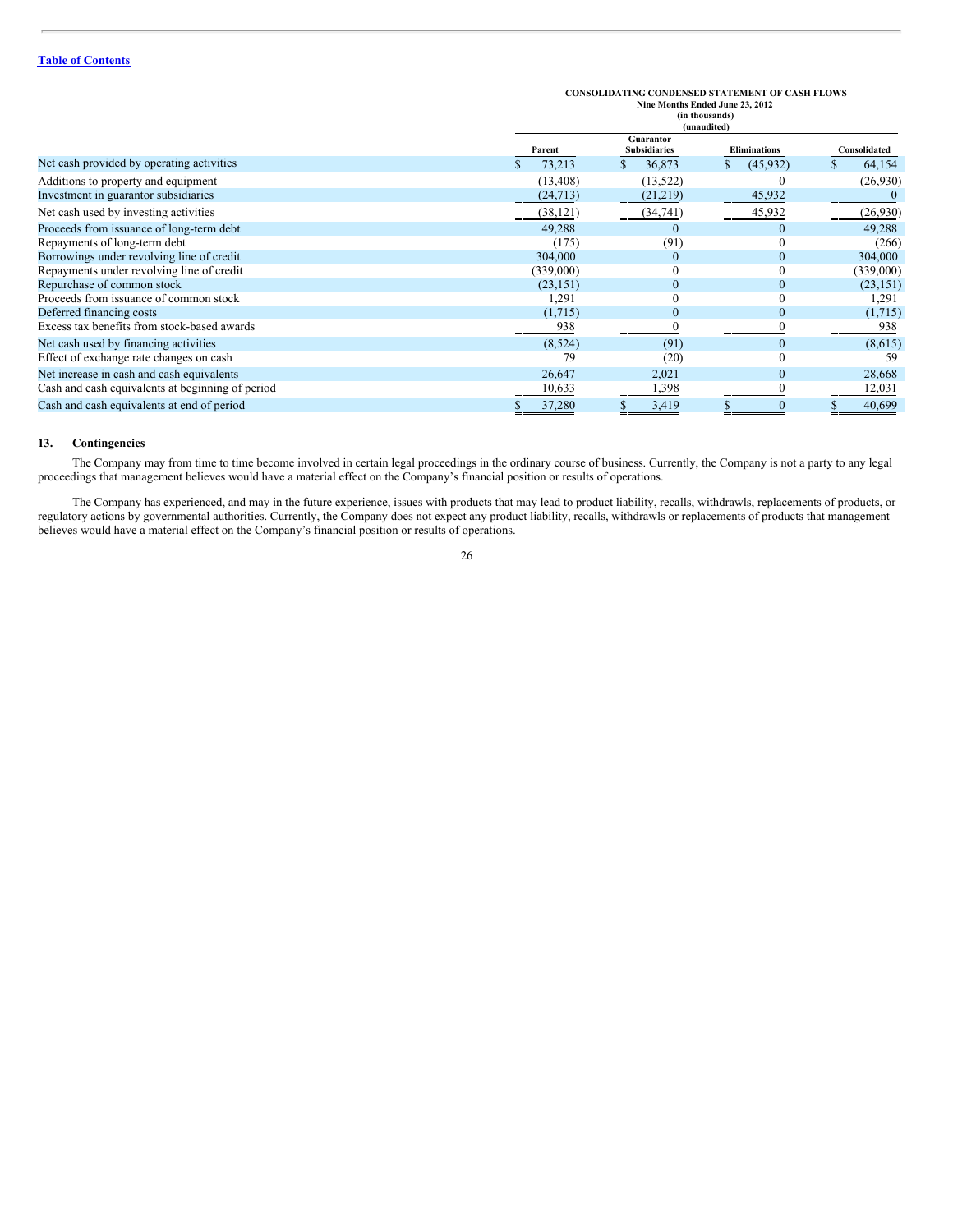# <span id="page-26-0"></span>**Item 2. Management's Discussion and Analysis of Financial Condition and Results of Operations**

#### **Our Company**

Central Garden & Pet Company ("Central") is a leading innovator, marketer and producer of quality branded products. We are one of the largest suppliers in the pet and lawn and garden supplies industries in the United States. The total pet food and supplies industry is estimated to be approximately \$30 billion in annual retail sales. We estimate the annual retail sales of the pet supplies and super premium pet food markets in the categories in which we participate to be approximately \$15 billion. The total lawn and garden industry in the United States, which includes equipment, supplies and services, is estimated to be approximately \$21 billion in annual retail sales. We estimate the annual retail sales of the lawn and garden supplies markets in the categories in which we participate to be approximately \$6 billion. In addition, we participate in the pottery and seasonal décor markets.

Our pet supplies products include products for dogs and cats, including edible bones, premium healthy edible and non-edible chews, super premium dog and cat food and treats, toys, pet carriers, grooming supplies and other accessories; products for birds, small animals and specialty pets, including food, cages and habitats, toys, chews and related accessories; animal and household health and insect control products; products for fish, reptiles and other aquarium-based pets, including aquariums, furniture and lighting fixtures, pumps, filters, water conditioners, food and supplements, and information and knowledge resources; and products for horses and livestock. These products are sold under a number of brand names including Adams™, Altosid, Aqueon®, Avoderm®, BioSpot®, Coralife®, Farnam®, Four Paws®, Interpet, Kaytee®, Kent Marine®, Nylabone®, Oceanic Systems®, Pet Select®, Pre-Strike®, Pinnacle®, Super Pet®, TFH<sup>TM</sup>, Zilla® and Zodiac®.

Our lawn and garden supplies products include proprietary and non-proprietary grass seed; wild bird feed, bird feeders, bird houses and other birding accessories; weed, grass, ant and other herbicide, insecticide and pesticide products; and decorative outdoor lifestyle and lighting products including pottery, trellises and other wood products and holiday lighting. These products are sold under a number of brand names including AMDRO®, GKI/Bethlehem Lighting®, Grant's®, Ironite®, Lilly Miller®, Matthews Four Seasons<sup>TM</sup>, New England Pottery®, Norcal Pottery®, Pennington®, Over-N-Out®, Sevin®, Smart Seed® and The Rebels®.

In fiscal 2012, our consolidated net sales were \$1.7 billion, of which our Pet segment, or Pet, accounted for approximately \$931 million and our lawn and Garden segment, or Garden, accounted for approximately \$769 million. In fiscal 2012, our income from operations was \$74 million, of which the Pet segment accounted for \$88 million and the Garden segment accounted for \$40 million, before corporate expenses and eliminations of \$54 million. Fiscal 2013 will include one less week as compared to fiscal 2012. See Note 11 to our consolidated financial statements for financial information about our two operating segments.

We were incorporated in Delaware in June 1992 as the successor to a California corporation that was formed in 1955. Our executive offices are located at 1340 Treat Boulevard, Suite 600, Walnut Creek, California 94597, and our telephone number is (925) 948-4000. Our website is www.central.com. The information on our website is not incorporated by reference in this annual report.

# **Recent Developments**

*Fiscal 2013 Third Quarter Financial Performance:*

- Our net sales declined \$39.7 million, or 7.4%, to \$494.1 million with the decrease primarily in our pet segment.
- Gross margin declined 290 basis points to 30.9%; both operating segments contributed to the decline.
- Selling, general & administrative expenses decreased as a percentage of net sales to 24.2% from 24.7% in the prior year quarter.
- Operating income declined \$16.1 million to \$32.9 million due to a decrease in operating income in both the garden and pet segments.
- Our effective income tax rate was 34.3% in the third quarter of fiscal 2013, compared to 37.9% in the third quarter of fiscal 2012.
- Our net income in the third quarter of fiscal 2013 was \$13.7 million, or \$0.28 per share, compared to \$22.7 million, or \$0.47 per share, in the third quarter of fiscal 2012.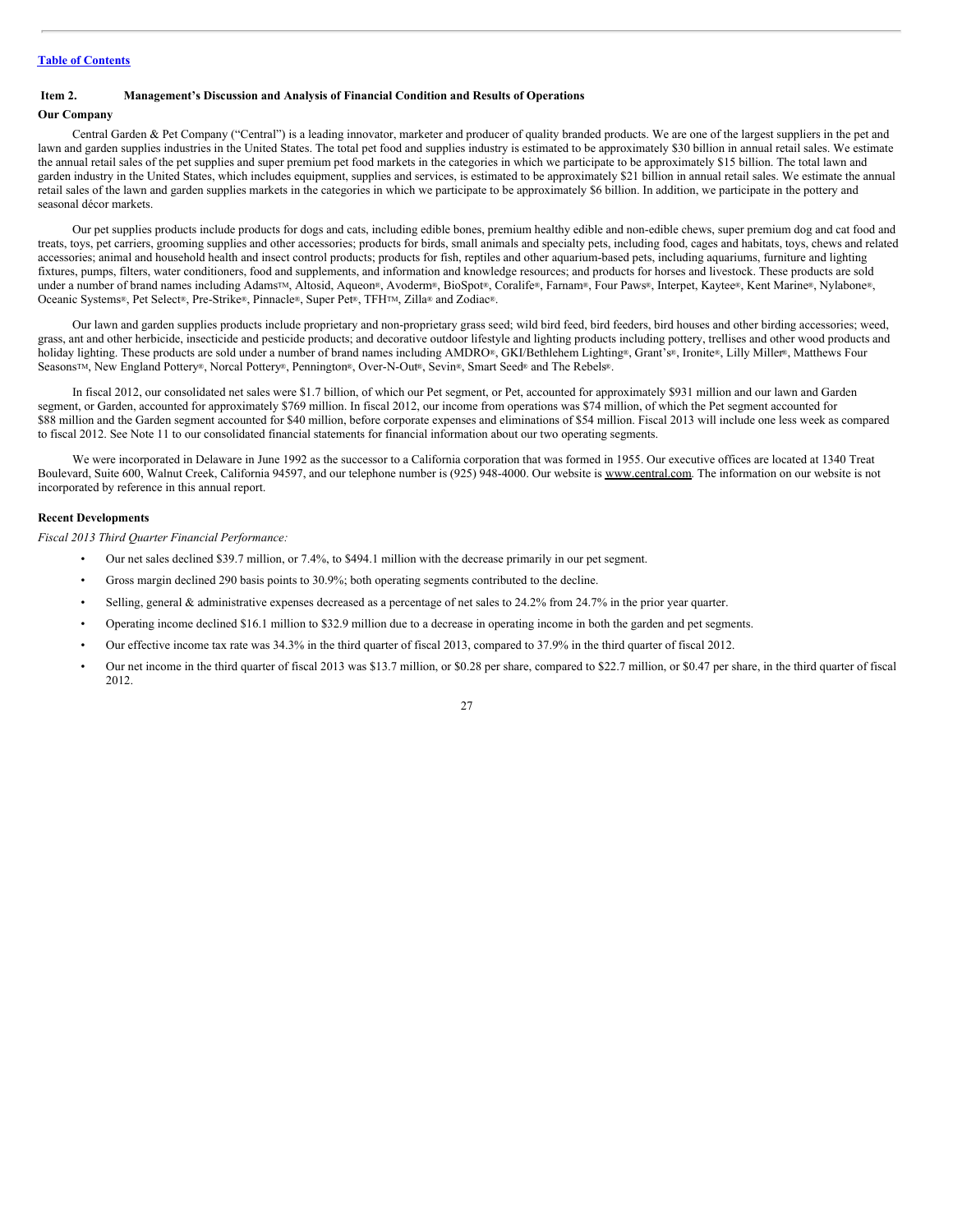*Credit Facility Amendment:* We amended our Credit Facility effective August 1, 2013. Under the terms of this amendment, our Minimum Interest Coverage Ratio was reduced to 2.25 times, from 2.5 times and a Minimum Asset Coverage Ratio was added at 1.1 times. This amendment will be effective through the fiscal quarter ending March 29, 2014.

#### **Results of Operations**

#### **Three Months Ended June 29, 2013 Compared with Three Months Ended June 23, 2012**

# *Net Sales*

Net sales for the three months ended June 29, 2013 decreased \$39.7 million, or 7.4%, to \$494.1 million from \$533.8 million for the three months ended June 23, 2012. Our branded product sales decreased \$40.2 million and sales of other manufacturers' products increased \$0.5 million. The decline in net sales was due primarily to two factors which benefitted the third quarter of fiscal 2012 but did not recur in the current quarter: the initial sell-in of pet products to a new channel and the shipment of orders which had been delayed from the second quarter of fiscal 2012.

Pet segment net sales decreased \$33.5 million, or 12.3%, to \$237.8 million for the three months ended June 29, 2013 from \$271.3 million for the three months ended June 23, 2012. Pet branded product sales decreased \$34.4 million, due primarily to a \$23.2 million decrease in our animal health category which was heavily impacted by decreased sales volume of our flea and tick products. Flea and tick product sales in the prior year included the initial sell-in to a new channel.

Garden segment net sales decreased \$6.2 million, or 2.4%, to \$256.3 million for the three months ended June 29, 2013 from \$262.5 million for the three months ended June 23, 2012. Garden branded product sales decreased \$5.8 million and sales of other manufacturers' products decreased \$0.4 million. The sales decrease in our garden branded products was due primarily to a \$13.0 million decrease in controls and fertilizers, partially offset by a \$6.6 million increase in grass seed. In the prior year quarter, controls and fertilizers benefited from the shipment of delayed orders in the second quarter of fiscal 2012. Additionally, the increase in controls and fertilizer sales we reported in the second quarter of fiscal 2013, reflecting the launch of new products, did not carry through to this quarter as consumer sell-through of these products was lower than expected.

#### *Gross Profit*

Gross profit for the three months ended June 29, 2013 decreased \$28.2 million, or 15.6%, to \$152.5 million from \$180.7 million for the three months ended June 23, 2012. Gross margin declined from 33.8% for the three months ended June 23, 2012 to 30.9% for the three months ended June 29, 2013. Gross profit decreased in both segments primarily as a result of the decreased sales.

The gross profit and gross margin decline in the pet segment was primarily impacted by decreased sales volume of our flea and tick products which generally have higher margins. Flea and tick product sales in the prior year included the initial sell-in to a new channel. Higher ingredient costs in our flea and tick products also impacted gross margin during the period. The gross profit decline in the garden segment was primarily due to the sales decrease in controls and fertilizers, which was also impacted by new product support expenses, and a gross margin decline in décor products, resulting from lower sales volumes and returns. Additionally, the garden segment gross margin was impacted by lower margins in our fertilizer business.

## *Selling, General and Administrative Expenses*

Selling, general and administrative expenses decreased \$12.1 million, or 9.2%, to \$119.6 million for the three months ended June 29, 2013 from \$131.7 million for the three months ended June 23, 2012. As a percentage of net sales, selling, general and administrative expenses decreased to 24.2% for the three months ended June 29, 2013, compared to 24.7% in the comparable prior year quarter. Selling and delivery expense decreased \$9.1 million, or 10.7%, to \$75.6 million for the three months ended June 29, 2013 from \$84.7 million for the three months ended June 23, 2012. The decrease was due primarily to decreased advertising and marketing expense in our pet segment, headcount reductions and lower delivery expenses resulting from our lower sales volume. These were partially offset by an increase in marketing expenditures in the garden segment associated with our new product introductions. Warehouse and administrative expense decreased \$3.0 million, or 6.4%, to \$44.0 million for the quarter ended June 29, 2013 from \$47.0 million in the quarter ended June 23, 2012 due primarily to reduced payroll and third party provider expenses. Corporate expenses are included within administrative expense and relate to the costs of unallocated executive, administrative, finance, legal, human resource, and informational technology functions.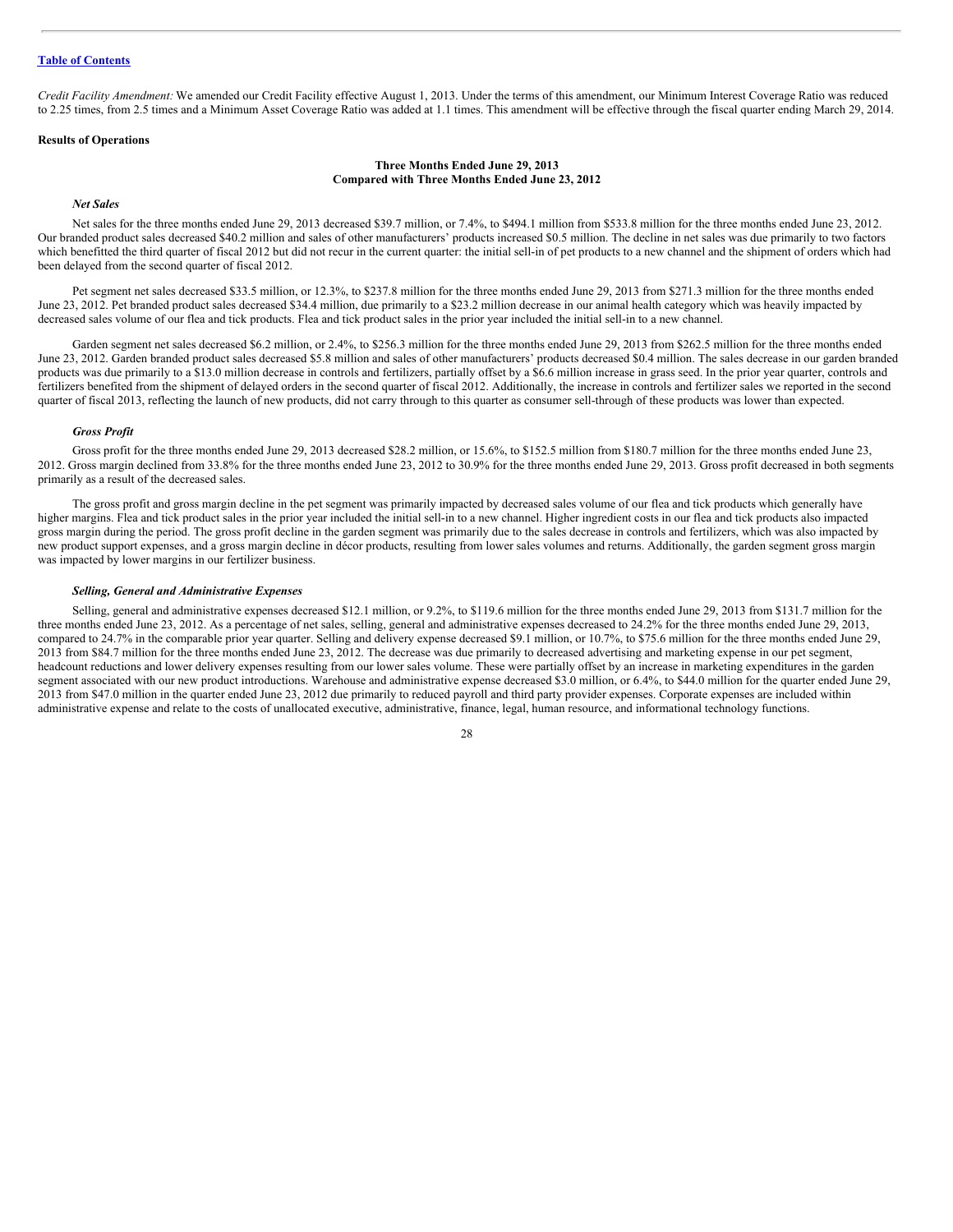# *Operating Income*

Operating income decreased \$16.1 million, or 32.8%, to \$32.9 million for the three months ended June 29, 2013 from \$49.0 million for the three months ended June 23, 2012. Operating income decreased due to decreased sales and gross profit, which was partially offset by decreased selling, general and administrative costs. Operating income as a percentage of net sales declined due to the decrease in gross margin, which was partially offset by an improvement in selling, general and administrative expenses as a percentage of sales. Operating income decreased in both our pet and garden segments.

Pet operating income decreased \$7.3 million, or 18.1% to \$33.1 million for the three months ended June 29, 2013 from \$40.4 million for the three months ended June 23, 2012. The decrease was due primarily to lower sales of animal health products which was partially offset by decreased selling, general and administrative costs, primarily decreased selling and delivery costs. Garden operating income declined \$8.9 million, or 39.5%, to \$13.7 million from \$22.6 million in fiscal 2012 due primarily to decreased sales and gross profit from our controls and fertilizer products and decreased margins in our décor business, both impacted by product introduction and support costs. In comparison, in the prior year third quarter the controls and fertilizers category benefited from the shipment of delayed orders. Also, additional advertising costs were incurred for new controls and fertilizer products. Corporate operating expense decreased \$0.2 million, or 1.0%.

#### *Net Interest Expense*

Net interest expense for the three months ended June 29, 2013 increased \$0.6 million, or 5.8%, to \$11.3 million from \$10.7 million for the three months ended June 23, 2012. Interest expense increased due to our higher average debt outstanding in the quarter ended June 29, 2013. Debt outstanding on June 29, 2013 was \$509.6 million compared to \$449.9 million as of June 23, 2012. Our average borrowing rate for the current quarter decreased to 7.5% compared to 8.4% for the prior year quarter due to a larger amount of debt on our revolver which had lower rates than our fixed debt.

# *Other Income*

Other income increased \$0.3 million for the three months ended June 29, 2013 to \$0.4 million for the three months ended June 29, 2013 from \$0.1 million for the three months ended June 23, 2012 due primarily to increased earnings from an investment accounted for under the equity method of accounting. Other income is comprised of income from investments accounted for under the equity method of accounting, foreign currency exchange gains and losses, and realized and unrealized gains and losses from derivative contracts used to economically hedge anticipated commodity purchases for use in our products.

#### *Income Taxes*

Our effective income tax rate was 34.3% for the quarter ended June 29, 2013 and 37.9% for the quarter ended June 23, 2012. The income tax rate decrease was due primarily to additional tax credits available in the quarter ended June 29, 2013, that had a larger impact due to lower earnings in the quarter.

#### **Nine Months Ended June 29, 2013 Compared with Nine Months Ended June 23, 2012**

# *Net Sales*

Net sales for the nine months ended June 29, 2013 decreased \$18.0 million, or 1.4%, to \$1,284.8 million from \$1,302.8 million for the nine months ended June 23, 2012. Our branded product sales decreased \$16.4 million and sales of other manufacturers' products declined \$1.6 million.

Pet Products' net sales decreased \$25.3 million, or 3.7%, to \$667.8 million for the nine months ended June 29, 2013 from \$693.1 million in the comparable fiscal 2012 period. Pet branded product sales decreased \$23.5 million from the prior year period, due primarily to a \$14.7 million decrease in our animal health category which was primarily volume driven. The animal health product sales in the prior year included the initial sell-in of flea and tick products to a new channel. Sales of other manufacturers' products decreased approximately \$1.8 million compared to the prior year nine month period.

Garden Products' net sales increased \$7.3 million, or 1.2%, to \$617.0 million for the nine months ended June 29, 2013 from \$609.7 million in the comparable fiscal 2012 period. Garden branded product sales increased \$7.1 million due primarily to a \$11.0 million increase in wild bird feed, partially offset by decreased sales in our other garden supplies category. The wild bird feed sales increase was due to both price and volume increases. Sales of other manufacturers' products increased approximately \$0.2 million compared to the comparable prior year period.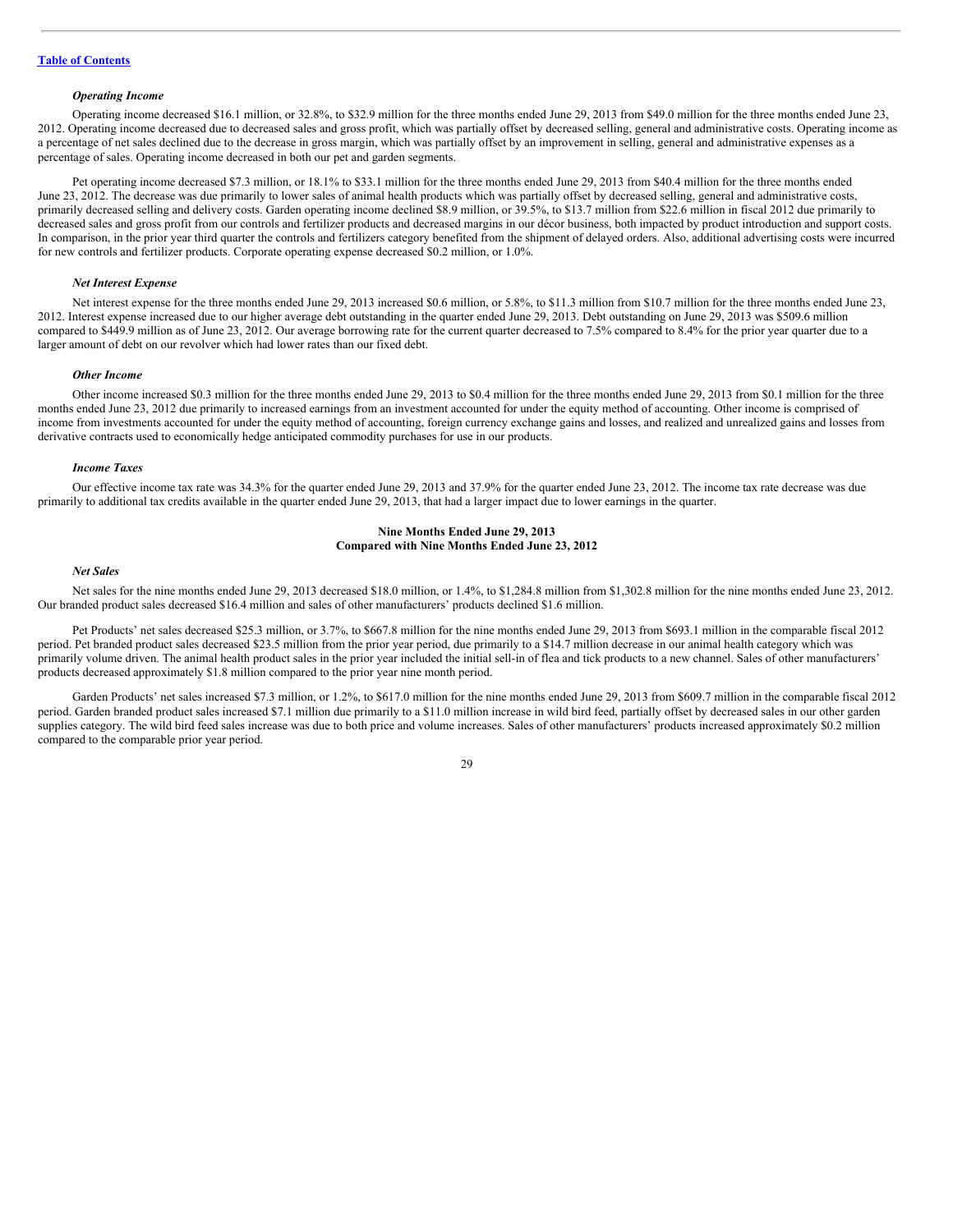#### *Gross Profit*

Gross profit for the nine months ended June 29, 2013 decreased \$26.5 million, or 6.5%, to \$382.6 million from \$409.1 million for the nine months ended June 23, 2012. Gross margin declined from 31.4% for the nine months ended June 23, 2012 to 29.8% for the nine months ended June 29, 2013.

Gross profit decreased in the pet segment for the nine months ended June 29, 2013 due to decreased sales and a lower gross margin than the prior year period. The largest contributor to the lower gross profit and gross margin were our animal health products, which were impacted by decreased sales volume of our flea and tick products. Flea and tick product sales in the prior year included the initial sell-in to a new channel. Gross profit and gross margin declined in the garden segment for the nine months ended June 29, 2013. The decline in the garden segment was due primarily to sales returns and additional product introduction expenses in décor products and product introduction expense and margin decline in our controls and fertilizer business.

#### *Selling, General and Administrative Expenses*

Selling, general and administrative expenses decreased \$10.1 million, or 3.1%, to \$316.1 million for the nine months ended June 29, 2013 from \$326.2 million for the nine months ended June 23, 2012. As a percentage of net sales, selling, general and administrative expenses decreased to 24.6% for the nine months ended June 29, 2013, compared to 25.0% in the comparable prior year nine month period.

Selling and delivery expense decreased \$8.0 million, or 4.2%, from \$190.5 million for the nine months ended June 23, 2012 to \$182.5 million for the nine months ended June 29, 2013. The decrease was due to decreased advertising and marketing expense in our pet segment, headcount reductions and lower delivery expenses resulting from our lower sales volume.

Warehouse and administrative expense decreased \$2.1 million to \$133.6 million for the nine months ended June 29, 2013 from \$135.7 million in the nine months ended June 23, 2012. Warehouse and administrative expenses decreased in both the pet and garden segments, due primarily to decreased payroll related and third party provider costs, partially offset by increased corporate expenses, due primarily to increased insurance program costs and information technology costs.

#### *Operating Income*

Operating income decreased \$16.4 million, or 19.7%, to \$66.5 million for the nine months ended June 29, 2013 from \$82.9 million for the nine months ended June 23, 2012. Operating income decreased due to a decrease in gross profit, as the impact of the decrease in sales was increased by a decline in gross margin, which was only partially offset by a decrease in selling, general and administrative expenses.

Pet operating income decreased \$0.5 million to \$70.8 million, or 0.5%, as decreased net sales and a decline in the gross margin were, for the most part, offset by a decrease in selling, general and administrative costs, primarily decreased selling and delivery costs. Garden operating income decreased \$9.0 million to \$39.1 million due primarily to the decline in gross margin. Corporate operating expense increased \$6.9 million, or 19.2%, due primarily to an increase in insurance program costs and increased information technology expenses.

# *Net Interest Expense*

Net interest expense for the nine months ended June 29, 2013 increased \$1.8 million or 6.0%, to \$32.5 million from \$30.7 million for the nine months ended June 23, 2012. The increase in interest expense resulted from a higher amount of debt outstanding during the current fiscal period. Debt outstanding on June 29, 2013 was \$509.6 million compared to \$449.9 million as of June 23, 2012. Our average borrowing rate for the nine months ended June 29, 2013 was 7.9% compared to 8.1% for the prior year nine month period.

#### *Other Expense*

Other expense increased \$0.6 million from \$0.1 million for the nine months ended June 23, 2012, to \$0.7 million for the nine months ended June 29, 2013. The increase was due primarily to realized and unrealized gains and losses from derivative contracts used to economically hedge anticipated commodity purchases for use in our products, partially offset by increased earnings from an investment accounted for under the equity method of accounting. Other expense is comprised of income from investments accounted for under the equity method of accounting, foreign currency exchange gains and losses, and realized and unrealized gains and losses from derivative contracts used to economically hedge anticipated commodity purchases for use in our products.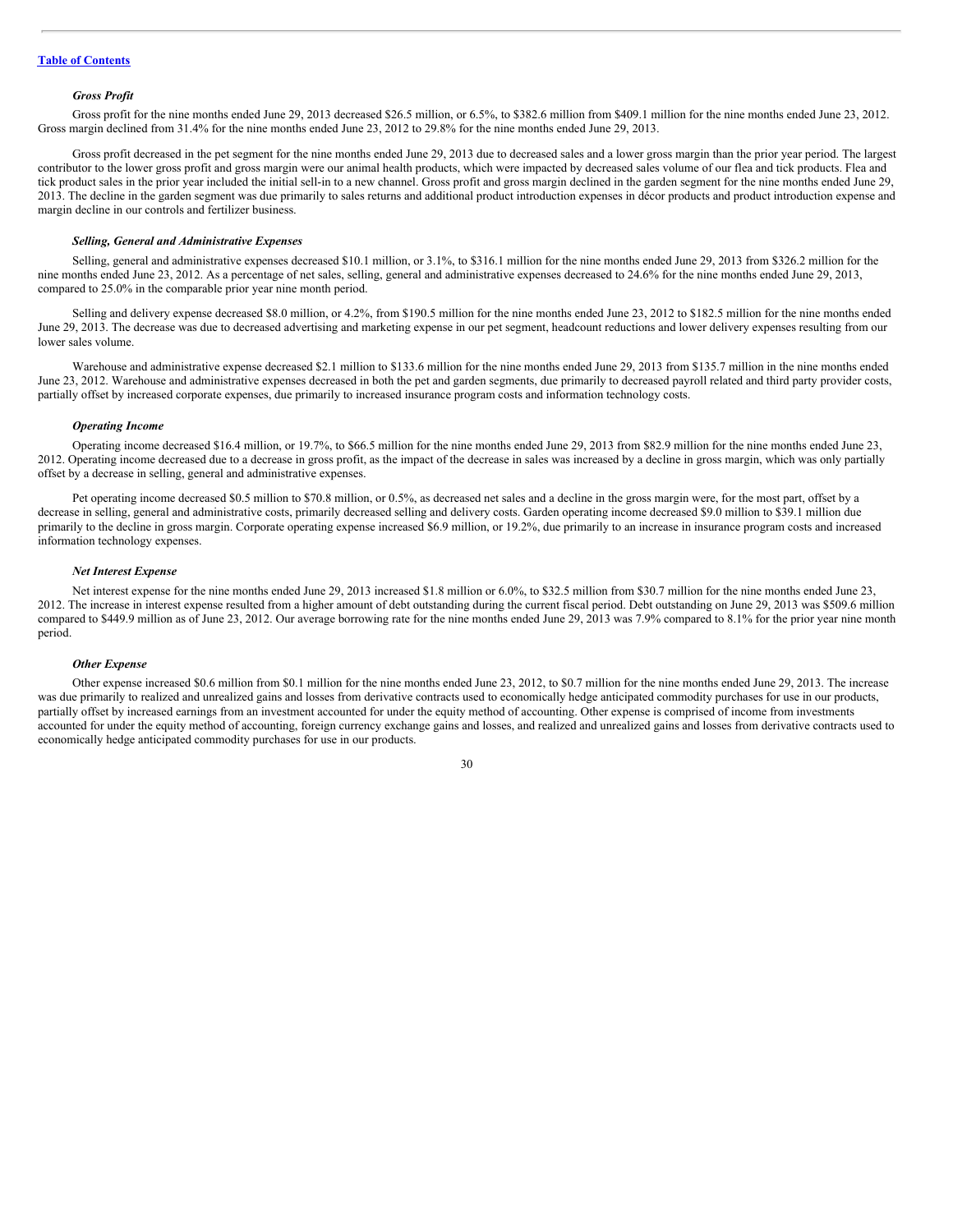#### *Income Taxes*

Our effective income tax rate was 34.1% for the nine months ended June 29, 2013 and 37.7% for the nine months ended June 23, 2012. Our 2013 tax rate benefited primarily from additional tax credits available in the current year applied to the lower fiscal 2013 earnings.

#### **Inflation**

Our revenues and margins are dependent on various economic factors, including rates of inflation, energy costs, consumer attitudes toward discretionary spending, currency fluctuations, and other macro-economic factors which may impact levels of consumer spending. Historically, in certain fiscal periods, we have been adversely impacted by rising input costs related to domestic inflation, particularly relating to grain and seed prices, fuel prices and the ingredients used in our garden controls and fertilizers. Rising costs have made it difficult for us to increase prices to our retail customers at a pace sufficient to enable us to maintain margins.

In recent years, our business was negatively impacted by low consumer confidence, as well as other macro-economic factors. In fiscal 2012 commodity costs continued to increase and 2013-to-date they remain at elevated levels. We continue to monitor commodity prices in order to take action to mitigate the impact of increasing raw material costs.

# **Weather and Seasonality**

Our sales of lawn and garden products are influenced by weather and climate conditions in the different markets we serve. Additionally, our garden segment's business is highly seasonal. In fiscal 2012, approximately 66% of our garden segment's net sales and 59% of our total net sales occurred during our second and third fiscal quarters. Substantially all of our garden segment's operating income is typically generated in this period, which has historically offset the operating loss incurred during the first fiscal quarter of the year.

#### **Liquidity and Capital Resources**

We have financed our growth through a combination of internally generated funds, bank borrowings, supplier credit and sales of equity and debt securities to the public.

Our business is seasonal and our working capital requirements and capital resources have tracked closely to this seasonal pattern. Generally, during the first fiscal quarter, accounts receivable reach their lowest level while inventory, accounts payable and short-term borrowings begin to increase. During the second fiscal quarter, receivables, accounts payable and short-term borrowings increase, reflecting the build-up of inventory and related payables in anticipation of the peak lawn and garden selling season. During the third fiscal quarter, inventory levels remain relatively constant while accounts receivable peak and short-term borrowings start to decline as cash collections are received during the peak selling season. During the fourth fiscal quarter, inventory levels are at their lowest, and accounts receivable and payables are substantially reduced through conversion of receivables to cash.

We service two broad markets: pet supplies and lawn and garden supplies. Our pet supplies businesses involve products that have a year round selling cycle with a slight degree of seasonality. As a result, it is not necessary to maintain large quantities of inventory to meet peak demands. On the other hand, our lawn and garden businesses are highly seasonal with approximately 66% of our garden segment's net sales occurring during the second and third fiscal quarters. This seasonality requires them to ship large quantities of their product well ahead of the peak consumer buying periods. To encourage retailers and distributors to stock large quantities of inventory, industry practice has been for manufacturers to give extended credit terms and/or promotional discounts.

Net cash used in operating activities increased \$129.6 million, from \$64.2 million of cash provided by operating activities for the nine months ended June 23, 2012, to \$65.4 million of cash used in operating activities for the nine months ended June 29, 2013. The increase in cash used in operating activities was due primarily to increases in our working capital accounts, specifically inventory. Inventory balances increased over the prior year as we built safety stock to ensure we could meet the anticipated needs of our customers for the launch of new products in our garden business. Additionally, strategic purchases and cost inflation impacted our inventory levels.

Net cash used in investing activities decreased \$7.4 million, from \$26.9 million for the nine months ended June 23, 2012 to \$19.5 million during the nine months ended June 29, 2013. The decrease in cash used in investing activities was due primarily to a decrease in capital expenditures in the current year. The amount invested in facility consolidation and our ERP implementation in the prior year did not recur at the same levels in the current year. During the nine months ended June 29, 2013, we received proceeds from the sale of short term investments, which were offset by payments made related to the acquisition of FourStar Microbial Products, LLC (Four Star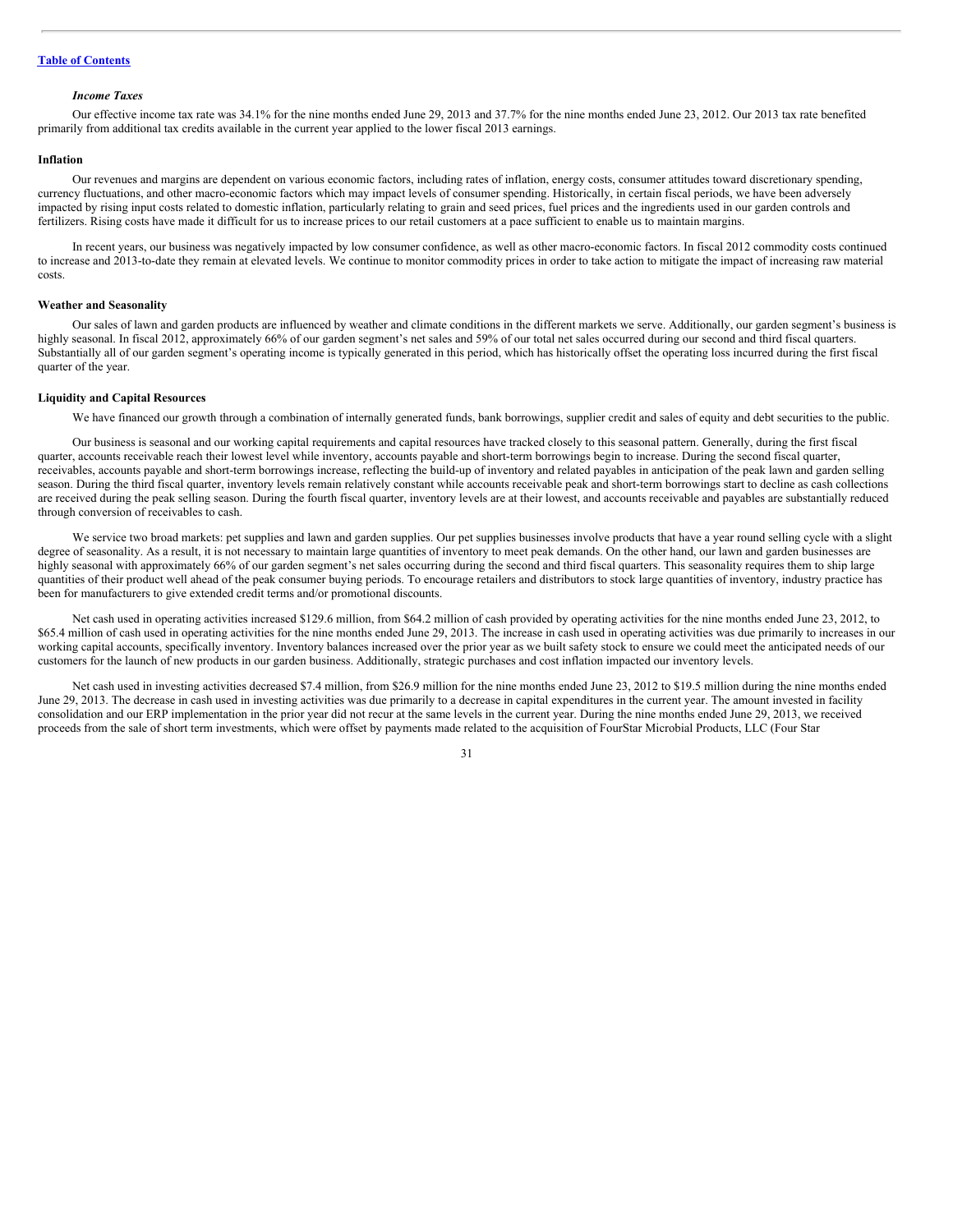Microbial). In December 2012, the Company acquired the remaining majority interest in FourStar Microbial for approximately \$4.8 million in cash with possible contingent future performance-based payments. The Company has not yet finalized its allocation of the purchase price to the fair value of the net assets acquired. The operating results of FourStar Microbial had no impact on the consolidated financial statements and the purchase price paid is included in other assets on the condensed consolidated balance sheets. While the acquisition is not expected to have a material impact on the Company's 2013 financial results, it will enhance the Company's capability to service professional providers of mosquito abatement.

Net cash provided by financing activities increased \$66.0 million, from \$8.6 million of cash used by financing activities for the nine months ended June 23, 2012, to \$57.4 million of cash provided by financing activities for the nine months ended June 29, 2013. The increase in cash provided was due to increased net borrowings under our revolving credit facility during the nine months ended June 29, 2013, as compared to the nine months ended June 23, 2012. The higher net borrowings during the nine months ended June 29, 2013 were partially offset by lower share repurchases in the current year period. The aggregate cost of our share repurchases during the nine months ended June 29, 2013 was \$1.5 million, compared to \$20.9 million for the nine months ended June 23, 2012.

We expect that our principal sources of funds will be cash generated from our operations and, if necessary, borrowings under our \$375 million revolving credit facility. Based on our anticipated cash needs, availability under our revolving credit facility and the scheduled maturity of our debt, we believe that our sources of liquidity should be adequate to meet our working capital, capital spending and other cash needs for at least the next 12 months. However, we cannot assure you that these sources will continue to provide us with sufficient liquidity and, should we require it, that we will be able to obtain financing on terms satisfactory to us, or at all.

We believe that cash flows from operating activities, funds available under our revolving credit facility, and arrangements with suppliers will be adequate to fund our presently anticipated working capital requirements for the foreseeable future. We anticipate that our capital expenditures will not exceed \$30 million during fiscal 2013, which are related primarily to replacements and upgrades to plant and equipment and investment in our implementation of a scalable enterprise-wide information technology platform. We are investing in this information technology platform to improve existing operations, support future growth and enable us to take advantage of new applications and technologies. We have invested approximately \$78.5 million from fiscal 2005 through fiscal 2012 in this initiative and plan to invest up to an additional \$11.0 million in fiscal 2013 for planned implementations. Capital expenditures for 2013 and beyond will depend upon the pace of conversion of those remaining legacy systems. This initiative, when complete, will combine our numerous information systems into one enterprise system and create a common business model and common data, which should create greater efficiency and effectiveness.

As part of our growth strategy, we have acquired a number of companies in the past, and we anticipate that we will continue to evaluate potential acquisition candidates in the future. If one or more potential acquisition opportunities, including those that would be material, become available in the near future, we may require additional external capital. In addition, such acquisitions would subject us to the general risks associated with acquiring companies, particularly if the acquisitions are relatively large.

## *Stock Repurchases*

During the three months ended June 29, 2013, we did not repurchase our common stock. During the nine months ended June 29, 2013, we repurchased approximately 0.2 million shares of our Class A common stock for an aggregate cost of \$1.5 million. During the third quarter of fiscal 2011, our Board of Directors authorized a \$100 million share repurchase program, under which approximately \$50 million is available for repurchases in fiscal 2013 and thereafter.

#### *Senior Credit Facility*

On June 8, 2011, we amended our \$275 million, five-year senior secured revolving credit facility (the "Credit Facility") included in our Amended and Restated Credit Agreement (the "Credit Agreement"). Under the modified terms, the Credit Facility has a borrowing capacity of \$375 million, an increase of \$100 million, and a maturity date of June 2016. The Credit Facility bears lower interest rates and commitment fees and requires less interest coverage. We continue to have the option to increase the size of the Credit Facility by an additional \$200 million of incremental term loans and/or revolving loans should we exercise our option and one or more lenders are willing to make such increased amounts available to us. There was \$60 million outstanding as of June 29, 2013 under the Credit Facility. There were no letters of credit outstanding under the Credit Facility as of June 29, 2013. There were other letters of credit of \$17.5 million outstanding as of June 29, 2013. As of June 29, 2013, there were \$315 million of unused commitments under the Credit Facility or, after giving effect to the financial covenants in the Credit Agreement, \$147.8 million of available unused commitments.

Interest on the amended Credit Facility is based, at our option, on a rate equal to the Alternate Base Rate (ABR), which is the greatest of the prime rate, the Federal Funds rate plus 1/2 of 1% or one month LIBOR plus 1%, plus a margin, which fluctuates from 0.75% to 1.75%, or LIBOR plus a margin, which fluctuates from 1.75% to 2.75% and commitment fees that range from 0.30% to 0.50%, determined quarterly based on consolidated total debt to consolidated EBITDA for the most recent trailing 12month period. As of June 29, 2013, the applicable interest rate on the Credit Facility related to alternate base rate borrowings was 5.0%, and the applicable interest rate related to LIBOR rate borrowings was 3.0%.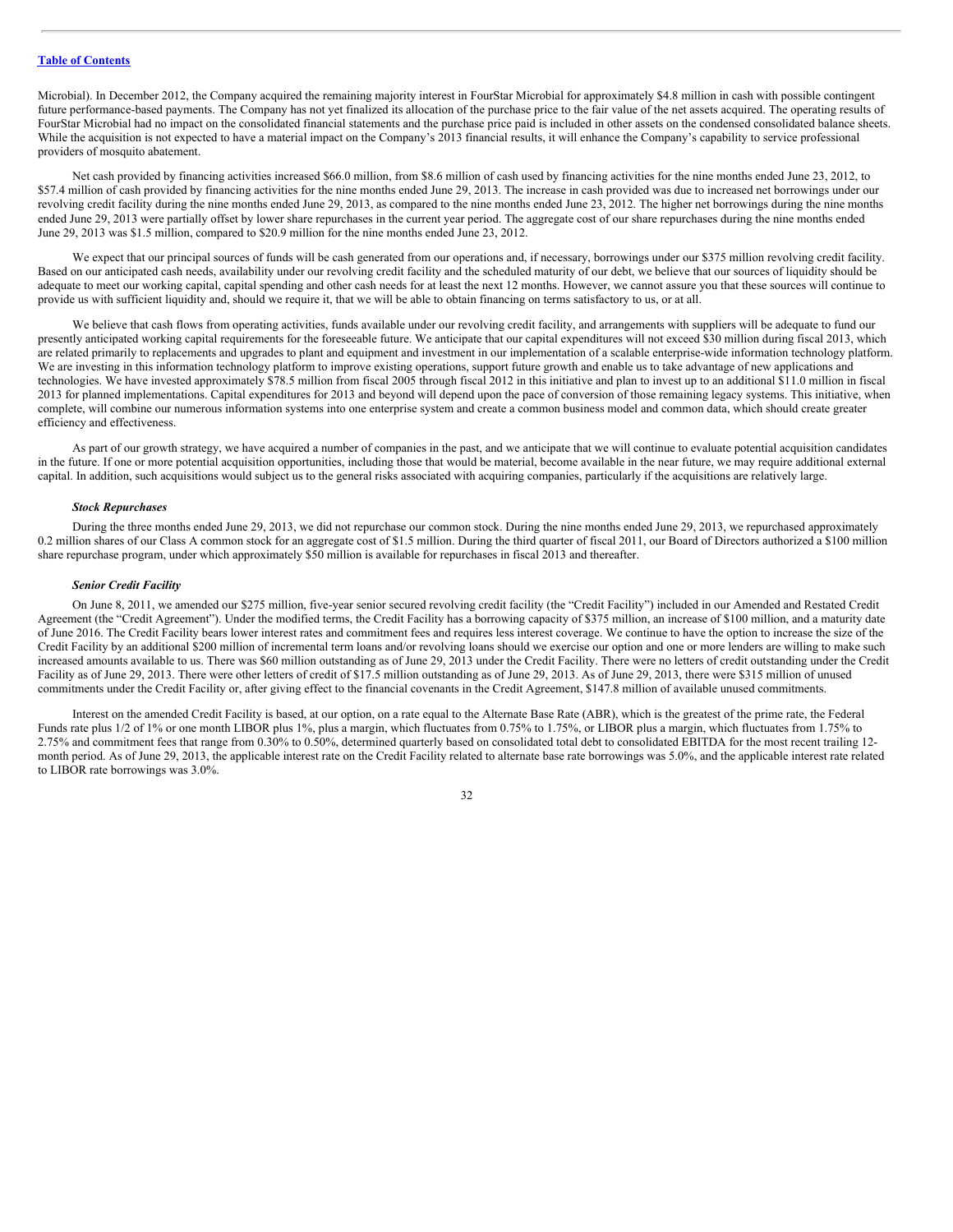The Credit Facility is guaranteed by our material subsidiaries and is secured by our assets, excluding real property but including substantially all of the capital stock of our subsidiaries. The Credit Agreement contains certain financial and other covenants which require us to maintain minimum levels of interest coverage and maximum levels of senior debt to EBITDA and that restrict our ability to repurchase our stock, make investments in or acquisitions of other businesses and pay dividends above certain levels over the life of the Credit Facility. Under the terms of our Credit Facility, we may make restricted payments, including cash dividends and stock repurchases, in an aggregate amount initially not to exceed \$200 million over the life of the Credit Facility, subject to qualifications and baskets as defined in the Credit Agreement. As of June 29, 2013, our Total Leverage Ratio, as defined in the Credit Agreement, was 4.9 to 1.0, and our Senior Secured Leverage Ratio, as defined in the Credit Agreement with a maximum of 2.0 to 1.0, was 0.6 to 1.0. Our minimum Interest Coverage Ratio was reduced to 2.5 times, from 2.75 times as part of the modification of the Credit Facility. As of June 29, 2013, our Interest Coverage ratio was 2.6 times. Apart from the covenants limiting restricted payments and capital expenditures, the Credit Facility does not restrict the use of retained earnings or net income. We were in compliance with all financial covenants as of June 29, 2013.

We amended our Credit Facility effective August 1, 2013. Under the terms of this amendment, our Minimum Interest Coverage Ratio was reduced to 2.25 times, from 2.5 times and a Minimum Asset Coverage Ratio was added at 1.1 times. The covenant modifications are effective through the fiscal quarter ending March 29, 2014.

#### *Senior Subordinated Notes*

On March 8, 2010, we issued \$400 million aggregate principal amount of 8.25% senior subordinated notes due March 1, 2018 (the "2018 Notes").

On February 13, 2012, we issued an additional \$50 million aggregate principal amount of our 2018 Notes at a price of 98.501%, plus accrued interest from September 1, 2011, in a private placement. We used the net proceeds from the offering to pay a portion of the outstanding balance under our Credit Facility.

The estimated fair value of our \$450 million of 2018 Notes as of June 29, 2013 was approximately \$457.3 million. The estimated fair value is based on quoted market prices for these notes.

The 2018 Notes require semiannual interest payments, which commenced on September 1, 2010. The 2018 Notes are unsecured senior subordinated obligations and are subordinated to all of our existing and future senior debt, including our Credit Facility. The obligations under the 2018 Notes are fully and unconditionally guaranteed on a senior subordinated basis by each of our existing and future domestic restricted subsidiaries with certain exceptions. The guarantees are general unsecured senior subordinated obligations of the guarantors and are subordinated to all existing and future senior debt of the guarantors.

We may redeem some or all of the 2018 Notes at any time prior to March 1, 2014 at the principal amount plus a "make whole" premium. We may redeem some or all of the 2018 Notes at any time on or after March 1, 2014 for 104.125%, after March 1, 2015 for 102.063% and after March 1, 2016 for 100%, plus accrued and unpaid interest. The holders of the 2018 Notes have the right to require us to repurchase all or a portion of the 2018 Notes at a purchase price equal to 101% of the principal amount of the notes repurchased, plus accrued and unpaid interest upon the occurrence of a change of control.

The 2018 Notes contain customary high yield covenants, including covenants limiting debt incurrence and restricted payments, subject to certain baskets and exceptions. We were in compliance with all financial covenants as of June 29, 2013.

#### *Total Debt*

At June 29, 2013, our total debt outstanding was \$509.6 million, as compared with \$449.9 million at June 23, 2012.

## **Off-Balance Sheet Arrangements**

There have been no material changes to the information provided in our Annual Report on Form 10-K for the fiscal year ended September 29, 2012 regarding off-balance sheet arrangements.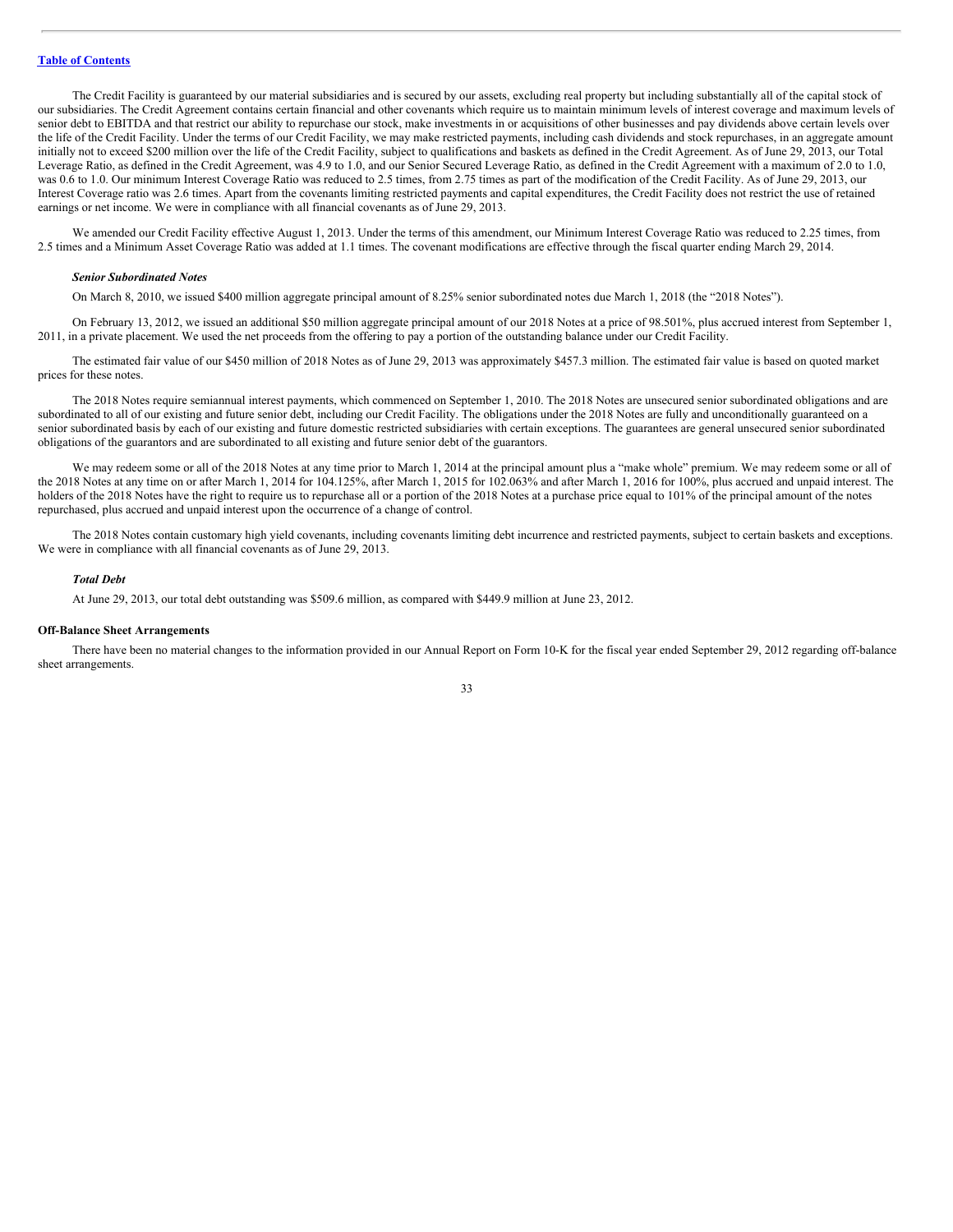#### **Contractual Obligations**

There have been no material changes outside the ordinary course of business in our contractual obligations set forth in the Management's Discussion and Analysis of Financial Condition and Results of Operations - Liquidity and Capital Resources in our Annual Report on Form 10-K for the fiscal year ended September 29, 2012.

#### **New Accounting Pronouncements**

Refer to Footnote 1 in the notes to the condensed consolidated financial statements for new accounting pronouncements.

#### **Critical Accounting Policies, Estimates and Judgments**

There have been no material changes to our critical accounting policies, estimates and assumptions or the judgments affecting the application of those accounting policies since our Annual Report on Form 10-K for the fiscal year ended September 29, 2012, with the exception of the following related to our goodwill.

We account for goodwill in accordance with ASC 350, "Intangibles - Goodwill and Other," and test goodwill for impairment annually, or whenever events occur or circumstances change that would more likely than not reduce the fair value of a reporting unit below its carrying amount. This assessment involves the use of significant accounting judgments and estimates as to future operating results and discount rates. Changes in estimates or use of different assumptions could produce significantly different results. An impairment loss is generally recognized when the carrying amount of the reporting unit's net assets exceeds the estimated fair value of the reporting unit. We use discounted cash flow analysis to estimate the fair value of our reporting units. Our goodwill impairment analysis also includes a comparison of the aggregate estimated fair value of our reporting units to our total market capitalization. Based on our annual analysis of goodwill performed during the fourth quarter of fiscal 2012, we concluded there was no impairment of goodwill during fiscal 2012.

The Garden segment operating income has declined during the first nine months of fiscal 2013. Garden operating income has decreased \$9.0 million, or 18.8% from the comparable fiscal 2012 period. Due to recent trends impacting our Garden segment, we qualitatively assessed the valuation of our Garden segment reporting units, which have goodwill of \$7.7 million. This qualitative assessment resulted in a determination that it was more likely than not that the fair value of the reporting unit exceeded the carrying amount of the Garden Segment reporting units at June 29, 2013. If these trends continue through the remainder of the garden season, and our forecast of future operating performance further declines, there is the potential for goodwill impairment related to our Garden segment's reporting units.

The Pet segment operating income for the first nine months of fiscal 2013 has been relatively consistent with the comparable fiscal 2012 period. The Pet segment reporting units have \$202.5 million of goodwill. Our last annual impairment test in the fourth quarter of 2012 resulted in these units' valuation exceeding carrying value by more than 20%.

When estimating the fair value of a reporting unit, we may need to adjust discount rates and/or other assumptions when comparing the sum of the fair values of our reporting units to our market capitalization. The comparison of the fair values of our reporting units to our market capitalization can be influenced by the movement of our stock price during our fiscal fourth quarter. Significant adverse changes to our business environment, future cash flows or stock price could cause us to record impairment charges in future periods, which could be material. Our annual goodwill impairment test will be performed in our fourth fiscal quarter, the results of which will be reported in our 10K for the fiscal year ending September 28, 2013.

#### <span id="page-33-0"></span>**Item 3. Quantitative and Qualitative Disclosures About Market Risk**

There has been no material change in our exposure to market risk from that discussed in our Annual Report on Form10-K for the fiscal year ended September 29, 2012.

#### <span id="page-33-1"></span>**Item 4. Controls and Procedures**

(a) *Evaluation of Disclosure Controls and Procedures*. Our Chief Executive Officer and Chief Financial Officer have reviewed, as of the end of the period covered by this report, the "disclosure controls and procedures" (as defined in the Securities Exchange Act of 1934 Rules 13a-15(e) and 15d-15(e)) that ensure that information relating to the Company required to be disclosed by us in the reports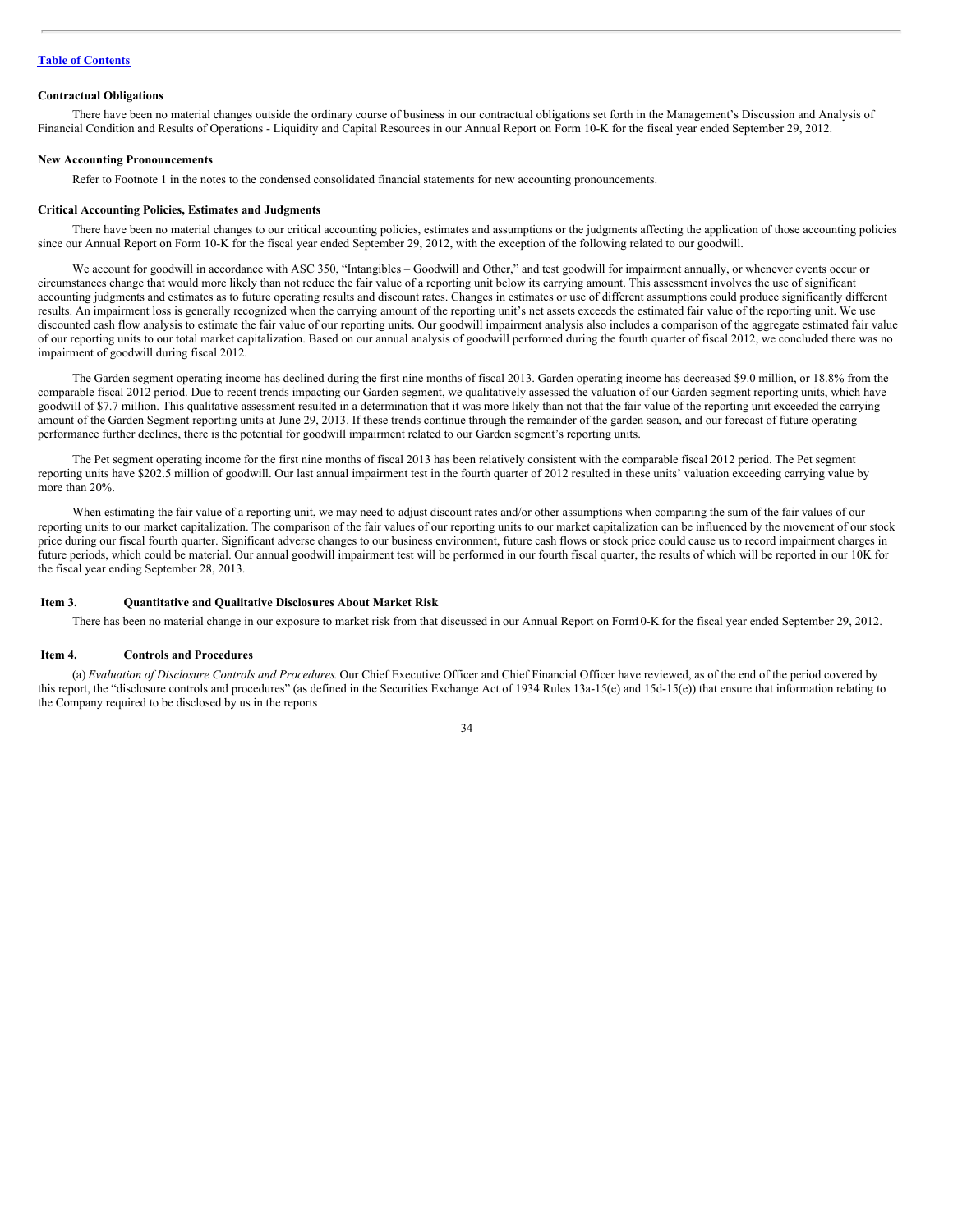that we file or submit under the Exchange Act is recorded, processed, summarized and reported in a timely and proper manner and that such information is accumulated and communicated to our management, including our Chief Executive Officer and Chief Financial Officer, as appropriate to allow timely decisions regarding required disclosure. Based upon this review, such officers concluded that our disclosure controls and procedures were effective as of June 29, 2013.

(b) *Changes in Internal Control Over Financial Reporting*. Our management, with the participation of our Chief Executive Officer and Chief Financial Officer, has evaluated whether any change in our internal control over financial reporting occurred during the third quarter of fiscal 2013. Based on that evaluation, management concluded that there has been no change in our internal control over financial reporting during the third quarter of fiscal 2013 that has materially affected, or is reasonably likely to materially affect, our internal control over financial reporting.

## <span id="page-34-0"></span>**PART II. OTHER INFORMATION**

### <span id="page-34-1"></span>**Item 1. Legal Proceedings**

From time to time, we are involved in certain legal proceedings in the ordinary course of business. Currently, we are not a party to any legal proceedings that management believes would have a material effect on our financial position or results of operations.

## <span id="page-34-2"></span>**Item 1A. Risk Factors**

There have been no material changes from the risk factors previously disclosed in Item 1A to Part I of our Form 10-K for the fiscal year ended September 29, 2012 except for the following.

# If our goodwill, indefinite-lived intangible assets or other long-term assets become impaired, we will be required to record impairment charges, which may be *significant.*

A significant portion of our long-term assets consist of goodwill and other intangible assets recorded as a result of past acquisitions. We do not amortize goodwill and indefinite-lived intangible assets, but rather review them for impairment on a periodic basis or whenever events or changes in circumstances indicate that their carrying value may not be recoverable. We consider whether circumstances or conditions exist which suggest that the carrying value of our goodwill and other long-lived intangible assets might be impaired. If such circumstances or conditions exist, further steps are required to determine whether the carrying value of each of the individual assets exceeds its fair value. If analysis indicates that an individual asset's carrying value does exceed its fair value, we would record a loss equal to the excess of the individual asset's carrying value over its fair value.

The steps required by GAAP entail significant amounts of judgment and subjectivity. Events and changes in circumstances that may indicate that there may be an impairment and which may indicate that interim impairment testing is necessary include, but are not limited to: competitive conditions; the impact of the economic environment on our customer base and on broad market conditions that drive valuation considerations by market participants; our internal expectations with regard to future revenue growth and the assumptions we make when performing impairment reviews; a significant decrease in the market price of our assets; a significant adverse change in the extent or manner in which our assets are used; a significant adverse change in the business climate that could affect our assets; and significant changes in the cash flows associated with an asset. As a result of such circumstances, we may be required to record a significant charge to earnings in our financial statements during the period in which any impairment of our goodwill, indefinite-lived intangible assets or other long-term assets is determined. Any such impairment charges could have a material adverse effect on our business, financial condition.

#### <span id="page-34-3"></span>**Item 2. Unregistered Sales of Equity Securities and Use of Proceeds**

The following table sets forth the repurchases of any equity securities during the fiscal quarter ended June 29, 2013 and the dollar amount of authorized share repurchases remaining under our stock repurchase program.

|                              | <b>Total Number</b><br>of Shares<br>(or Units) | Average<br><b>Price Paid</b><br>per Share | <b>Total Number</b><br>of Shares<br>(or Units)<br>Purchased as<br><b>Part of Publicly</b><br><b>Announced Plans</b> | <b>Maximum Number (or</b><br><b>Approximate Dollar Value)</b><br>of Shares<br>(or Units)<br>that May Yet Be Purchased<br><b>Under the Plans or</b> |
|------------------------------|------------------------------------------------|-------------------------------------------|---------------------------------------------------------------------------------------------------------------------|----------------------------------------------------------------------------------------------------------------------------------------------------|
| Period                       | Purchased                                      | (or Units)                                | or Programs                                                                                                         | Programs (1)                                                                                                                                       |
| March 31, 2013 – May 4, 2013 | 4.338(2)                                       | 8.67<br>S.                                |                                                                                                                     | 50.093,000                                                                                                                                         |
| May $5, 2013 -$ June 1, 2013 | 3.214(2)                                       | 7.43<br>S.                                |                                                                                                                     | 50.093.000                                                                                                                                         |
| June 1, 2013 – June 29, 2013 | 2,471(2)                                       | 7.25                                      |                                                                                                                     | 50,093,000                                                                                                                                         |
| Total                        | 10.023                                         | 7.92                                      |                                                                                                                     | 50.093,000                                                                                                                                         |

(1) During the third quarter of fiscal 2011, our Board of Directors authorized a new \$100 million share repurchase program. The program has no expiration date and expires when the amount authorized has been used or the Board withdraws its authorization. The repurchase of shares may be limited by certain financial covenants in our credit facility and indenture that restrict our ability to repurchase our stock.

(2) Shares purchased during the period indicated represent withholding of a portion of shares to cover taxes in connection with the vesting of restricted stock and the exercise of stock options.

#### <span id="page-34-4"></span>**Item 3. Defaults Upon Senior Securities**

Not applicable

#### <span id="page-34-5"></span>**Item 4. Mine Safety Disclosures**

Not applicable

#### <span id="page-34-6"></span>**Item 5. Other Information**

Not applicable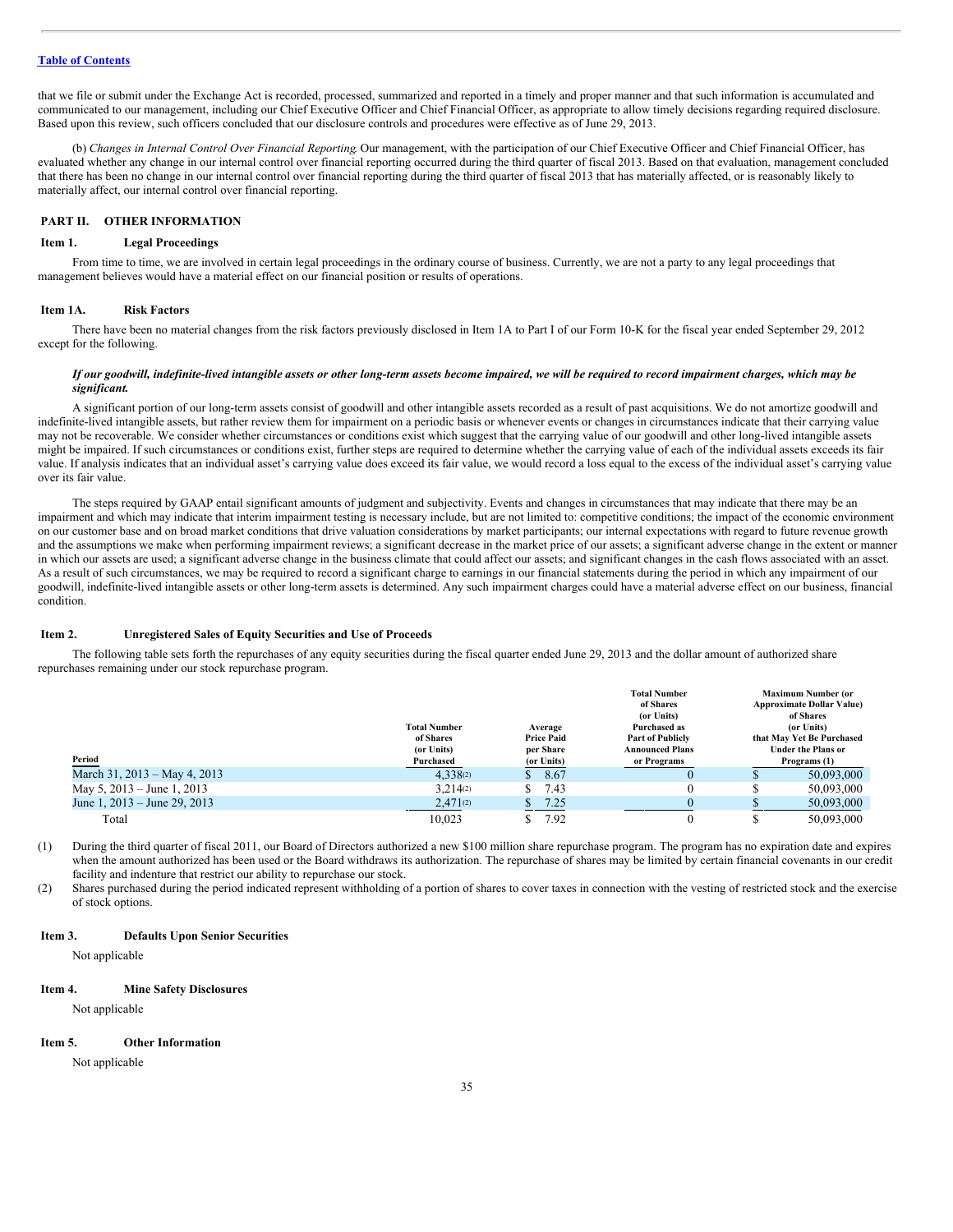<span id="page-35-0"></span>

| Item 6.      | <b>Exhibits</b>                                                                                         |
|--------------|---------------------------------------------------------------------------------------------------------|
| 31.1         | Certification of Principal Executive Officer Pursuant to Section 302 of the Sarbanes-Oxley Act of 2002. |
| 31.2         | Certification of Principal Financial Officer Pursuant to Section 302 of the Sarbanes-Oxley Act of 2002. |
| 32.1         | Certification of Principal Executive Officer Pursuant to 18 U.S.C. Section 1350.                        |
| 32.2         | Certification of Principal Financial Officer Pursuant to 18 U.S.C. Section 1350.                        |
| $101.$ INS** | <b>XBRL Instance Document</b>                                                                           |
| 101.SCH**    | <b>XBRL Taxonomy Extension Schema Document</b>                                                          |
| $101.CAL**$  | <b>XBRL Taxonomy Extension Calculation Linkbase Document</b>                                            |
| $101.$ DEF** | XBRL Taxonomy Extension Definition Linkbase Document                                                    |
| $101.LAB**$  | XBRL Taxonomy Extension Label Linkbase Document                                                         |
| 101.PRE**    | XBRL Taxonomy Extension Presentation Linkbase Document                                                  |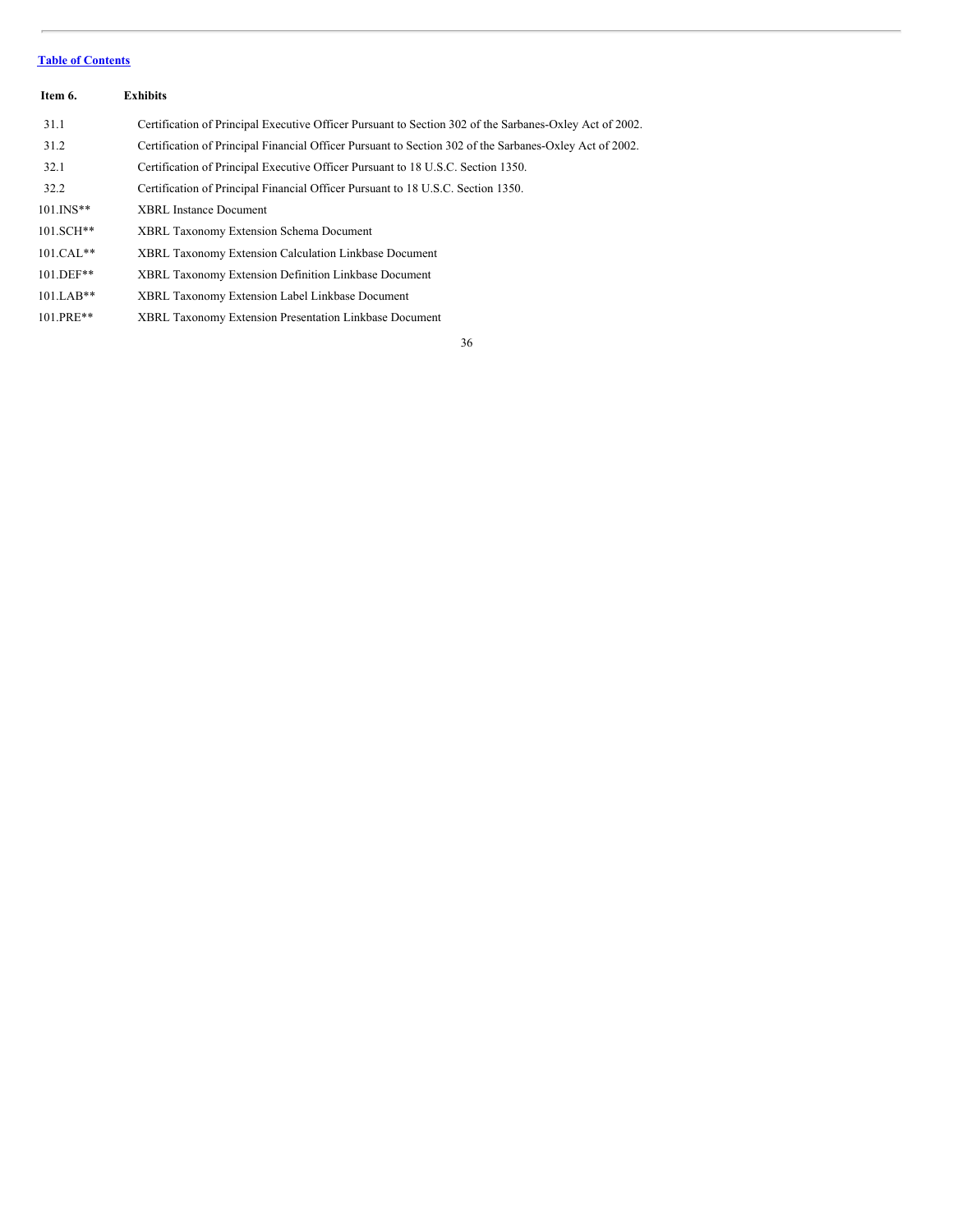# **SIGNATURES**

Pursuant to the requirements of the Securities Act of 1934, the registrant has duly caused this report to be signed on its behalf by the undersigned thereunder duly authorized.

> CENTRAL GARDEN & PET COMPANY Registrant

Dated: August 8, 2013

/s/ JOHN R. RANELLI

John R. Ranelli President and Chief Executive Officer *(Principal Executive Of icer)*

/S/ LORI A. VARLAS

Lori A. Varlas Chief Financial Officer *(Principal Financial Of icer)*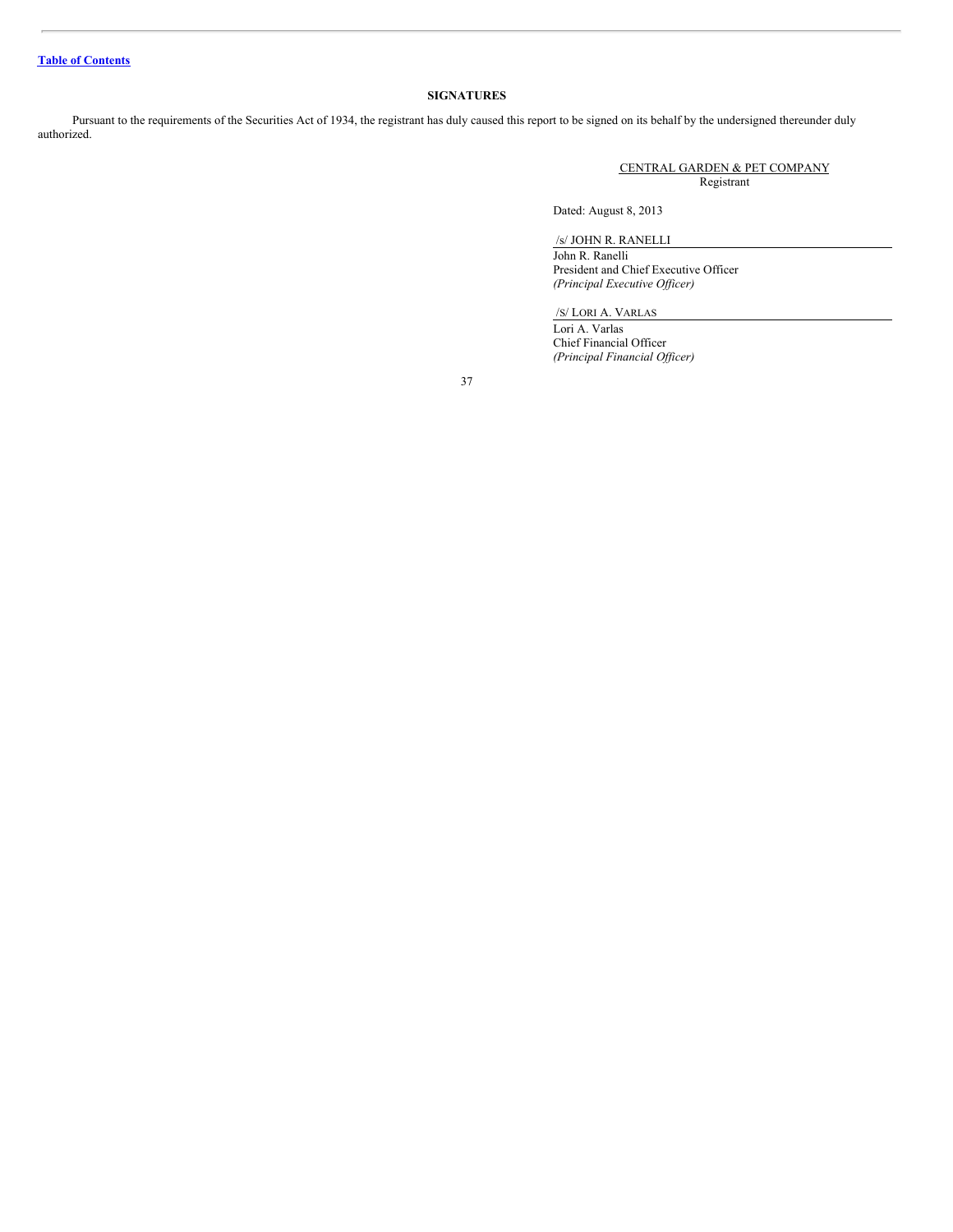I, John R. Ranelli, certify that:

- 1. I have reviewed this report on Form 10-Q for the quarter ended June 29, 2013 of Central Garden & Pet Company;
- 2. Based on my knowledge, this report does not contain any untrue statement of a material fact or omit to state a material fact necessary to make the statements made, in light of the circumstances under which such statements were made, not misleading with respect to the period covered by this report;
- 3. Based on my knowledge, the financial statements, and other financial information included in this report, fairly present in all material respects the financial condition, results of operations and cash flows of the registrant as of, and for, the periods presented in this report;
- 4. The registrant's other certifying officer and I are responsible for establishing and maintaining disclosure controls and procedures (as defined in Exchange Act Rules 13a-15(e) and 15d-15(e)) and internal control over financial reporting (as defined in Exchange Act Rules 13a-15(f) and 15d-15(f)) for the registrant and have:
	- a) designed such disclosure controls and procedures, or caused such disclosure controls and procedures to be designed under our supervision, to ensure that material information relating to the registrant, including its consolidated subsidiaries, is made known to us by others within those entities, particularly during the period in which this report is being prepared;
	- b) designed such internal control over financial reporting, or caused such internal control over financial reporting to be designed under our supervision, to provide reasonable assurance regarding the reliability of financial reporting and the preparation of financial statements for external purposes in accordance with generally accepted accounting principles;
	- c) evaluated the effectiveness of the registrant's disclosure controls and procedures and presented in this report our conclusions about the effectiveness of the disclosure controls and procedures, as of the end of the period covered by this report based on such evaluation; and
	- d) disclosed in this report any change in the registrant's internal control over financial reporting that occurred during the registrant's most recent fiscal quarter (the registrant's fourth fiscal quarter in the case of an annual report) that has materially affected, or is reasonably likely to materially affect, the registrant's internal control over financial reporting; and
- 5. The registrant's other certifying officer and I have disclosed, based on our most recent evaluation of internal control over financial reporting, to the registrant's auditors and the audit committee of the registrant's board of directors (or persons performing the equivalent functions):
	- a) all significant deficiencies and material weaknesses in the design or operation of internal control over financial reporting which are reasonably likely to adversely affect the registrant's ability to record, process, summarize and report financial information; and
	- b) any fraud, whether or not material, that involves management or other employees who have a significant role in the registrant's internal control over financial reporting.

Date: August 8, 2013

/s/ JOHN R. RANELLI

John R. Ranelli President and Chief Executive Officer *(Principal Executive Of icer)*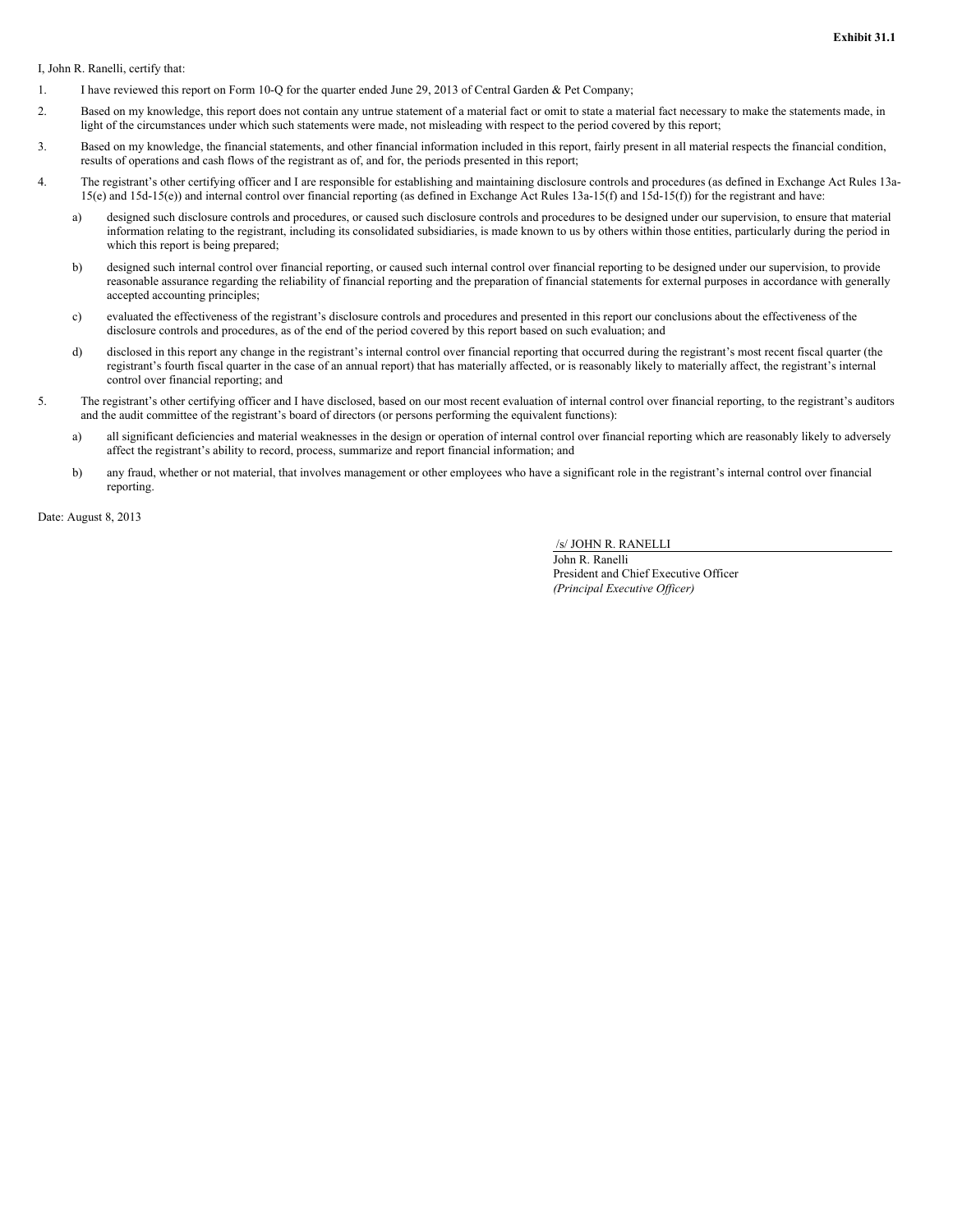I, Lori A. Varlas, certify that:

- 1. I have reviewed this report on Form 10-Q for the quarter ended June 29, 2013 of Central Garden & Pet Company;
- 2. Based on my knowledge, this report does not contain any untrue statement of a material fact or omit to state a material fact necessary to make the statements made, in light of the circumstances under which such statements were made, not misleading with respect to the period covered by this report;
- 3. Based on my knowledge, the financial statements, and other financial information included in this report, fairly present in all material respects the financial condition, results of operations and cash flows of the registrant as of, and for, the periods presented in this report;
- 4. The registrant's other certifying officer and I are responsible for establishing and maintaining disclosure controls and procedures (as defined in Exchange Act Rules 13a-15(e) and 15d-15(e)) and internal control over financial reporting (as defined in Exchange Act Rules 13a-15(f) and 15d-15(f)) for the registrant and have:
	- a) designed such disclosure controls and procedures, or caused such disclosure controls and procedures to be designed under our supervision, to ensure that material information relating to the registrant, including its consolidated subsidiaries, is made known to us by others within those entities, particularly during the period in which this report is being prepared;
	- b) designed such internal control over financial reporting, or caused such internal control over financial reporting to be designed under our supervision, to provide reasonable assurance regarding the reliability of financial reporting and the preparation of financial statements for external purposes in accordance with generally accepted accounting principles;
	- c) evaluated the effectiveness of the registrant's disclosure controls and procedures and presented in this report our conclusions about the effectiveness of the disclosure controls and procedures, as of the end of the period covered by this report based on such evaluation; and
	- d) disclosed in this report any change in the registrant's internal control over financial reporting that occurred during the registrant's most recent fiscal quarter (the registrant's fourth fiscal quarter in the case of an annual report) that has materially affected, or is reasonably likely to materially affect, the registrant's internal control over financial reporting; and
- 5. The registrant's other certifying officer and I have disclosed, based on our most recent evaluation of internal control over financial reporting, to the registrant's auditors and the audit committee of the registrant's board of directors (or persons performing the equivalent functions):
	- a) all significant deficiencies and material weaknesses in the design or operation of internal control over financial reporting which are reasonably likely to adversely affect the registrant's ability to record, process, summarize and report financial information; and
	- b) any fraud, whether or not material, that involves management or other employees who have a significant role in the registrant's internal control over financial reporting.

Date: August 8, 2013

/S/ LORI A. VARLAS

Lori A. Varlas Chief Financial Officer *(Principal Financial Of icer)*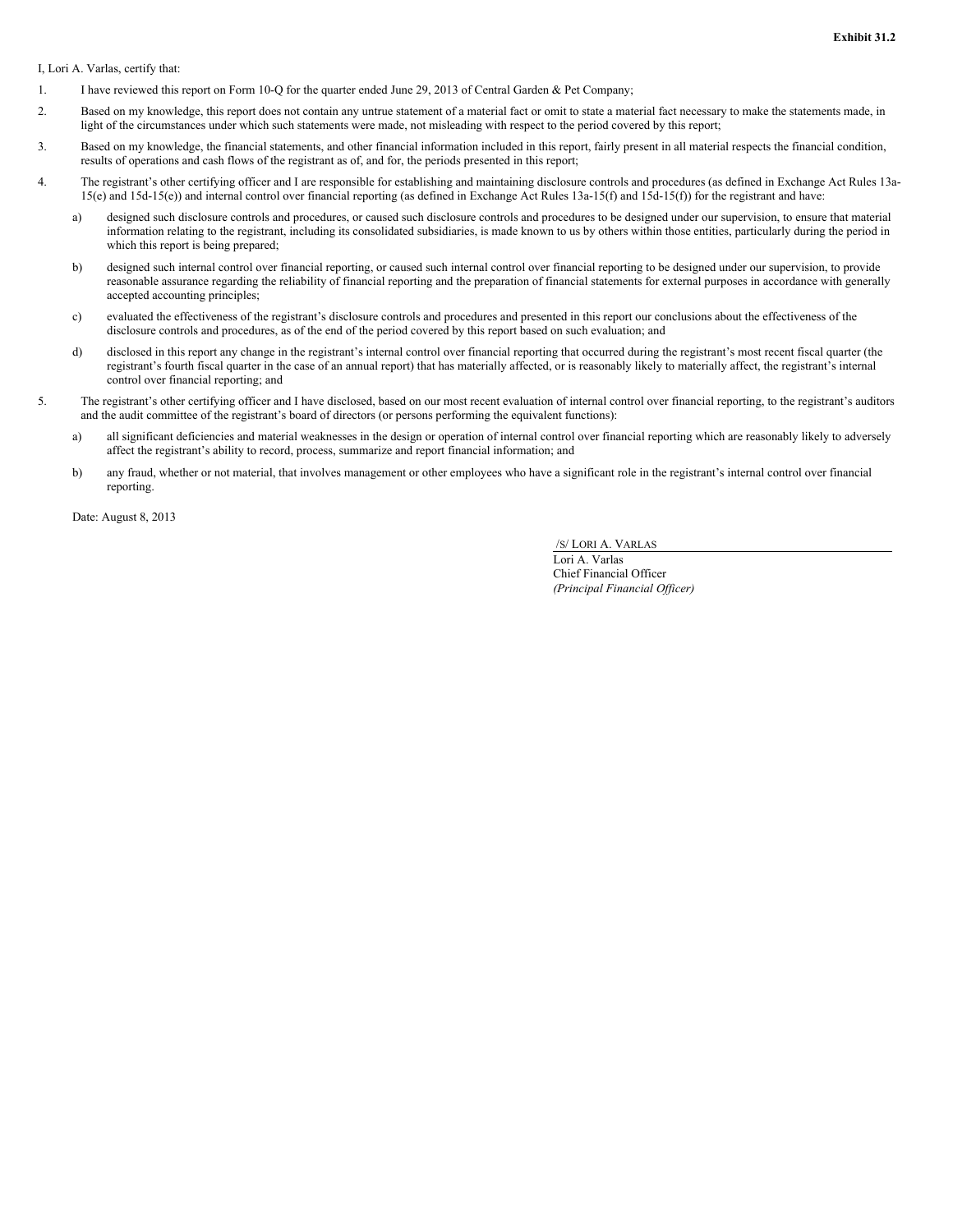# **CERTIFICATION OF PRINCIPAL EXECUTIVE OFFICER PURSUANT TO 18 U.S.C. SECTION 1350**

In connection with the accompanying quarterly report on Form 10-Q of Central Garden & Pet Company for the quarter ended June 29, 2013 (the "Report"), I, John R. Ranelli, President and Chief Executive Officer of Central Garden & Pet Company, hereby certify pursuant to 18 U.S.C. § 1350, as adopted pursuant to § 906 of the Sarbanes-Oxley Act of 2002, that:

- (1) such Report fully complies with the requirements of section 13(a) or 15(d) of the Securities Exchange Act of 1934; and
- (2) the information contained in such Report presents, in all material respects, the financial condition and results of operations of Central Garden & Pet Company.

August 8, 2013 *S/ JOHN R. RANELLI* 

John R. Ranelli President and Chief Executive Officer *(Principal Executive Of icer)*